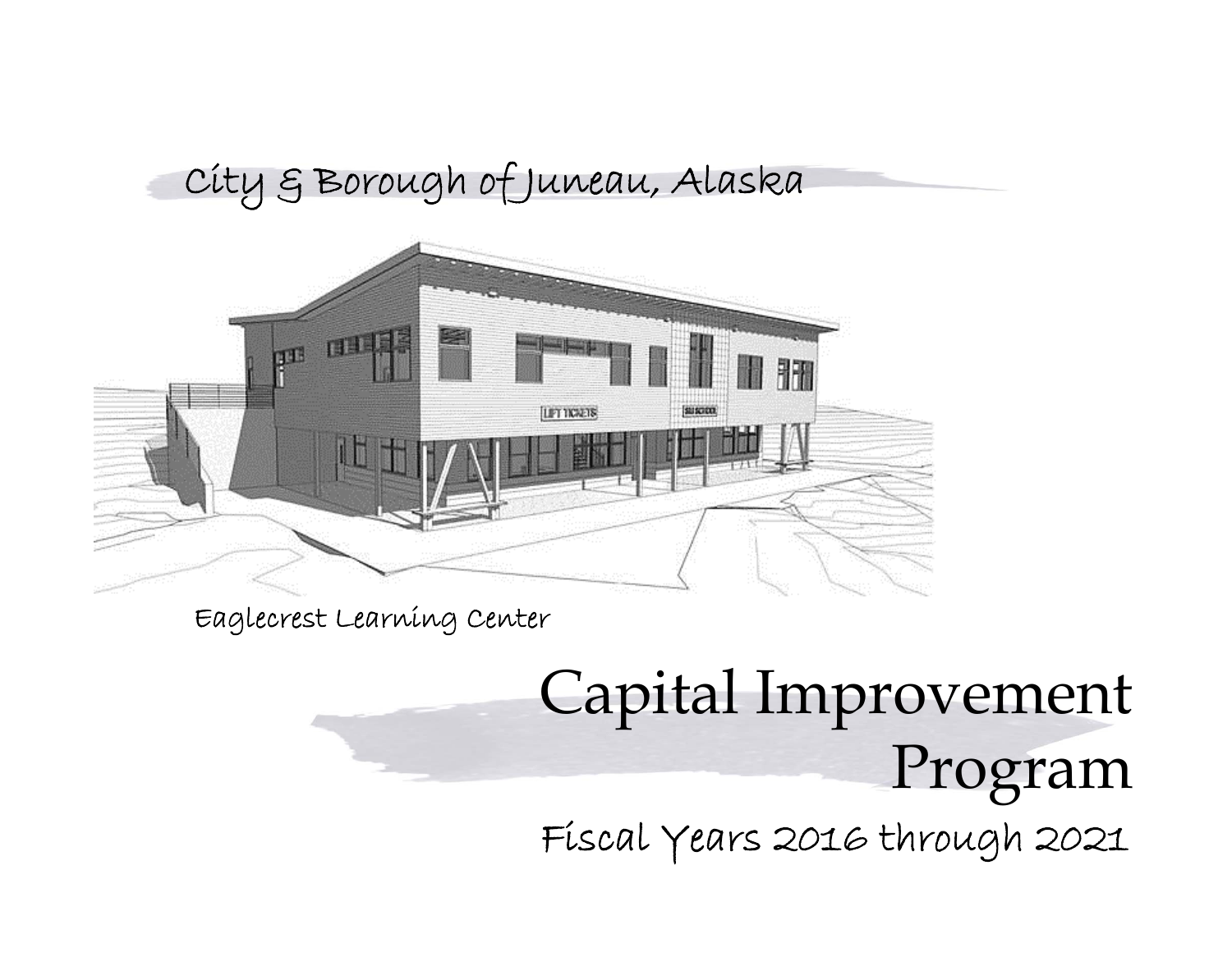## **CITY AND BOROUGH OF JUNEAUCAPITAL IMPROVEMENT PROGRAM**

## *FISCAL YEARS 2016-2021*



## **City and Borough of Juneau Assembly**

Merrill Sanford*Mayor*

Mary Becker

Loren Jones*Assembly Member*

Jerry Nankervis

Kate Troll*Assembly Member*

*Assembly Member Assembly Member* Karen Crane

> *Assembly Member* Jesse Kiehl

*Assembly Member Assembly Member* Maria Gladziszewski

> Debbie White*Assembly Member*

Kimberly A. Kiefer, *City and Borough Manager* Rob Steedle, *Deputy City and Borough Manager*

Prepared By June 1, 2015 City and Borough of Juneau Engineering Department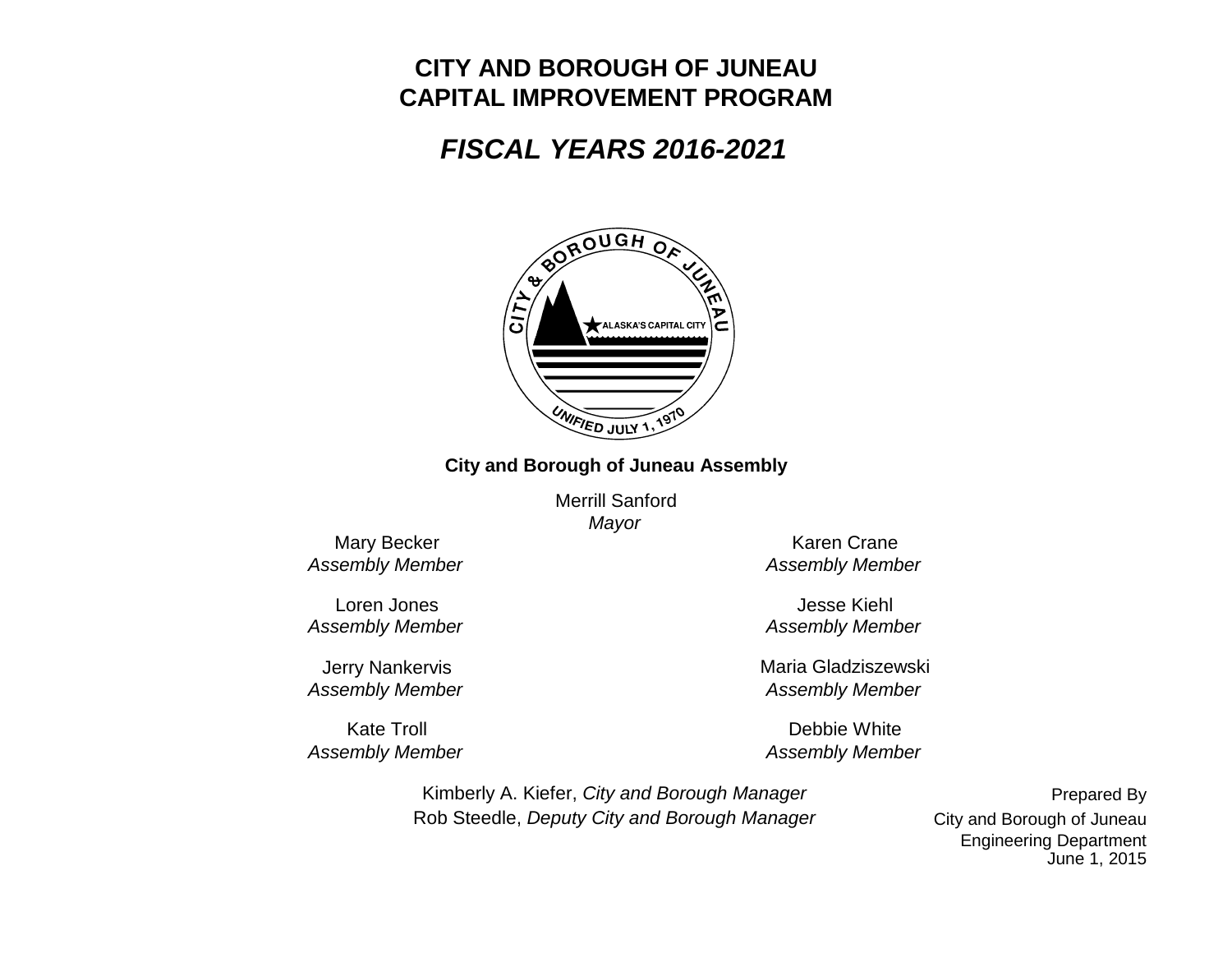## **INTRODUCTION**

Each year, the City and Borough of Juneau (CBJ) adopts <sup>a</sup> Capital Improvement Program (CIP). The legal requirements applicable to the CIP are set forth in Section 9 of the CBJ Charter. In general, the CIP is <sup>a</sup> plan of capital improvements proposed for <sup>a</sup> six-year period, together with an estimated cost of each improvement and the proposed method of financing it. The CIP serves as the overarching strategic plan for improving the public infrastructure of Juneau and is collectively developed by the CBJ Assembly, its boards and commissions, CBJ staff, and the citizens of CBJ.

The CBJ Charter requires the City Manager to assemble and submit <sup>a</sup> Preliminary CIP to the Assembly by April 5 of each year. The Charter further requires this document to be available for public inspection. This document is available from the CBJ Engineering Department at the third floor of the Marine View Building, or online at http://www.juneau.org/engineering/CIP\_Process.php.

By May 1st, the Charter requires the Assembly to hold <sup>a</sup> public hearing on the CIP. In addition to the Charter requirement, the Assembly holds public hearings at its Public Works and Facilities Committee. The Planning Commission reviews it for conformance with the Area Wide Comprehensive Plan. The meetings are announced in the Juneau Empire, on the CBJ's Web Pages, and the public access channel. Citizens are encouraged to provide their comments at these meetings.

The Planning Commission discussed and made recommendations to the CIP at its October 28, 2014 meeting. The Assembly Public Works and Facilities Committee (PWFC) introduced the CIP at its January 26th meeting and forwarded the CIP to the Assembly Finance Committee at the February 9th PWFC meeting. The CIP was reviewed and amended at the Assembly Finance Committee meeting on April 8th, open for public comment during the Assembly meeting on Aprils 27, and referred back to the AFC for review at the meeting on May 6th. The AFC approved Resolution 2713(c) as amended and referred it to the Assembly for adoption. Resolution version (d) amended the Marine Passenger Fee Priorities (MFP) to equal the MPF amount approved, in a separate action, by the AFC on May 6, 2015.

By June 15th, the Assembly must adopt its own CIP or the City Manager's CIP. In practice, the Assembly uses the Manager's CIP as the starting point, adjusts it during the public comment period, and adopts its own CIP at the same time it adopts the budget in early June. The Assembly approved this CIP on May 18, 2015, and Resolution 2713(d) was adopted.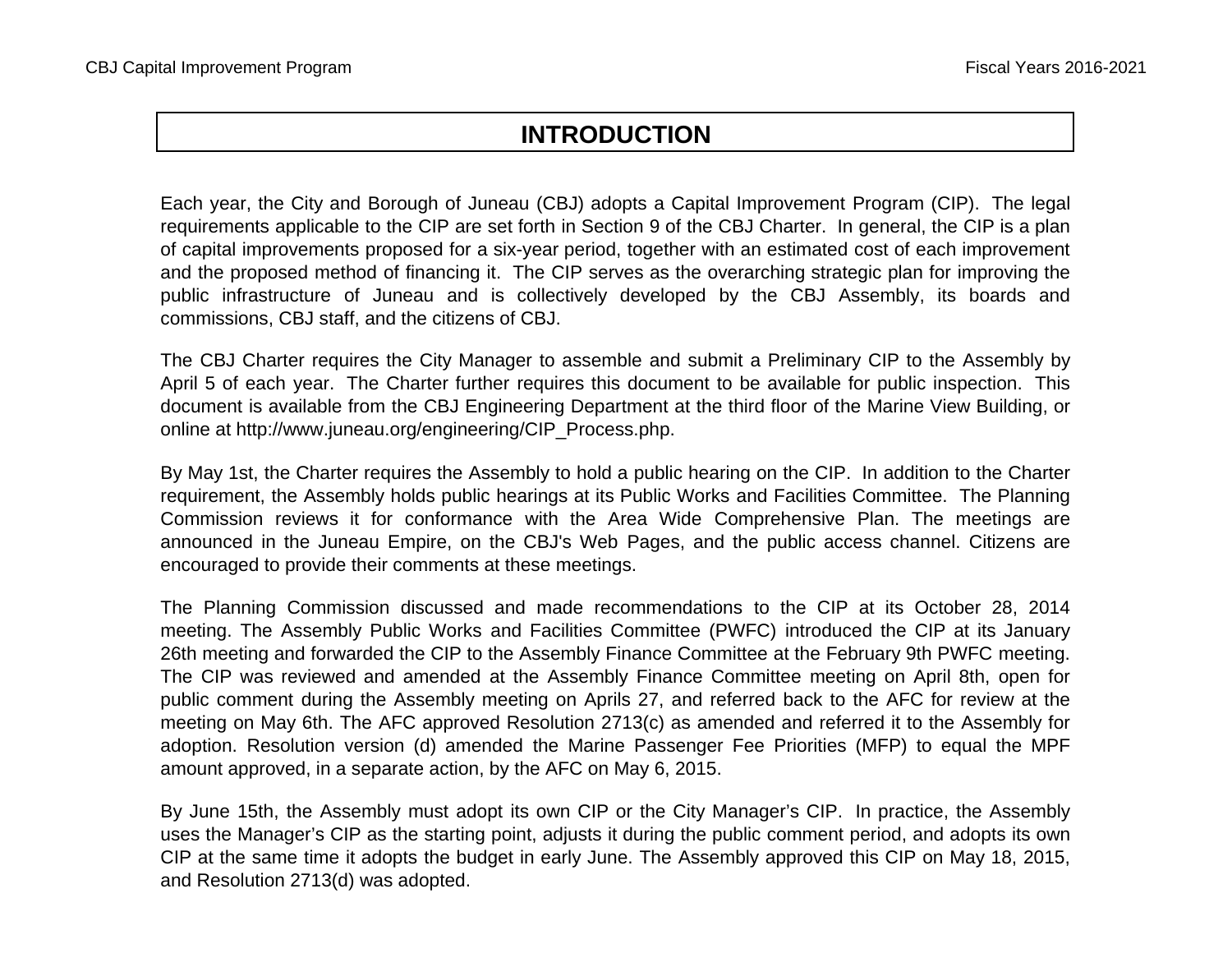## **FY 2016 CIP IMPROVEMENTS**

This section of the CIP lists capital improvements approved by the Assembly for FY 2016. Resolution number 2713(d) adopting the City and Borough Capital Improvement Program for fiscal years 2016 through 2021, and establishing the capital improvement project priorities for fiscal year 2016 is shown along with <sup>a</sup> table that shows the name of each improvement, the department recommending the improvement, and the amount and type of funding approved by the Assembly. Some of the projects listed herein are not CIP projects but have been inserted for clarity of fund distribution.

A summary table at the end of the section lists all funding sources, and the total amount recommended for expenditure in each fund.

The following criteria is used in determining approval of capital improvement projects:

**Support:** Projects that are <sup>a</sup> high priority of the Department or Committee proposing it, as well as the general public.

**Consistency:** Projects that are consistent with applicable CBJ plans or policies.

**Health and Safety:** Projects that will address an imminent or expected threat or danger to users or occupants.

**Maintenance or Repair of Existing Property:** Projects that will prevent further deterioration or damage to property.

**Local Match for Federal/State Grants:** Funds required to match federal or state capital project funds.

**Maintenance Impact:** Projects that will increase efficiency and reduce on-going operating costs.

**Economic Development Stimulus:** Projects that directly or indirectly stimulate economic development in the community.

**Anticipated Need:** Projects that enhance or expand an existing facility or service to accommodate increased public use.

**Recreational:** Projects that establish, enhance or expand <sup>a</sup> facility or service to accommodate new or increase public use.

**Funding Alternatives:** Funding alternatives are explored for each project.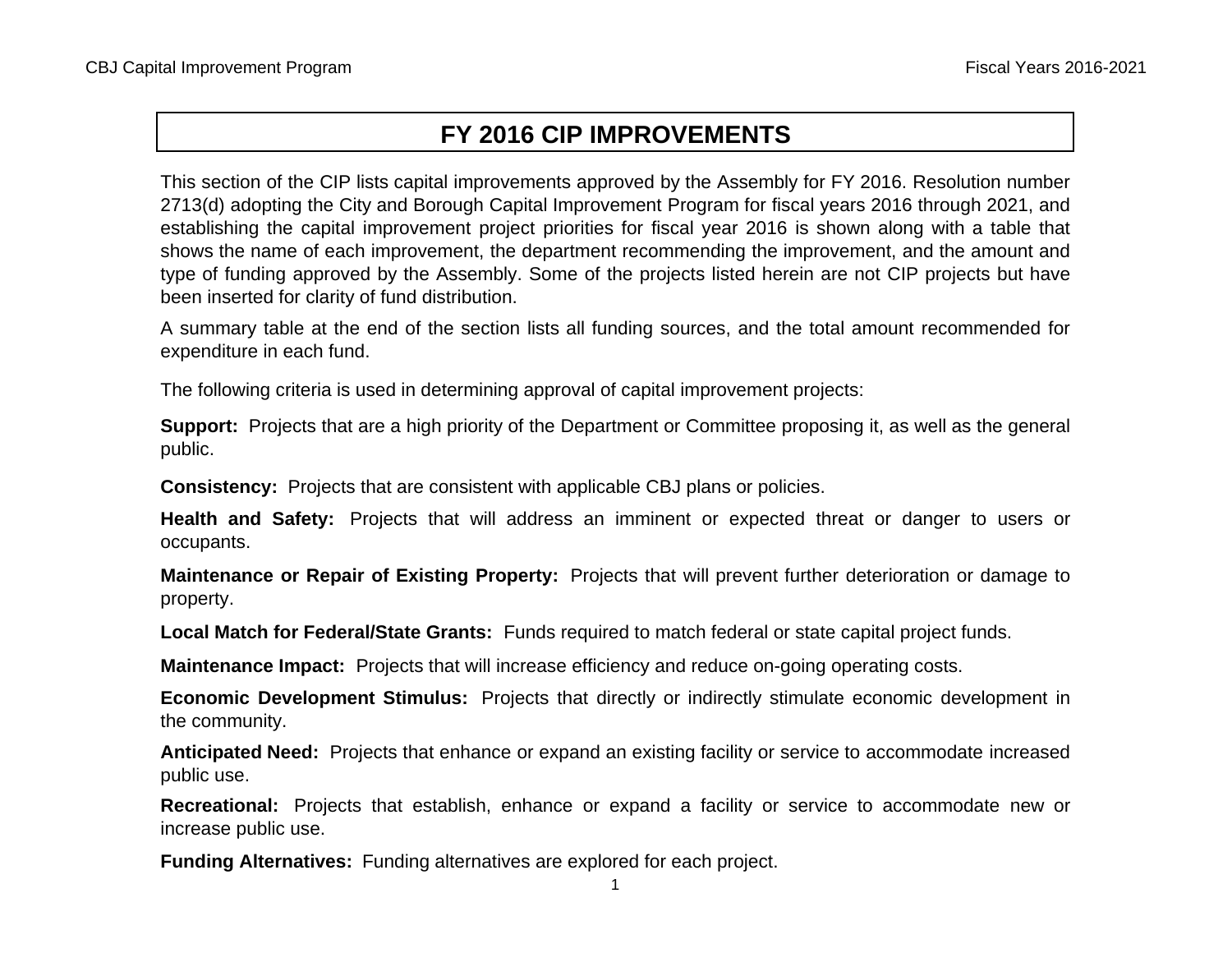#### RESOLUTION OF THE CITY AND BOROUGH OF JUNEAU, ALASKA

#### Serial No. 2713(d)

#### A Resolution Adopting the City and Borough Capital Improvement Program for Fiscal Years 2016 Through 2021, and Establishing the Capital Improvement Project Priorities for Fiscal Year 2016.

WHEREAS, the CBJ Capital Improvement Program is a plan for capital improvement projects proposed for the next six fiscal years; and

WHEREAS, the Assembly has reviewed the Capital Improvement Program for Fiscal Year 2016 through Fiscal Year 2021, and has determined the capital improvement project priorities for Fiscal Year 2016.

NOW, THEREFORE, BE IT RESOLVED BY THE ASSEMBLY OF THE CITY AND BOROUGH OF JUNEAU, ALASKA:

#### Section 1. Capital Improvement Program.

(a) Attachment A, entitled "City and Borough of Juneau Capital Improvement Program, Fiscal Years 2016 - 2021," dated June 1, 2015, is adopted as the Capital Improvement Program for the City and Borough.

(b) The following list, as set forth in the "City and Borough of Juneau Capital Improvement Program, Fiscal Years 2016 - 2021," are pending capital improvement projects to be undertaken in FY16: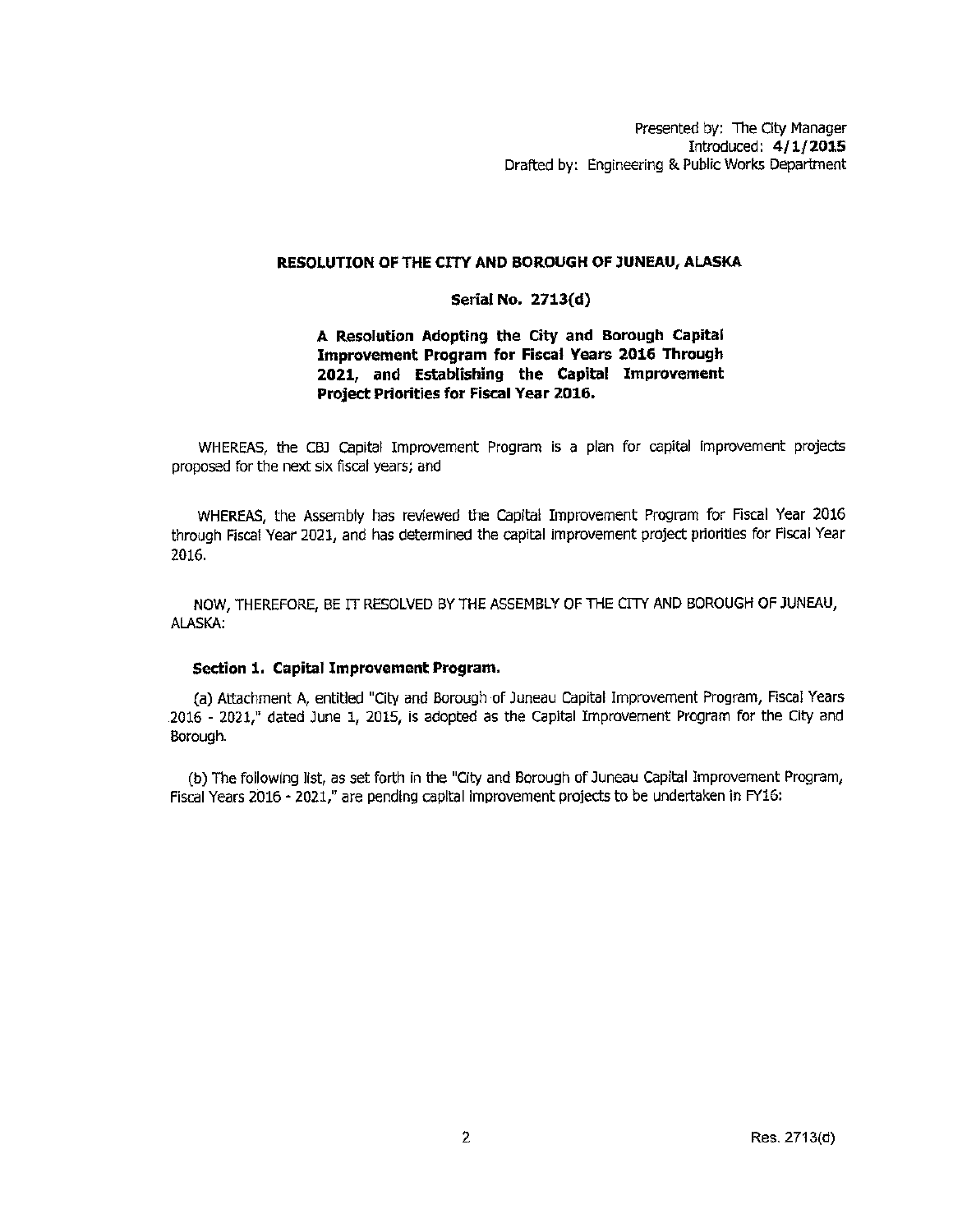#### **FISCAL YEAR 2016**

#### **GENERAL SALES TAX IMPROVEMENTS**

#### **DEPARTMENT**

| <b>DEPARTMENT</b>  | <b>PROJECT</b>                                    | <b>MID BUDGET</b> |  |
|--------------------|---------------------------------------------------|-------------------|--|
| Manager's Office   | <b>PRISM Lease - final payment</b>                | 250,900 *         |  |
| Parks & Recreation | Mt Jumbo Gym Roof                                 | 250.000           |  |
| Parks & Recreation | Augustus Brown Pool HVAC Controls                 | 330,000           |  |
| Parks & Recreation | Deferred Building Maintenance                     | 169,100           |  |
|                    | General Sales Tax Improvements Total \$ 1,000,000 |                   |  |

#### **FISCAL YEAR 2016**

#### AREAWIDE SALES TAX PRIORITIES

#### **FY16 BUDGET DEPARTMENT PROJECT** 150,000 IT Infrastructure Modernization Manager's Office \$. Manager's Office Match funds - DOT Riverside/Stephen Richards Int. 50,000 SRTS Matching funds for Gastineau Elem. 50,000 Manager's Office 240,000 Eaglecrest Lift/Mountain Operations Improvements 200,000 Parks & Recreation Park & Playground Repairs 100,000 Parks & Recreation Sports Field Resurfacing & Repairs Street Maintenance Distin - W Eighth Reconstruction 1,200,000 Pavement Management 955,000 **Street Maintenance** Lakewood Subdivision Phase 4 900,000 Street Maintenance Street Maintenance Meadow Lane Roadway and Drainage Improvements 800,000 Front Street Douglas (Savikko to D St) 600,000 **Street Maintenance** Eagles Edge Sub'd Phase 3 800,000 **Street Maintenance** Areawide Drainage Improvements **Street Maintenance** 200,000 150,000 Street Maintenance River Road Reconstruct LID 200,000 **Street Maintenance** Sidewalk & Stairway Repairs 150,000 Street Maintenance **Bridge Repairs** Street Maintenance Retaining Wall Repairs 150,000 Street Maintenance West 8th Street Reconstruct 200,000 Street Maintenance Street Maintenance Operations Improvements 300,000 Street Maintenance **Whittier Street** 250,000 **Transit Shelters** Transit 150,000 Transit Transit Technology 100,000 Airport Local Match - ADA boarding bridge and new fire vehicle 85,000 Downtown Street Improvements (Front, Franklin, Dt core) Engineering 250,000 Engineering Parking Management 500,000 8,730,000

Areawide Sales Tax Priorities Total \$

#### **FISCAL YEAR 2016** TEMPORARY 1% SALES TAX PRIORITIES Voter Approved Sales Tax 10/01/13 - 09/30/18

| DEPARTMENT         | <b>PROJECT</b>                                          | <b>FY16 BUDGET</b> |  |
|--------------------|---------------------------------------------------------|--------------------|--|
| <b>Harbors</b>     | Auke Bay / Statter Haul Out                             | \$<br>1,300,000    |  |
| Manager's Office   | Bonded Debt Service                                     | 2,125,000 *        |  |
| Manager's Office   | <b>Budget Reserve</b>                                   | $1,000,000$ *      |  |
| Water Utility      | Salmon Creek Filtration                                 | 1,527,000          |  |
| Parks & Recreation | Deferred Building Maintenance                           | 1,400,000          |  |
| Parks & Recreation | Parks Improvements                                      | 1,123,000          |  |
| Parks & Recreation | Zach Gordon and Augustus Brown Improvements             | 55,000             |  |
| Parks & Recreation | Trail improvements                                      | 200,000            |  |
|                    | Temporary 1% Sales Tax Priorities Total $\overline{\$}$ | 8,730,000          |  |

a a minimu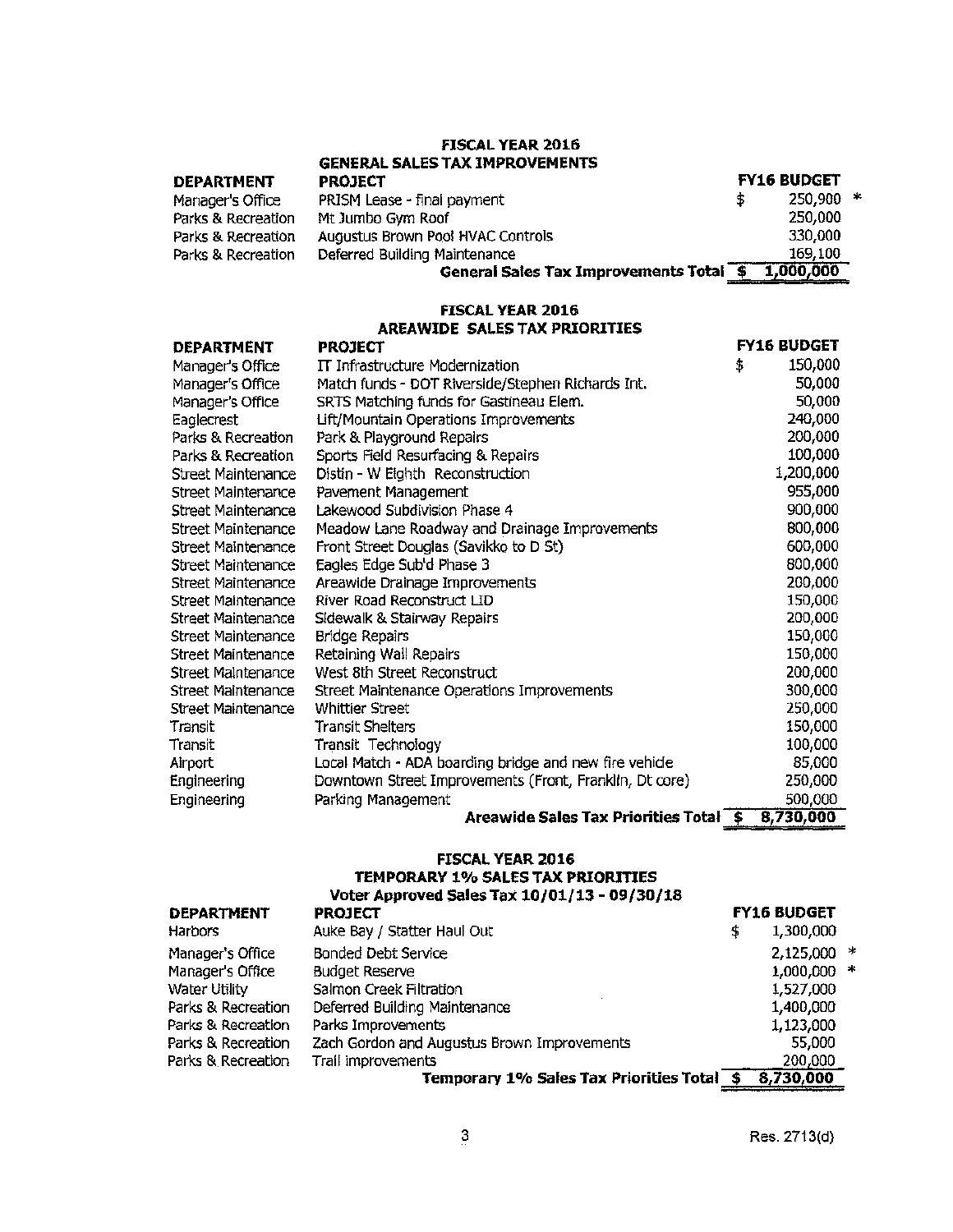#### **FISCAL YEAR 2016 MARINE PASSENGER FEE PRIORITIES**

| <b>DEPARTMENT</b> | <b>PROJECT</b>                                 |      | <b>FY16 BUDGET</b> |  |
|-------------------|------------------------------------------------|------|--------------------|--|
| Docks             | Marine Park Bus Parking Lot Brick Repair       | 55.  | $30.000$ *         |  |
| Transit           | Downtown Passenger Transportation Improvements |      | 150.000            |  |
| Engineering       | <b>Waterfront Seawalk</b>                      |      | 650.200            |  |
|                   | Marine Passenger Fee Priorities Total          | - 15 | 830,200            |  |
|                   |                                                |      |                    |  |

#### **FISCAL YEAR 2016** STATE MARINE PASSENGER FEE PRIORITIES

| <b>DEPARTMENT</b> | <b>PROJECT</b>                                        |     | <b>FY16 BUDGET</b> |
|-------------------|-------------------------------------------------------|-----|--------------------|
| Finance           | Cruise Ship Berth Enhancements & Seawalk              |     | 5,000,000          |
|                   | <b>State Marine Passenger Fee Priorities Total</b>    | - 5 | 5,000,000          |
|                   | ORDINANCE 2015-20 CAPITAL PROJECTS FUNDING TOTAL      |     | 20,884,300         |
|                   | * ORDINANCE 2015-20 OPERATIONS PROJECTS FUNDING TOTAL |     | 3.405.900          |

(c) The following list, as set forth in the "City and Borough of Juneau Capital Improvement Program, Fiscal Years 2016-2021," are capital improvement projects identified as priorities proposed to be undertaken beginning in FY16, but are dependent on other unsecured funding sources. As the sources are secured, the funds will be appropriated:

#### **FISCAL YEAR 2016 WATER UNSCHEDULED FUNDING**

| <b>DEPARTMENT</b> | <b>PROJECT</b>                                        | <b>FY16 BUDGET</b> |
|-------------------|-------------------------------------------------------|--------------------|
| Water Utility     | Salmon Creek Secondary Disinfection                   | \$<br>3,000,000    |
| Water Utility     | Last Chance Basin Well Upgrades                       | 2,000,000          |
| Water Utillty     | Cope Park Water Main                                  | 300,000            |
| Water Utility     | Crow Hill Reservoir improvements                      | 500,000            |
| Water Utility     | Front Street Douglas (Savikko to D St)                | 150,000            |
| Water Utility     | W Juneau Reservoir - Cathodic Protection and mixer    | 140,000            |
| Water Utility     | Utility Adjustments, Pavement Management and Lakewood | 40.000             |
| Water Utility     | Distin / W Eighth Reconstruction                      | 150,000            |
|                   | Wator Enterprise Fund Total C                         | C 390 AGO          |

Water Enterprise Fund Total 5 6,280,000

## FISCAL YEAR 2016

#### **WASTEWATER UNSCHEDULED FUNDING**

| <b>DEPARTMENT</b>  | <b>PROJECT</b>                                        | <b>FY16 BUDGET</b> |
|--------------------|-------------------------------------------------------|--------------------|
| Wastewater Utility | MWWTP Headworks Improvements                          | \$<br>3,000,000    |
| Wastewater Utility | Biosolids                                             | 2,000,000          |
| Wastewater Utility | JD Plant Infrastructure Improvements                  | 1,000,000          |
| Wastewater Utility | MWWTP Roof Repair                                     | 500,000            |
| Wastewater Utility | Areawide Sewer Cleanout replacements                  | 150,000            |
| Wastewater Utility | Utility Adjustments: Pavement Management, Eagles Edge | 40,000             |
| Wastewater Utility | Front Street Douglas (Savikko to D St)                | 150.000            |
| Wastewater Utility | Downtown, Whittier St Improvements                    | 150,000            |
| Wastewater Utility | Lakewood Subd Reconstruction                          | 150,000            |
| Wastewater Utility | <b>SCADA</b>                                          | 250,000            |
| Wastewater Utility | JD Plant Headworks Improvements                       | 250,000            |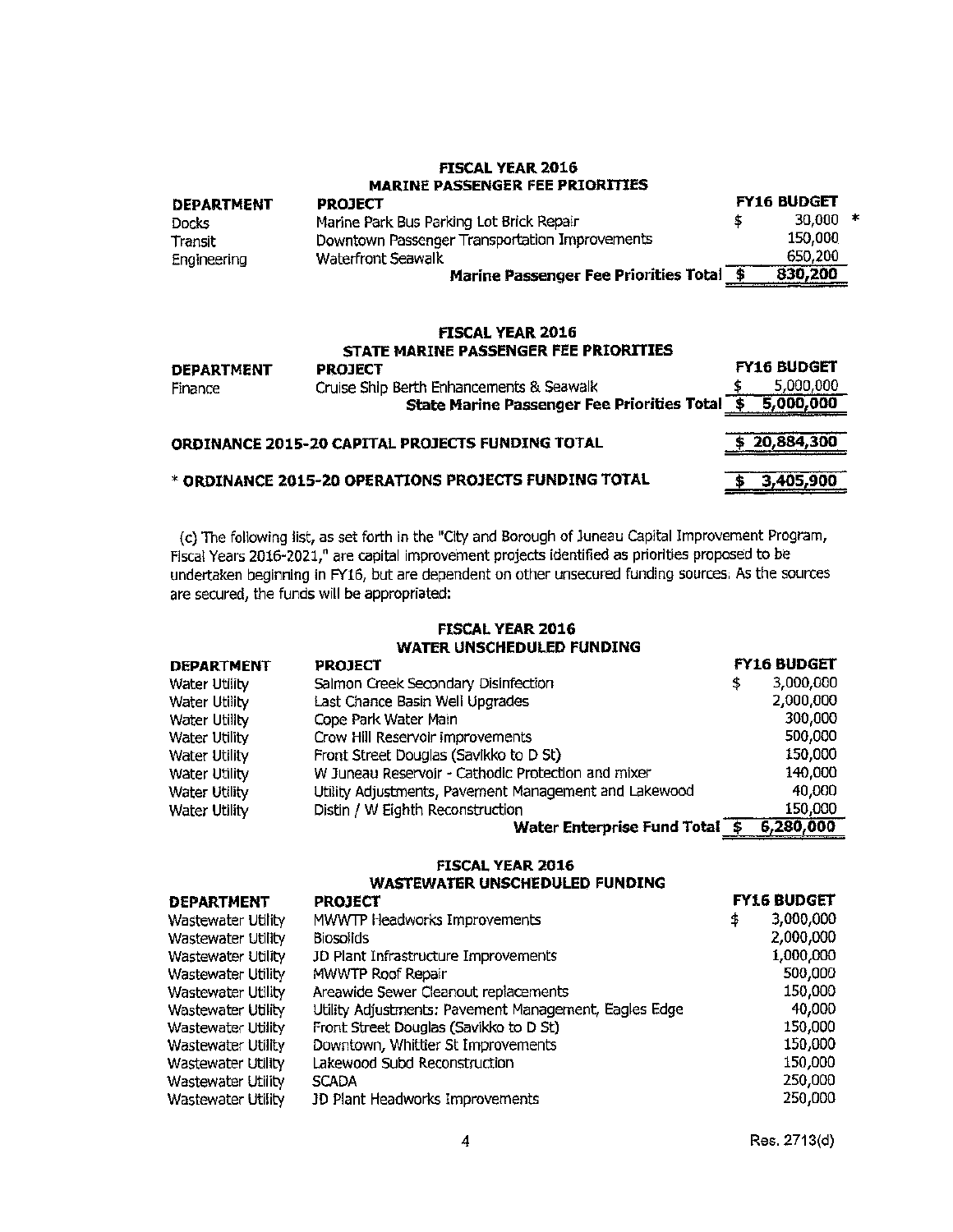| Wastewater Utility | Facilities Planning                   | 250.000   |
|--------------------|---------------------------------------|-----------|
| Wastewater Utility | MWWTP Instrumentation Upgrades        | 300,000   |
| Wastewater Utility | Long Run Dr Lift Station Improvements | 300.000   |
| Wastewater Utility | Distin/ Indian Reconstruction         | 100.000   |
|                    | Wastewater Enterprise Fund Total \$   | 8,590,000 |

### FISCAL YEAR 2016 AIRPORT UNSCHEDULED FUNDING

| <b>DEPARTMENT</b> | <b>PROJECT</b>                                           |                 |
|-------------------|----------------------------------------------------------|-----------------|
| Airport           | Runway 26 MALSR                                          | \$<br>3,406,250 |
| Airport           | Passenger Boarding Bridge and ADA Passenger Loading Ramp | 570,001         |
| Airport           | Replace ARFF Vehicle                                     | 1,937,500       |
| Airport           | NE Apron and South Fencing                               | 6,500,250       |
| Airport           | <b>ARFF Building Addition</b>                            | 961,000         |
| Airport           | <b>SREF Building</b>                                     | 21,000,000      |
| Airport           | Construct NW Apron / SREF Utilities                      | 3,200,000       |
|                   | Airport Funding Total \$ 37,575,001                      |                 |
|                   |                                                          |                 |

#### FISCAL YEAR 2016

| <b>DEPARTMENT</b>                     | <b>UNSCHEDULED FUNDING (State Priority Requests)</b><br><b>PROJECT</b>            |                        |
|---------------------------------------|-----------------------------------------------------------------------------------|------------------------|
| Water Utility<br><b>Water Utility</b> | \$<br>Salmon Creek Secondary Disinfection<br>Last Chance Basin Wellfield Upgrades | 3,000,000<br>2,000,000 |
| <b>Streets</b>                        | Safe Routes to School Snow Removal Equipment                                      | 320,000                |
| JPD / Fire Dept.                      | Emergency Services Comm. Equip / Ped. Hill Tower Upgd                             | 150,000                |
| Airport                               | Reconstruct Alex Holden Way                                                       | 300,000                |
| Schools                               | JSD Curriculum - Secondary Mathematics                                            | 400,000                |
| <b>Schools</b>                        | <b>JSD Curriculum - Social Studies</b>                                            | 400,000                |
| Schools                               | Video Conferencing                                                                | 60,000                 |
| Schools                               | DZ Window Replacement                                                             | 75,000                 |
|                                       | Unscheduled Funding (State Grant Requests) Total \$ 6,705,000                     |                        |

 $\sim$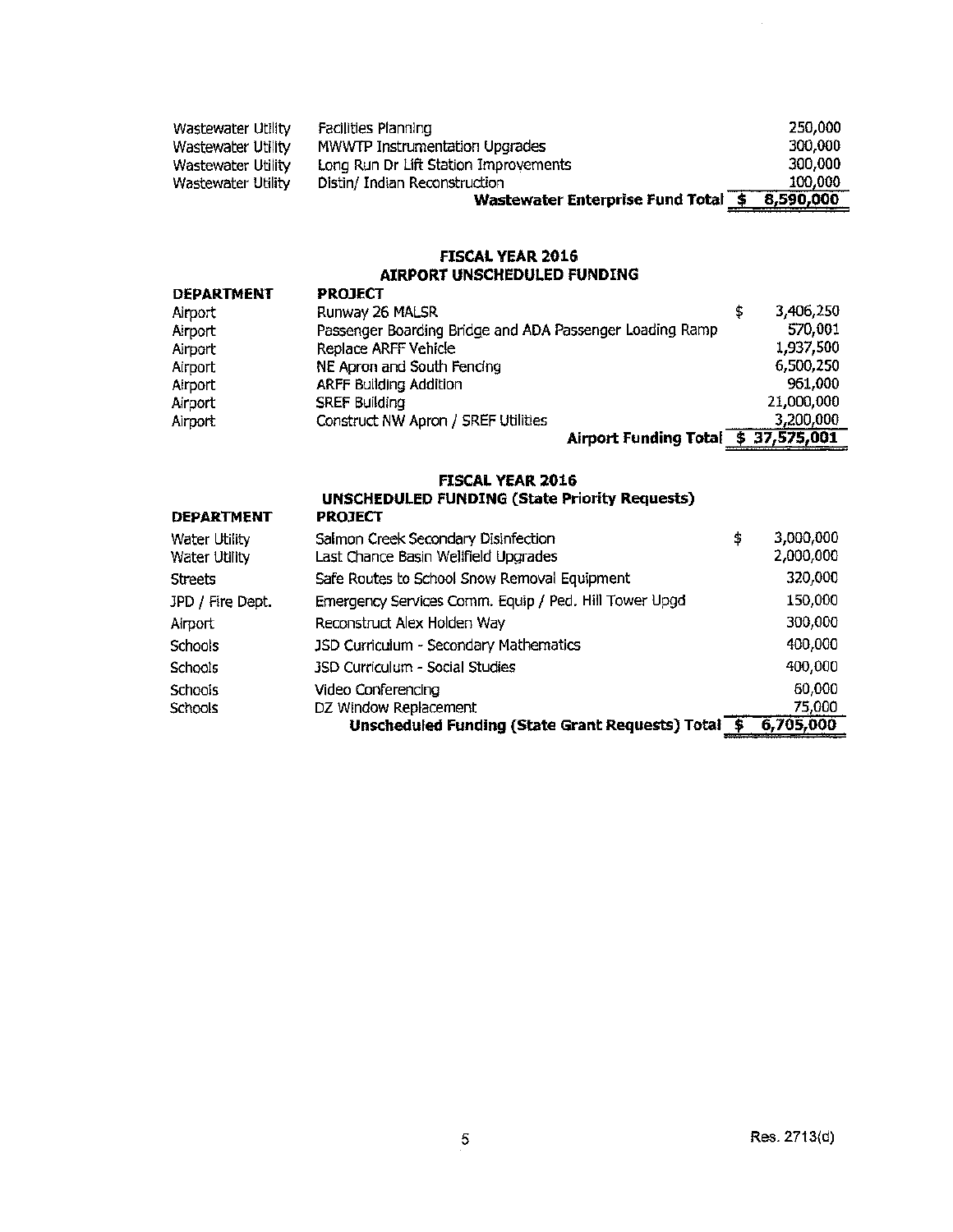Section 2. Fiscal Year 2016 Budget. It is the intent of the Assembly that the capital improvement project budget allocations as set forth in the FY16 pending Capital Improvements List in Section 1(b), above, not already appropriated, shall become a part of the City and Borough's Fiscal Year 2016 Budget.

Section 3. State and Federal Funding. To the extent that a proposed CIP project, as set forth in Section 1(c), above, includes state funding, federal funding, or both, the amount of funding for that project is an estimate only, and is subject to appropriation contingent upon final funding being secured. It is the intent of the Assembly that once funding is secured, these items will be brought back to the Assembly for appropriation.

Section 4. Effective Date. This resolution shall be effective immediately upon adoption.

Adopted this  $\frac{184}{3}$  day of  $\frac{104}{3}$  ay 2015.

Attest Municipal

Merrill Sanford, Mayor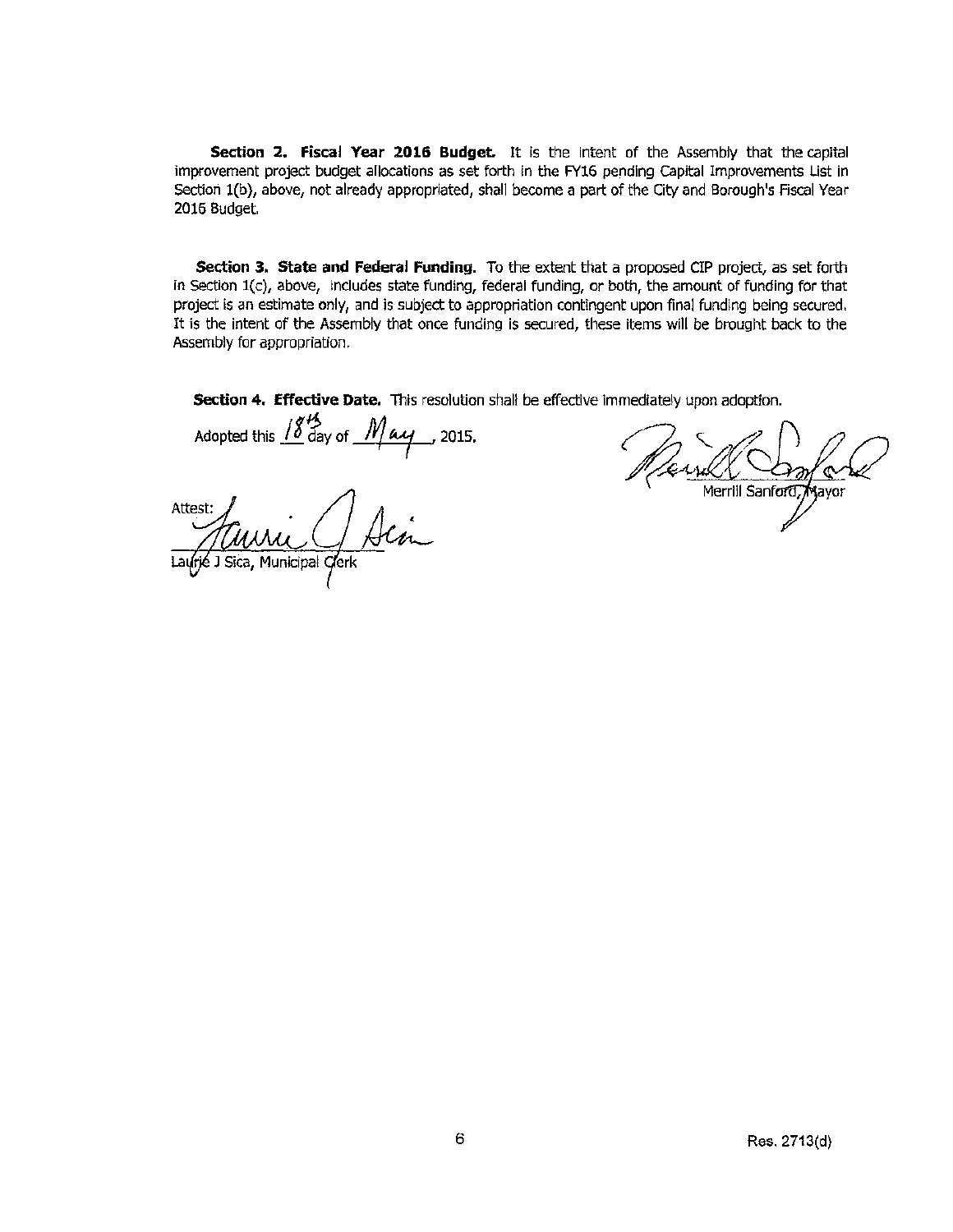|                            |                         |                         | FY 2016 CIP DEPARTMENT IMPROVEMENT PLANS                              |                                                 |                  |
|----------------------------|-------------------------|-------------------------|-----------------------------------------------------------------------|-------------------------------------------------|------------------|
| <b>Department</b>          | <b>Division</b>         | <b>Priority</b>         | Project                                                               | <b>Funding Source</b>                           | <b>Amount</b>    |
| <b>Administration</b>      | <b>Manager's Office</b> | $\mathbf{1}$            | <b>PRISM Lease - Final Payment</b>                                    | <b>General Sales Tax</b>                        | \$<br>250,900    |
|                            |                         | $\overline{2}$          | IT Infrastructure Modernization                                       | Areawide Sales Tax                              | \$<br>150,000    |
|                            |                         | 3                       | Match Funds - DOT Riverside/Stephen Richard Int.                      | <b>Areawide Sales Tax</b>                       | \$<br>50,000     |
|                            |                         | $\overline{\mathbf{4}}$ | <b>SRTS Matching Funds for Gastineau Elementary</b>                   | Areawide Sales Tax                              | \$<br>50,000     |
|                            |                         | 5                       | <b>Bonded Debt Service</b>                                            | Temporary 1% Sales Tax - 10/01/13 -<br>09/30/18 | \$<br>2,125,000  |
|                            |                         | 6                       | <b>Budget Reserve</b>                                                 | Temporary 1% Sales Tax - 10/01/13 -<br>09/30/18 | \$<br>1,000,000  |
|                            |                         |                         |                                                                       | <b>Administration Total Funding:</b>            | \$<br>3,625,900  |
|                            |                         |                         |                                                                       |                                                 |                  |
| <b>Airport</b>             |                         | $\mathbf{1}$            | Local Match-ADA Boarding Bridge & New Fire Vehicle Areawide Sales Tax |                                                 | \$<br>85,000     |
|                            |                         | $\overline{2}$          | Runway 26 MALSR                                                       | <b>Airport Unscheduled Funding</b>              | \$<br>3,406,250  |
|                            |                         |                         | Passenger Boarding Bridge & ADA Passenger                             |                                                 |                  |
|                            |                         | 3                       | Loading Ramp                                                          | <b>Airport Unscheduled Funding</b>              | \$<br>570,001    |
|                            |                         | $\overline{4}$          | Replace ARFF Vehicle                                                  | <b>Airport Unscheduled Funding</b>              | \$<br>1,937,500  |
|                            |                         | 5                       | NE Apron & South Fencing                                              | <b>Airport Unscheduled Funding</b>              | \$<br>6,500,250  |
|                            |                         | 6                       | <b>ARFF Building Addition</b>                                         | <b>Airport Unscheduled Funding</b>              | \$<br>961,000    |
|                            |                         | $\overline{7}$          | <b>SREF Building</b>                                                  | <b>Airport Unscheduled Funding</b>              | \$<br>21,000,000 |
|                            |                         | 8                       | <b>Construct NW Apron/SREF Utilities</b>                              | <b>Airport Unscheduled Funding</b>              | \$<br>3,200,000  |
|                            |                         | 9                       | Reconstruct Alex Holden Way                                           | <b>Unscheduled - State Priority Requests</b>    | \$<br>300,000    |
|                            |                         |                         |                                                                       | <b>Airport Total Funding:</b>                   | \$<br>37,960,001 |
|                            |                         |                         |                                                                       |                                                 |                  |
| <b>Docks &amp; Harbors</b> | <b>Docks</b>            | $\mathbf{1}$            | Marine Park Bus Parking Lot Brick Repair                              | Marine Passenger Fee Priorities                 | \$<br>30,000     |
|                            | <b>Harbors</b>          | $\mathbf{1}$            | Auke Bay/Statter Haul Out                                             | Temporary 1% Sales Tax - 10/01/13 -<br>09/30/18 | \$<br>1,300,000  |
|                            |                         |                         |                                                                       | <b>Docks &amp; Harbors Total Funding:</b>       | \$<br>1,330,000  |
|                            |                         |                         |                                                                       |                                                 |                  |
| <b>Eaglecrest</b>          |                         | $\mathbf 1$             | Lift/Mountain Operations Improvements                                 | <b>Areawide Sales Tax</b>                       | \$<br>240,000    |
|                            |                         |                         |                                                                       | <b>Eaglecrest Total Funding:</b>                | \$<br>240,000    |
|                            |                         |                         |                                                                       |                                                 |                  |
| Finance                    |                         | 1                       | <b>Cruise Ship Berth Enhancements &amp; Seawalk</b>                   | <b>State Marine Passenger Fee Priorities</b>    | \$<br>5,000,000  |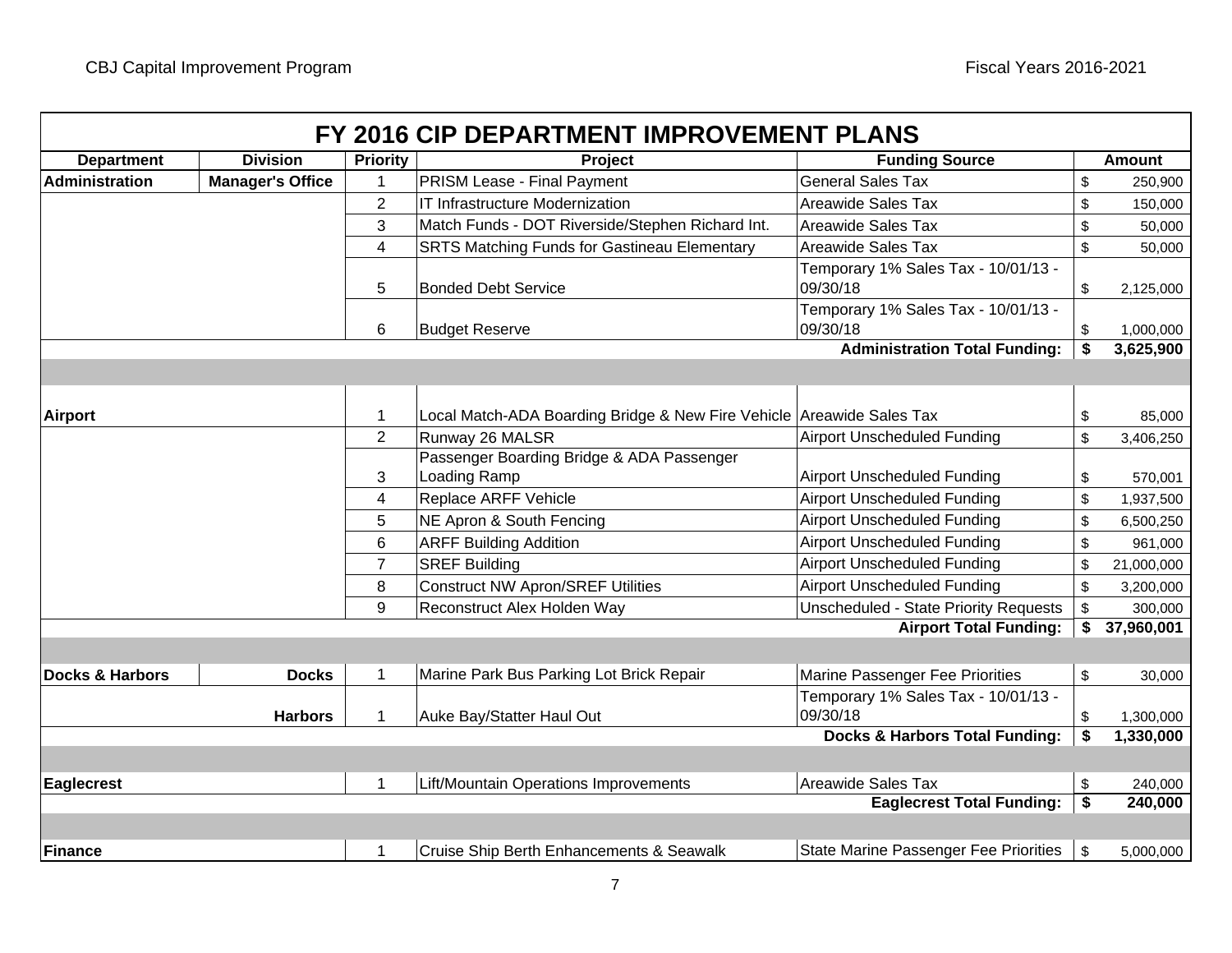|                                                |                          |                         | FY 2016 CIP DEPARTMENT IMPROVEMENT PLANS            |                                                         |                |               |
|------------------------------------------------|--------------------------|-------------------------|-----------------------------------------------------|---------------------------------------------------------|----------------|---------------|
| <b>Department</b>                              | <b>Division</b>          | <b>Priority</b>         | Project                                             | <b>Funding Source</b>                                   |                | <b>Amount</b> |
|                                                |                          |                         |                                                     | <b>Finance Department Total Funding:</b>                | \$             | 5,000,000     |
|                                                |                          |                         |                                                     |                                                         |                |               |
|                                                |                          |                         | Emergency Services Comm. Equip/Ped. Hill Tower      |                                                         |                |               |
| <b>Fire &amp; JPD</b>                          |                          | 1                       | Upgrades                                            | <b>Unscheduled - State Priority Requests</b>            | \$             | 150,000       |
|                                                |                          |                         |                                                     | Fire & JPD Departments Total Funding:                   | \$             | 150,000       |
|                                                |                          |                         |                                                     |                                                         |                |               |
|                                                |                          |                         |                                                     | Temporary 1% Sales Tax - 10/01/13 -                     |                |               |
| <b>Parks &amp; Recreation Bidg Maintenance</b> |                          | $\mathbf 1$             | Deferred Building Maintenance                       | 09/30/18                                                | \$             | 1,400,000     |
|                                                |                          |                         |                                                     | <b>General Sales Tax</b>                                | \$             | 169,100       |
|                                                | <b>Rec Buildings</b>     | $\mathbf 1$             | Mt Jumbo Gym Roof                                   | <b>General Sales Tax</b>                                | \$             | 250,000       |
|                                                |                          |                         |                                                     |                                                         |                |               |
|                                                |                          | $\overline{2}$          | Augustus Brown Pool HVAC Controls                   | <b>General Sales Tax</b>                                | \$             | 330,000       |
|                                                | <b>Parks/Rec Areas</b>   | $\mathbf{1}$            | Park & Playground Repairs                           | Areawide Sales Tax                                      | \$             | 200,000       |
|                                                |                          | $\overline{2}$          | Sports Field Resurfacing & Repairs                  | Areawide Sales Tax                                      | $\mathsf{\$}$  | 100,000       |
|                                                |                          |                         |                                                     | Temporary 1% Sales Tax - 10/01/13 -                     |                |               |
|                                                |                          | 3                       | Parks Improvements                                  | 09/30/18                                                | \$             | 1,123,000     |
|                                                |                          |                         |                                                     | Temporary 1% Sales Tax - 10/01/13 -                     |                |               |
|                                                |                          | $\overline{\mathbf{4}}$ | Zach Gordon & Augustus Brown Improvements           | 09/30/18                                                | \$             | 55,000        |
|                                                |                          |                         |                                                     | Temporary 1% Sales Tax - 10/01/13 -                     |                |               |
|                                                | <b>Trail Maintenance</b> | $\mathbf 1$             | <b>Trail Improvements</b>                           | 09/30/18                                                | \$             | 200,000       |
|                                                |                          |                         |                                                     | <b>Parks &amp; Recreation Department Total Funding:</b> |                | 3,827,100     |
|                                                |                          |                         |                                                     |                                                         |                |               |
| <b>Public Works and Engineering Department</b> |                          |                         |                                                     |                                                         |                |               |
|                                                | <b>Capital Transit</b>   | $\mathbf{1}$            | <b>Transit Shelters</b>                             | Areawide Sales Tax                                      | \$             | 150,000       |
|                                                |                          | $\overline{2}$          | <b>Transit Technology</b>                           | Areawide Sales Tax                                      | $$\mathbb{S}$$ | 100,000       |
|                                                |                          | 3                       | Downtown Passenger Transportation Improvements      | Marine Passenger Fee Priorities                         | \$             | 150,000       |
|                                                | <b>Engineering</b>       | $\mathbf 1$             | Downtown St Improvements (Front, Franklin, Dt Core) | Areawide Sales Tax                                      | \$             | 250,000       |
|                                                |                          | $\overline{2}$          | Parking Management                                  | Areawide Sales Tax                                      | \$             | 500,000       |
|                                                |                          | 3                       | <b>Waterfront Seawalk</b>                           | Marine Passenger Fee Priorities                         | \$             | 650,200       |
|                                                | <b>Streets</b>           | $\mathbf{1}$            | Distin - W Eighth Reconstruction                    | Areawide Sales Tax                                      | \$             | 1,200,000     |
|                                                |                          | $\overline{c}$          | Pavement Management                                 | Areawide Sales Tax                                      | \$             | 955,000       |
|                                                |                          | 3                       | Lakewood Subdivision, Phase IV                      | Areawide Sales Tax                                      | \$             | 900,000       |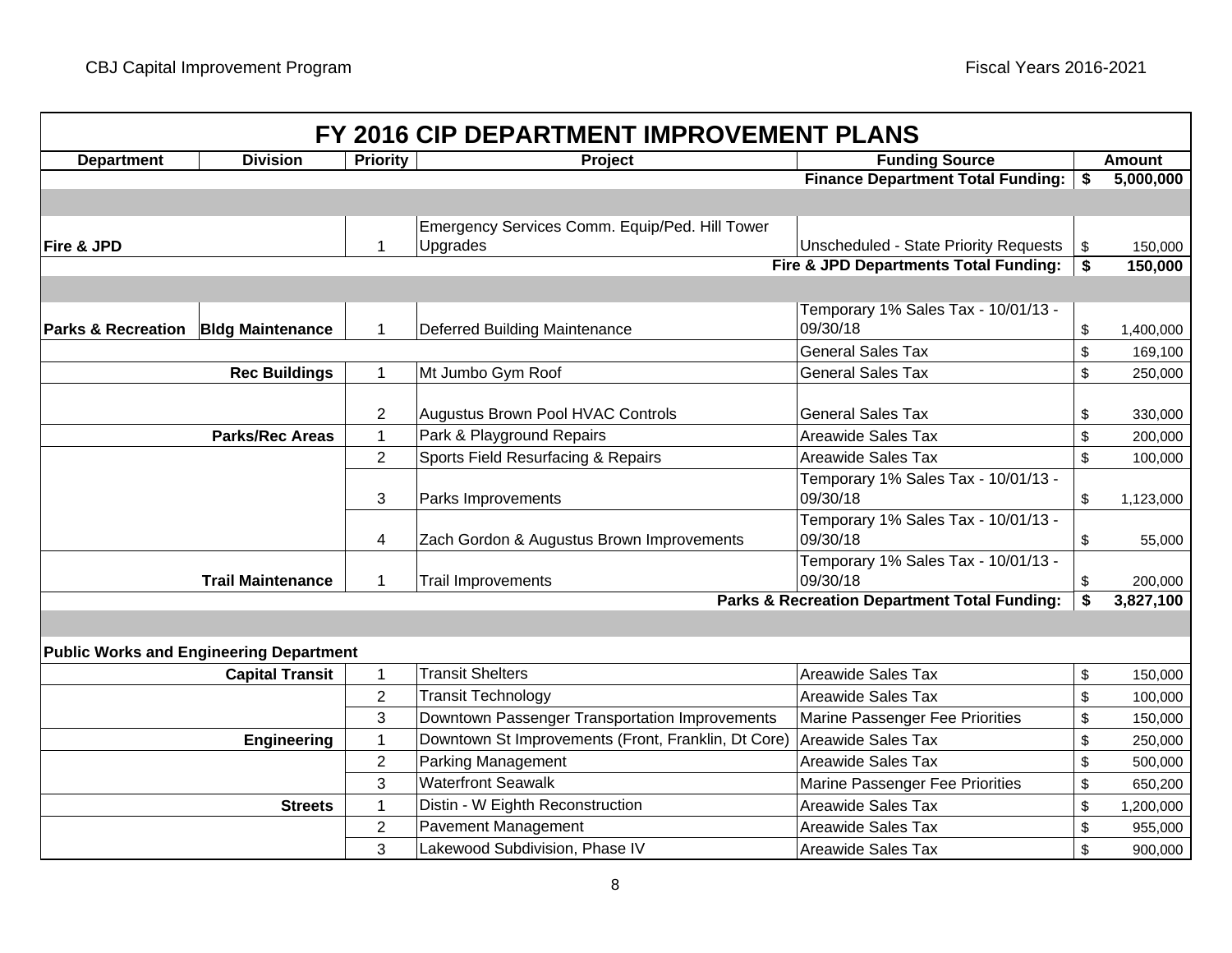|                   |                           |                          | FY 2016 CIP DEPARTMENT IMPROVEMENT PLANS          |                                              |                 |
|-------------------|---------------------------|--------------------------|---------------------------------------------------|----------------------------------------------|-----------------|
| <b>Department</b> | <b>Division</b>           | <b>Priority</b>          | <b>Project</b>                                    | <b>Funding Source</b>                        | <b>Amount</b>   |
|                   |                           | 4                        | Meadow Lane Roadway & Drainage Improvements       | Areawide Sales Tax                           | \$<br>800,000   |
|                   |                           | 5                        | Front Street Douglas (Savikko to D St)            | Areawide Sales Tax                           | \$<br>600,000   |
|                   |                           | 6                        | Eagles Edge Subdivision - Ph III                  | Areawide Sales Tax                           | \$<br>800,000   |
|                   |                           | $\overline{7}$           | Areawide Drainage Improvements                    | Areawide Sales Tax                           | \$<br>200,000   |
|                   |                           | 8                        | <b>River Road Reconstruction LID</b>              | Areawide Sales Tax                           | \$<br>150,000   |
|                   |                           | 9                        | Sidewalk & Stairway Repairs                       | Areawide Sales Tax                           | \$<br>200,000   |
|                   |                           | 10                       | <b>Bridge Repairs</b>                             | Areawide Sales Tax                           | \$<br>150,000   |
|                   |                           | 11                       | <b>Retaining Wall Repairs</b>                     | Areawide Sales Tax                           | \$<br>150,000   |
|                   |                           | 12                       | West 8th Street Reconstruction                    | <b>Areawide Sales Tax</b>                    | \$<br>200,000   |
|                   |                           | 13                       | <b>Street Maintenance Operations Improvements</b> | <b>Areawide Sales Tax</b>                    | \$<br>300,000   |
|                   |                           | 14                       | <b>Whittier Street</b>                            | Areawide Sales Tax                           | \$<br>250,000   |
|                   |                           | 15                       | Safe Routes to School Snow Removal Equipment      | <b>Unscheduled - State Priority Requests</b> | \$<br>320,000   |
|                   | <b>Wastewater Utility</b> | $\mathbf{1}$             | <b>MWWTP Headworks Improvements</b>               | Wastewater Unscheduled Funding               | \$<br>3,000,000 |
|                   |                           | $\overline{2}$           | Biosolids (Design)                                | Wastewater Unscheduled Funding               | \$<br>2,000,000 |
|                   |                           | 3                        | JD Plant Infrastructure Improvements              | Wastewater Unscheduled Funding               | \$<br>1,000,000 |
|                   |                           | $\overline{\mathcal{A}}$ | <b>MWWTP Roof Repair</b>                          | Wastewater Unscheduled Funding               | \$<br>500,000   |
|                   |                           | 5                        | Areawide Sewer Cleanout Replacements              | Wastewater Unscheduled Funding               | \$<br>150,000   |
|                   |                           |                          | Utility Adjustments: Pavement Management & Eagles |                                              |                 |
|                   |                           | 6                        | Edge                                              | <b>Wastewater Unscheduled Funding</b>        | \$<br>40,000    |
|                   |                           | $\overline{7}$           | Front Street Douglas (Savikko to D St)            | Wastewater Unscheduled Funding               | \$<br>150,000   |
|                   |                           | 8                        | Downtown, Whittier St Improvements                | Wastewater Unscheduled Funding               | \$<br>150,000   |
|                   |                           | $\boldsymbol{9}$         | Lakewood Subdivision Reconstruction               | Wastewater Unscheduled Funding               | \$<br>150,000   |
|                   |                           | 10                       | SCADA                                             | Wastewater Unscheduled Funding               | \$<br>250,000   |
|                   |                           | 11                       | JD Plant Headworks Improvements                   | Wastewater Unscheduled Funding               | \$<br>250,000   |
|                   |                           | 12                       | <b>Facilities Planning</b>                        | Wastewater Unscheduled Funding               | \$<br>250,000   |
|                   |                           | 13                       | <b>MWWTP Instrumentation Upgrades</b>             | Wastewater Unscheduled Funding               | \$<br>300,000   |
|                   |                           | 14                       | Long Run Dr Lift Station Improvements             | Wastewater Unscheduled Funding               | \$<br>300,000   |
|                   |                           | 15                       | Distin/Indian Reconstruction                      | Wastewater Unscheduled Funding               | \$<br>100,000   |
|                   |                           |                          |                                                   | Temporary 1% Sales Tax - 10/01/13 -          |                 |
|                   | <b>Water Utility</b>      | $\mathbf{1}$             | Salmon Creek Secondary Disinfection               | 09/30/18                                     | \$<br>1,527,000 |
|                   |                           |                          |                                                   | Water Unscheduled Funding                    | \$<br>3,000,000 |
|                   |                           |                          |                                                   | <b>Unscheduled - State Priority Requests</b> | \$<br>3,000,000 |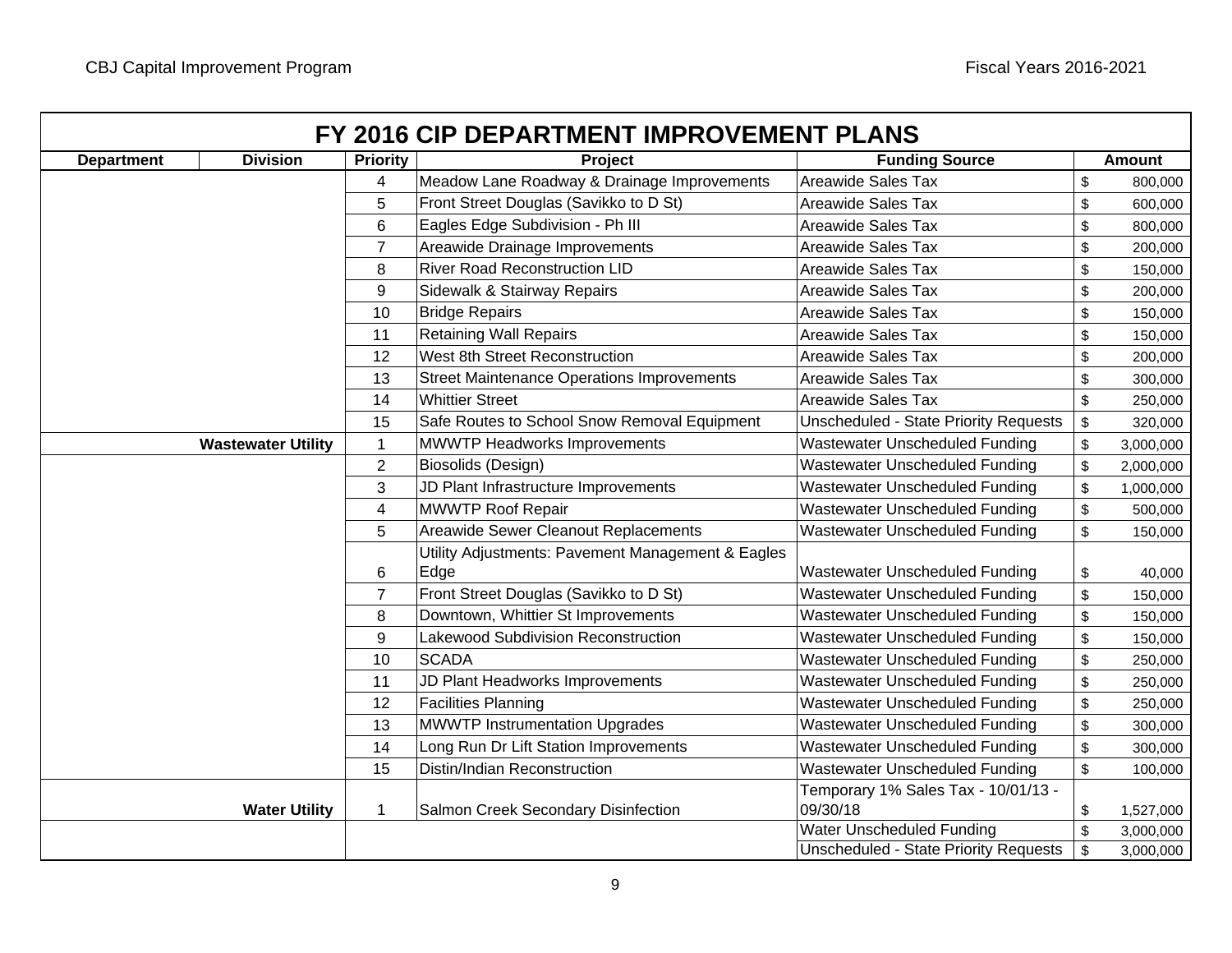|                   |                 |                 | FY 2016 CIP DEPARTMENT IMPROVEMENT PLANS       |                                                                 |     |               |
|-------------------|-----------------|-----------------|------------------------------------------------|-----------------------------------------------------------------|-----|---------------|
| <b>Department</b> | <b>Division</b> | <b>Priority</b> | <b>Project</b>                                 | <b>Funding Source</b>                                           |     | <b>Amount</b> |
|                   |                 | $\overline{2}$  | Last Chance Basin Wellfield Upgrades           | Water Unscheduled Funding                                       | \$  | 2,000,000     |
|                   |                 |                 |                                                | <b>Unscheduled - State Priority Requests</b>                    | \$  | 2,000,000     |
|                   |                 | 3               | Cope Park Water Main                           | Water Unscheduled Funding                                       | \$  | 300,000       |
|                   |                 | 4               | <b>Crow Hill Reservoir Improvements</b>        | Water Unscheduled Funding                                       | \$. | 500,000       |
|                   |                 | 5               | Front Street Douglas (Savikko to D St)         | Water Unscheduled Funding                                       | \$  | 150,000       |
|                   |                 | 6               | W Juneau Reservoir-Cathodic Protection & Mixer | Water Unscheduled Funding                                       | \$  | 140,000       |
|                   |                 |                 | Utility Adjustments, Pavement Management &     |                                                                 |     |               |
|                   |                 |                 | Lakewood                                       | Water Unscheduled Funding                                       | \$  | 40,000        |
|                   |                 | 8               | Distin - W Eighth Reconstruction               | Water Unscheduled Funding                                       |     | 150,000       |
|                   |                 |                 |                                                | <b>Public Works &amp; Engineering Department Total Funding:</b> |     | 30,372,200    |
|                   |                 |                 |                                                |                                                                 |     |               |
| <b>Schools</b>    |                 |                 | JSD Curriculum-Secondary Mathematics           | <b>Unscheduled - State Priority Requests</b>                    | \$  | 400,000       |
|                   |                 | $\overline{2}$  | <b>JSD Curriculum-Social Studies</b>           | <b>Unscheduled - State Priority Requests</b>                    | \$  | 400,000       |
|                   |                 | 3               | Video Conferencing                             | <b>Unscheduled - State Priority Requests</b>                    | \$  | 60,000        |
|                   |                 | 4               | <b>DZ Window Replacement</b>                   | <b>Unscheduled - State Priority Requests</b>                    | \$  | 75,000        |
|                   |                 |                 |                                                | <b>Schools Total Funding:</b>                                   | \$  | 935,000       |
|                   |                 |                 |                                                |                                                                 |     |               |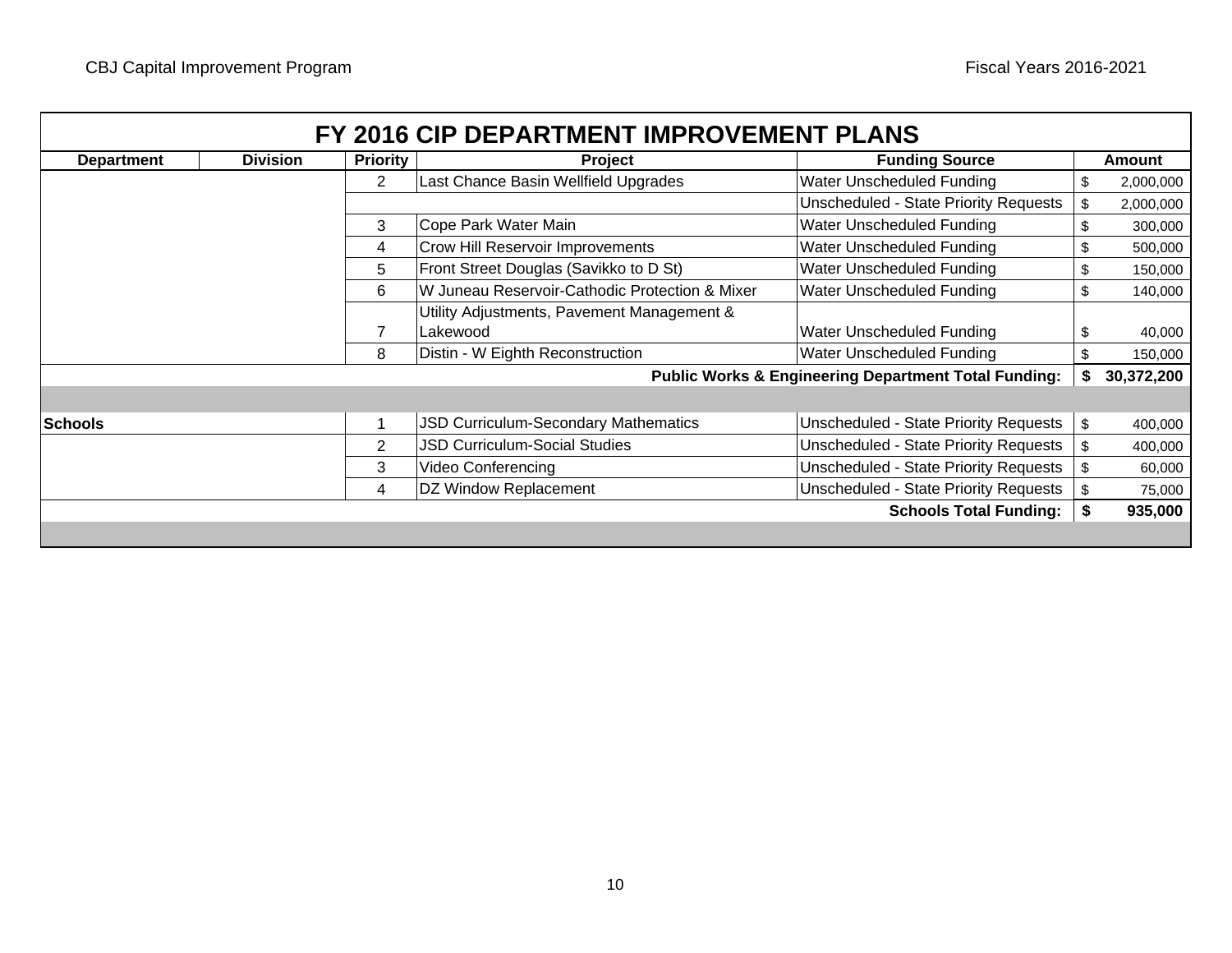## **SUMMARY OF FY 2016 CAPITAL IMPROVEMENT PROJECTS FUNDING SOURCES**

| <b>FUNDING</b> | <b>General Sales Tax Priorities</b>                  | \$<br>1,000,000  |
|----------------|------------------------------------------------------|------------------|
| <b>SOURCES</b> | <b>Areawide Sales Tax Priorities</b>                 | \$<br>8,730,000  |
|                | Temporary 1% Sales Tax Priorities - Voter Approved - |                  |
|                | 10/01/13 - 09/30/18                                  | \$<br>8,730,000  |
|                | Marine Passenger Fee Priorities                      | \$<br>830,200    |
|                | <b>State Marine Passenger Fee Priorities</b>         | \$<br>5,000,000  |
|                | <b>Water Unscheduled Funding</b>                     | \$<br>6,280,000  |
|                | <b>Wastewater Unscheduled Funding</b>                | \$<br>8,590,000  |
|                | Airport - Unscheduled Funding                        | \$<br>37,575,001 |
|                | <b>Unscheduled Funding - State Priority Requests</b> | \$<br>6,705,000  |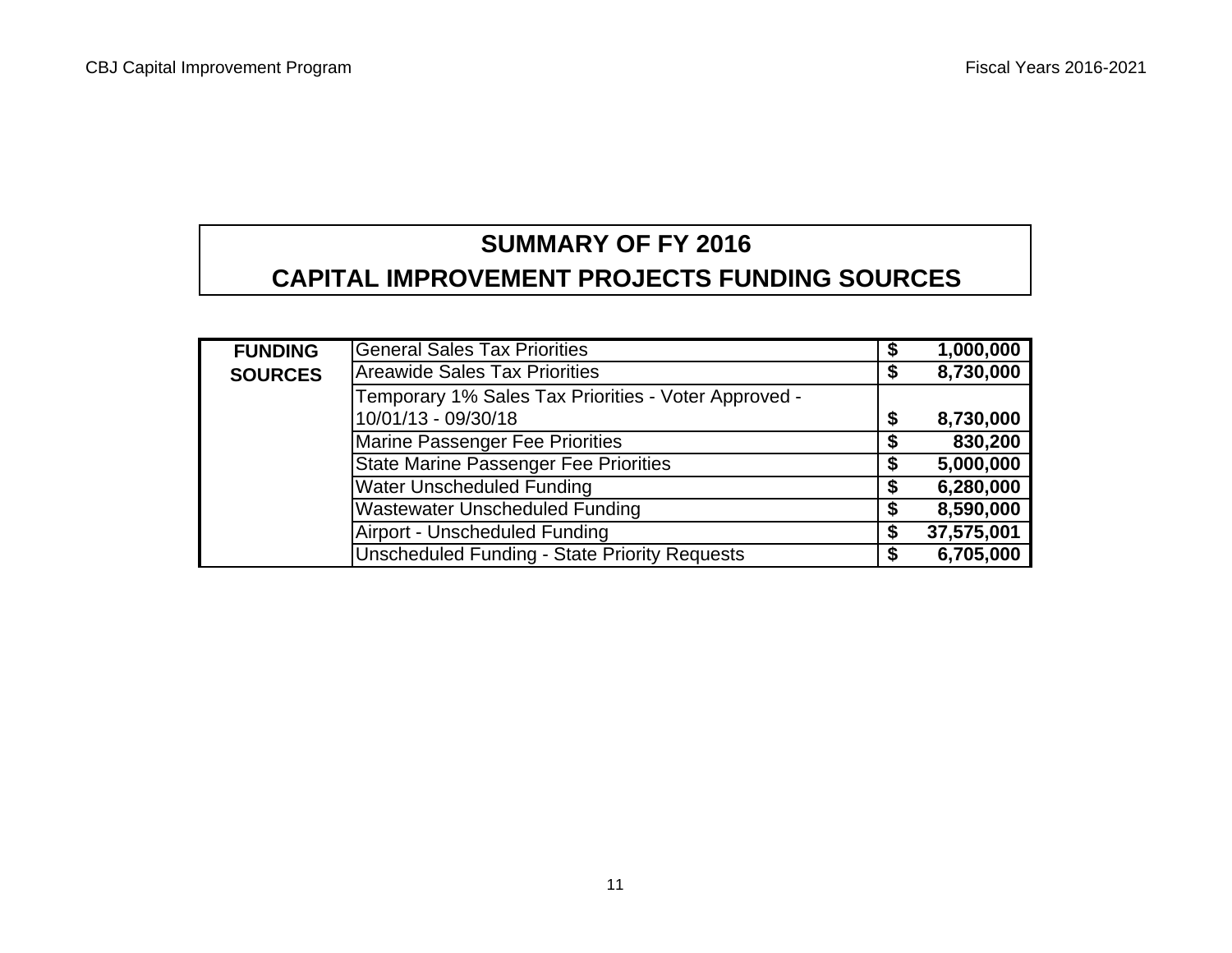This section of the CIP shows the capital improvement plan for each CBJ department for fiscal years 2016 – 2021. The plans were submitted by the director of the department and were developed in conjunction with <sup>a</sup> governing board or committee. For example, the Docks and Harbors plan was submitted by the Port Director and developed by the Port Director and the Docks and Harbors Board.

The projects identified for 2016 are those approved by the Assembly for funding in FY 2016. Projects identified in years 2017 and 2018 will be recommended for funding in the coming fiscal years. Those projects identified for funding beyond 2018 provide a general direction of capital spending in those years, not a specific direction.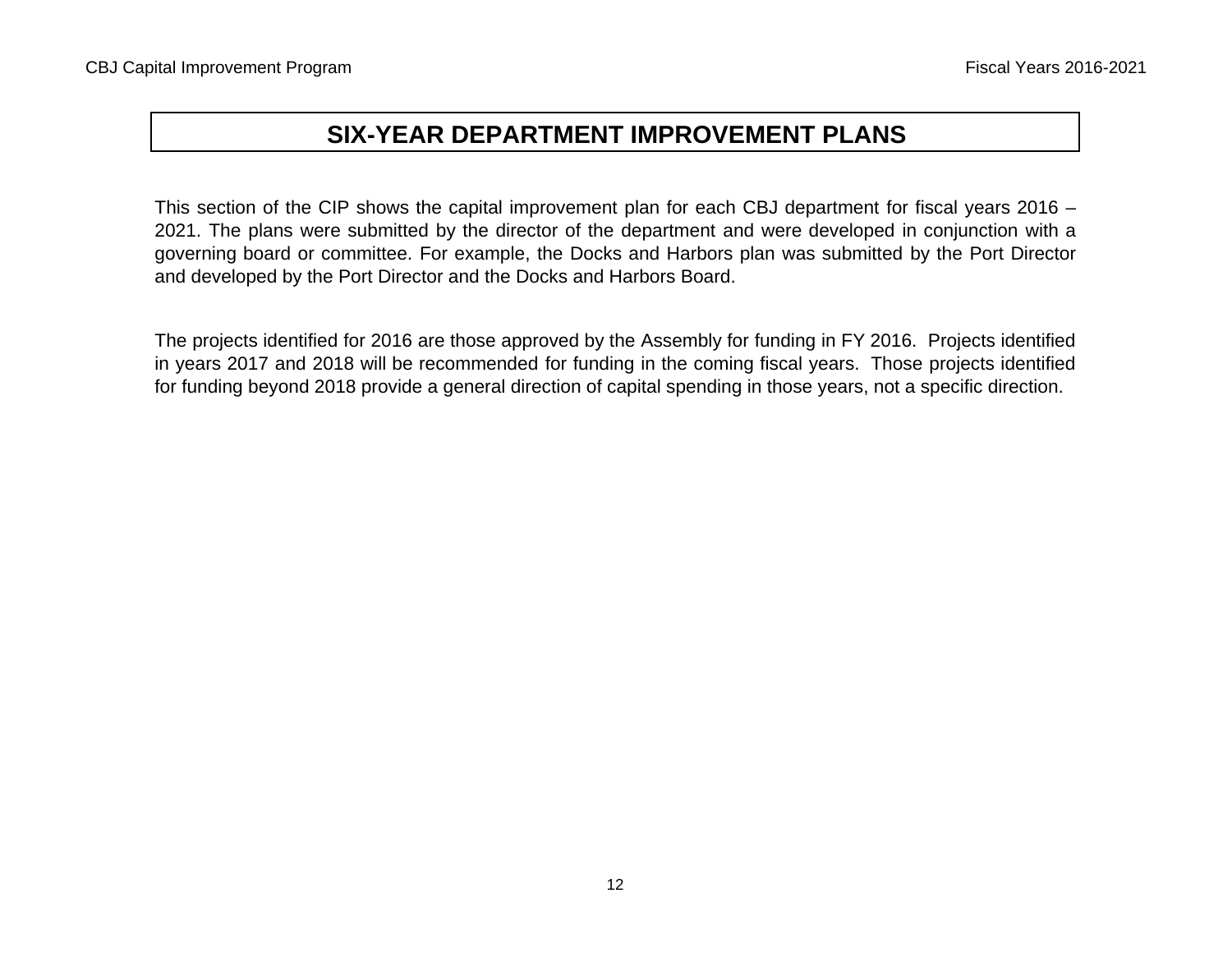#### **Project Priority FY16 FY17 FY18 FY19 FY20 FY21 Future** PRISM Lease - Final Payment  $\begin{array}{ccc} | & 1 & | \ \$ & 250,900 \end{array}$ IT Infrastructure Modernization 2 150,000 \$ 250,000 \$ 250,000 \$ 250,000 \$ Match Funds - DOT Riverside/Stephen Richard Int. 3 \$ 50,000 SRTS Matching Funds for Gastineau Elementary  $\begin{vmatrix} 4 & 1 \\ 4 & 5 \end{vmatrix}$  50,000 Bonded Debt Service **5 3 2,125,000 \$ 2,000,000 \$ 2,130,000 \$ 1,695,000** Budget Reserve **6 1,000,000** \$ 1,000,000 \$ 1,200,000 \$ 1,250,000 \$ 200,000 Joint Parking Facility - Willoughby District  $\begin{vmatrix} 7 & | & 5 \\ 1 & 7 & | & 500,000 \\ 3 & 500,000 & | & 500,000 \\ 4 & 500,000 & | & 500,000 \\ 5 & 500,000 & | & 500,000 \\ 6 & 500,000 & | & 500,000 \\ 7 & 600,000 & | & 500,000 \\ 8 & 7 & 800,000 & | & 500,000 \\ 10 &$ North Douglas Channel Crossing 8 8 80,000,000 and the control of the control of the control of the control of the control of the control of the control of the control of the control of the control of the control of **\$ 3,950,000 3,625,900 \$ 4,130,000 \$ 2,145,000 \$ - \$ - \$ 90,000,000 \$**  Local Match-ADA Boarding Bridge & New Fire Vehicle 1 85,000 \$ Runway 26 MALSR 2 3,406,250 Passenger Boarding Bridge & ADA Passenger Loading Ramp  $\begin{array}{ccc} 1 & 3 & 5 & 570,001 \end{array}$ Replace ARFF Vehicle  $\begin{array}{ccc} 4 & 3 & 1,937,500 \end{array}$ NE Apron & South Fencing 5 6,500,250 \$ ARFF Building Addition 6 961,000 SREF Building 21,000,000 Construct NW Apron/SREF Utilities 8 3,200,000 Reconstruct Alex Holden Way  $\begin{array}{ccc} | & 9 & | \ \$ & 300,000 \end{array}$ Planning for Jordan Creek Greenbelt Improvements and the set of  $\begin{array}{ccc} 10 & 10 & 10 \\ 10 & 10 & 10 \end{array}$ NE Development Area Infrastructure 11 1 4,000,000 Replace Terminal Building (North Wing) 12 14,000,000 Replace Ramp Lighting at Gates 2-6 13 13 50,000 Design Taxiway A and E1-Rehab 14 850,000 \$60,000 \$60,000 \$60,000 \$60,000 \$60,000 \$60,000 \$60,000 \$60,000 \$60,000 \$60,000 \$60,000 \$60,000 \$60,000 \$60,000 \$60,000 \$60,000 \$60,000 \$60,000 \$60,000 \$60,000 \$60,000 \$60,000 \$60,0 Replace Snow Removal Equipment 15 15 5,000,000 \$ 5,000,000 Passenger Terminal Parking Lot Rehab 16 \$ 3,000,000 Replace Trans Compactors and Pads 17 17 | 17 | 17 | 17 | 17 | 18 | 100,000 Tenant Space Reconfiguration (2nd Floor North) 18 \$ 50,000 \$ 50,000  $\begin{array}{|c|c|c|c|c|}\hline \text{Construct Taxiway A and E-1 Rehab} \hspace{1.8cm} & \text{19} & \text{19} & \text{10} & \text{11} & \text{12} & \text{13} & \text{15} & \text{16} & \text{17} & \text{18} & \text{18} & \text{19} & \text{19} & \text{19} & \text{19} & \text{19} & \text{19} & \text{19} & \text{19} & \text{19} & \text{19} & \text{19} & \text{19} & \text{19} & \text{19} & \$ SREF Building Phase III 20 \$ 10,000,000 Design Terminal Renovation Ph III (Knuckle) 21 | 21 | 21 | 22 | 2000,000 | 21 | 21 | 2000,000 | 2010 | 2010 | 2010 | 2010 | 2010 | 2010 | 2010 | 2010 | 2010 | 2010 | 2010 | 2010 | 2010 | 2010 | 2010 | 2010 | 2010 | 2010 | Construct Terminal Renovation Ph III 22 $2$  | 3,000,000 | 3,000,000 | 3,000,000 | 3,000,000 | 3,000,000 | 3,000,000 | 3,000,000 | 3,000,000 | 3,000,000 | 3,000,000 | 3,000,000 | 3,000,000 | 3,000,000 | 3,000,000 | 3,000,000 | 3,000,000 | 3,000,000 | 3,000,000 | Parking Garage 23 \$ 20,000,000 Terminal Area (121) Apron Rehab 24 \$ 3,500,000 Terminal Area (135) Apron Rehab 25 \$ 6,000,000 Multi-Model Feasibility Planning 26 \$ 10,000 Acquire Wetlands Access Vehicle (w/CCFR) 27 250,000 Civil Air Patrol Hangar Relocation 28 TBD Fish & Wildlife Service Hangar Relocation 29 TBD Executive Parking Lot \$200,000 \$200,000 \$200,000 \$200,000 \$200,000 \$ Relocate FAA ATCT 31. \$ 50,000,000 \$ 50,000,000 \$ 50,000,000 \$ 50,000,000 \$ 50,000,000 \$ 50,000,000 \$ **DivisionAdministration Total: SIX-YEAR DEPARTMENT IMPROVEMENT PLANSAdministration Airport Manager's Office**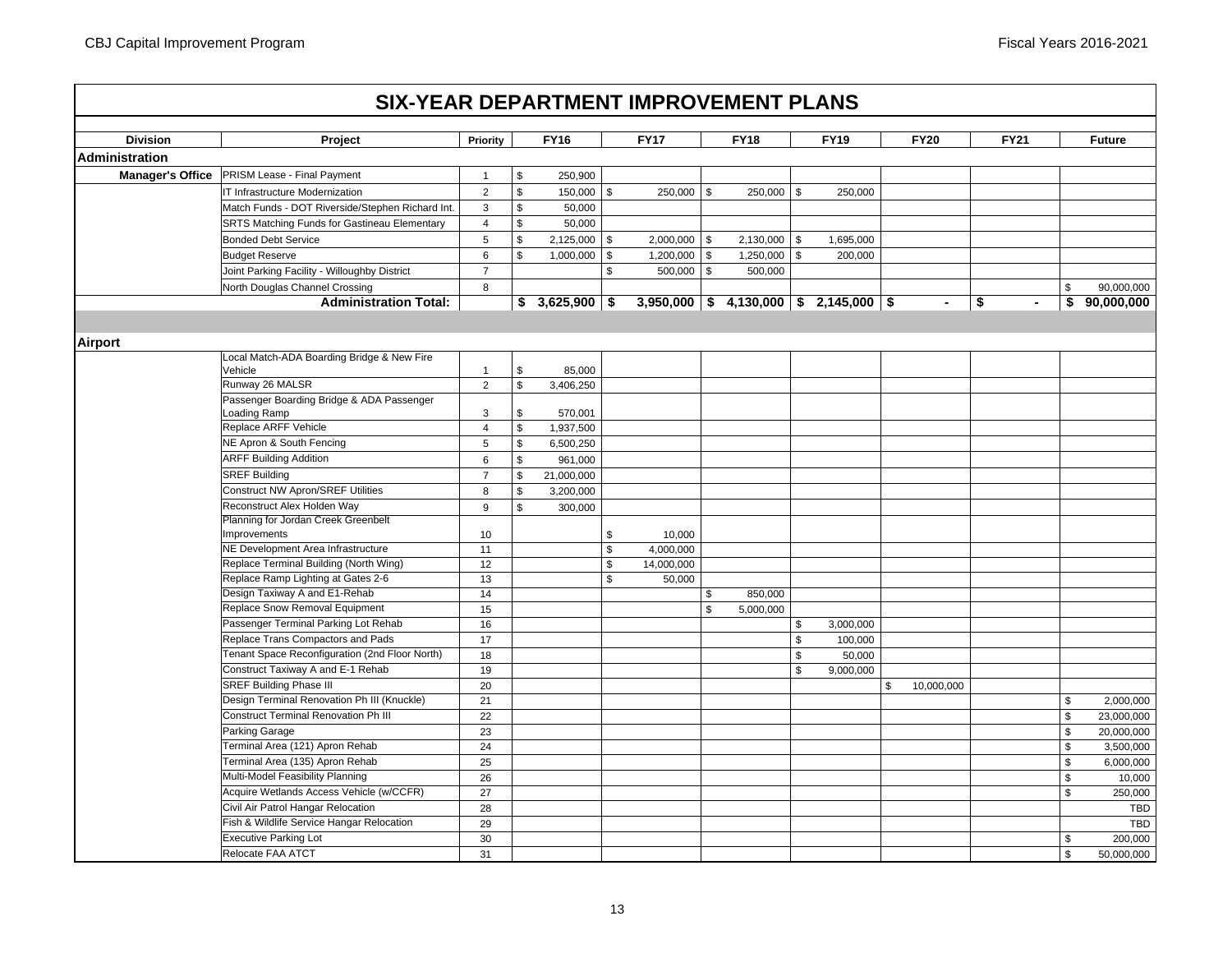| <b>Division</b>            | Project                                                                  | Priority                | <b>FY16</b>          | <b>FY17</b>                  |              | <b>FY18</b>               |                | <b>FY19</b>    |                    | <b>FY20</b>      | <b>FY21</b>          |             | <b>Future</b> |
|----------------------------|--------------------------------------------------------------------------|-------------------------|----------------------|------------------------------|--------------|---------------------------|----------------|----------------|--------------------|------------------|----------------------|-------------|---------------|
|                            | <b>Airport Total:</b>                                                    |                         | \$37,960,001         | \$<br>18,060,000             | \$           | $5,850,000$ \$ 12,150,000 |                |                |                    | $$10,000,000$ \$ |                      |             | \$104,960,000 |
|                            |                                                                          |                         |                      |                              |              |                           |                |                |                    |                  |                      |             |               |
| <b>Docks &amp; Harbors</b> |                                                                          |                         |                      |                              |              |                           |                |                |                    |                  |                      |             |               |
| <b>Docks</b>               | Marine Park Bus Parking Lot Brick Repair                                 | $\mathbf{1}$            | \$<br>30,000         |                              |              |                           |                |                |                    |                  |                      |             |               |
|                            | Visitor Information Kiosk Replacement                                    | $\overline{2}$          |                      | \$<br>150,000                |              |                           |                |                |                    |                  |                      |             |               |
|                            | Auke Bay Passenger For Hire Facility                                     | 3                       |                      | \$<br>800,000 \$             |              | 4,600,000                 |                |                |                    |                  |                      |             |               |
|                            | Downtown Restrooms                                                       | $\overline{4}$          |                      | \$<br>500,000                |              |                           |                |                |                    |                  |                      |             |               |
|                            | <b>Docks Total:</b>                                                      |                         | \$<br>30,000         | \$<br>$1,450,000$ \$         |              | $4,600,000$ \$            |                | $\sim$         | \$                 | $\sim$           | \$<br>$\blacksquare$ | \$          |               |
| <b>Harbors</b>             | Auke Bay/Statter Haul Out                                                | $\mathbf{1}$            | \$<br>1,300,000      |                              |              |                           |                |                |                    |                  |                      |             |               |
|                            | Aurora Harbor Rebuild                                                    | 2                       |                      | \$<br>11,000,000             |              |                           |                |                |                    |                  |                      |             |               |
|                            | Juneau Fisheries Terminal Development                                    | 3                       |                      |                              |              |                           |                |                |                    |                  |                      | \$          | 10,000,000    |
|                            | Amalga Harbor Fish Cleaning Float                                        | $\overline{\mathbf{4}}$ |                      | \$<br>300,000                |              |                           |                |                |                    |                  |                      |             |               |
|                            | Auke Bay Net Repair Float                                                | 5                       |                      | \$<br>300,000                |              |                           |                |                |                    |                  |                      |             |               |
|                            | Aurora Harbormaster Building & Shop                                      | 6                       |                      |                              |              |                           |                |                |                    |                  |                      | \$          | 3,000,000     |
|                            | Douglas Harbor Uplands Improvements                                      | $\overline{7}$          |                      |                              |              |                           |                |                |                    |                  |                      | $\mathbb S$ | 2,000,000     |
|                            | North Douglas Boat Ramp Improvements                                     | 8                       |                      |                              |              |                           |                |                |                    |                  |                      | \$          | 1,000,000     |
|                            | Direct Market Fish Sales Facility                                        | 9                       |                      |                              |              |                           |                |                |                    |                  |                      | \$          | 1,000,000     |
|                            | <b>Harbors Total:</b>                                                    |                         | \$<br>$1,300,000$ \$ | $11,600,000$ \$              |              | $\blacksquare$            | \$             | $\blacksquare$ | \$                 |                  | \$                   | \$          | 17,000,000    |
|                            | <b>Docks &amp; Harbors Total:</b>                                        |                         | $$1,330,000$ \$      | $13,050,000$ \$ 4,600,000 \$ |              |                           |                |                | \$                 |                  | \$                   | \$          | 17,000,000    |
|                            |                                                                          |                         |                      |                              |              |                           |                |                |                    |                  |                      |             |               |
|                            |                                                                          |                         |                      |                              |              |                           |                |                |                    |                  |                      |             |               |
| Eaglecrest Ski Area        |                                                                          |                         |                      |                              |              |                           |                |                |                    |                  |                      |             |               |
|                            | Lift/Mountain Operational Improvements                                   | $\mathbf{1}$            | \$<br>240,000        |                              |              |                           |                |                |                    |                  |                      |             |               |
|                            | Lodge Maintenance/Improvements                                           | $\overline{2}$          |                      | \$<br>$50,000$ \ \$          |              | $50,000$ \$               |                | 50,000         | $\mathbf{\hat{s}}$ | $50,000$ \$      | 50,000               |             |               |
|                            | Lift Operations - Misc Lift Parts                                        | 3                       |                      | \$<br>15,000                 | \$           | $\blacksquare$            | \$             | 15,000         | \$                 |                  | \$<br>15,000         |             |               |
|                            | Mountain Operations - Trail Conditioning                                 | $\overline{4}$          |                      | \$<br>15,000                 | \$           | $\mathbf{r}$              | \$             | $15,000$ \$    |                    |                  | \$<br>15,000         |             |               |
|                            | Mountain Operations - Hiking Trails                                      | $\,$ 5 $\,$             |                      | \$<br>$15,000$ \$            |              | $15,000$ \$               |                | $15,000$ \ \$  |                    | $15,000$ \$      | 15,000               |             |               |
|                            | Mountain Operations - Trail Maintenance                                  | 6                       |                      | \$<br>$30,000$ \$            |              | $30,000$ \$               |                | $30,000$ \$    |                    | $30,000$ \$      | 30,000               |             |               |
|                            | Mountain Operations - Snowmaking & Water Line<br>Replacement/Improvement | $\overline{7}$          |                      | \$<br>50,000                 | \$           | $40,000$ \$               |                | 40,000         | - \$               | 40,000 \$        |                      |             |               |
|                            | Mountain Operations - Night Lighting                                     | 8                       |                      | \$<br>$\mathbf{r}$           | \$           | $\mathbf{r}$              |                |                |                    |                  | \$<br>75,000         |             |               |
|                            | Mountain Operations - Caretaker Shack                                    | 9                       |                      | \$<br>$\sim$                 |              |                           | \$             | 30,000         |                    |                  |                      |             |               |
|                            | Lift Operations- Ptarmigan Ramp                                          | 10                      |                      | \$<br>50,000                 |              |                           |                |                |                    |                  |                      |             |               |
|                            | Mountain Operations - Nordic Improvements                                | 11                      |                      | \$<br>$\mathbf{r}$           | \$           | $\sim$                    |                |                | \$                 | $40,000$ \ \$    | 40,000               |             |               |
|                            | Mountain Operations - Septic System Upgrades                             | 12                      |                      |                              | $\mathbf{s}$ | $\mathbf{r}$              | \$             |                | \$                 | $40,000$ \ \$    | $\sim$               |             |               |
|                            | Lift Operations - Electrical Line to Black Bear                          | 13                      |                      |                              | $\mathbf{s}$ | 50,000                    | $\mathfrak{s}$ | 75,000         | \$                 | $75,000$ \ \$    |                      |             |               |
|                            | Lift Operations - Magic Carpet                                           | 14                      |                      |                              | \$           | 75,000 \$                 |                | $\sim$         |                    |                  |                      |             |               |
|                            | Lift Operations - Remove Mid Hooter Fuel Tank                            | 15                      |                      | \$<br>40,000                 |              |                           |                |                | \$                 |                  |                      |             |               |
|                            | <b>Eaglecrest Ski Area Total:</b>                                        |                         | \$<br>$240,000$ \$   | $265,000$ \$                 |              | $260,000$ \$              |                | 270,000        | - \$               | $290,000$ \$     | $240,000$ \$         |             |               |
|                            |                                                                          |                         |                      |                              |              |                           |                |                |                    |                  |                      |             |               |
|                            |                                                                          |                         |                      |                              |              |                           |                |                |                    |                  |                      |             |               |
| Finance                    |                                                                          |                         |                      |                              |              |                           |                |                |                    |                  |                      |             |               |
|                            | Cruise Ship Berth Enhancements & Seawalk                                 | $\overline{1}$          | \$<br>5,000,000      |                              |              |                           |                |                |                    |                  |                      |             |               |
|                            | <b>Finance Department Total:</b>                                         |                         | \$5,000,000          | \$<br>$\blacksquare$         | \$           |                           | \$             |                | \$                 |                  | \$                   | \$          |               |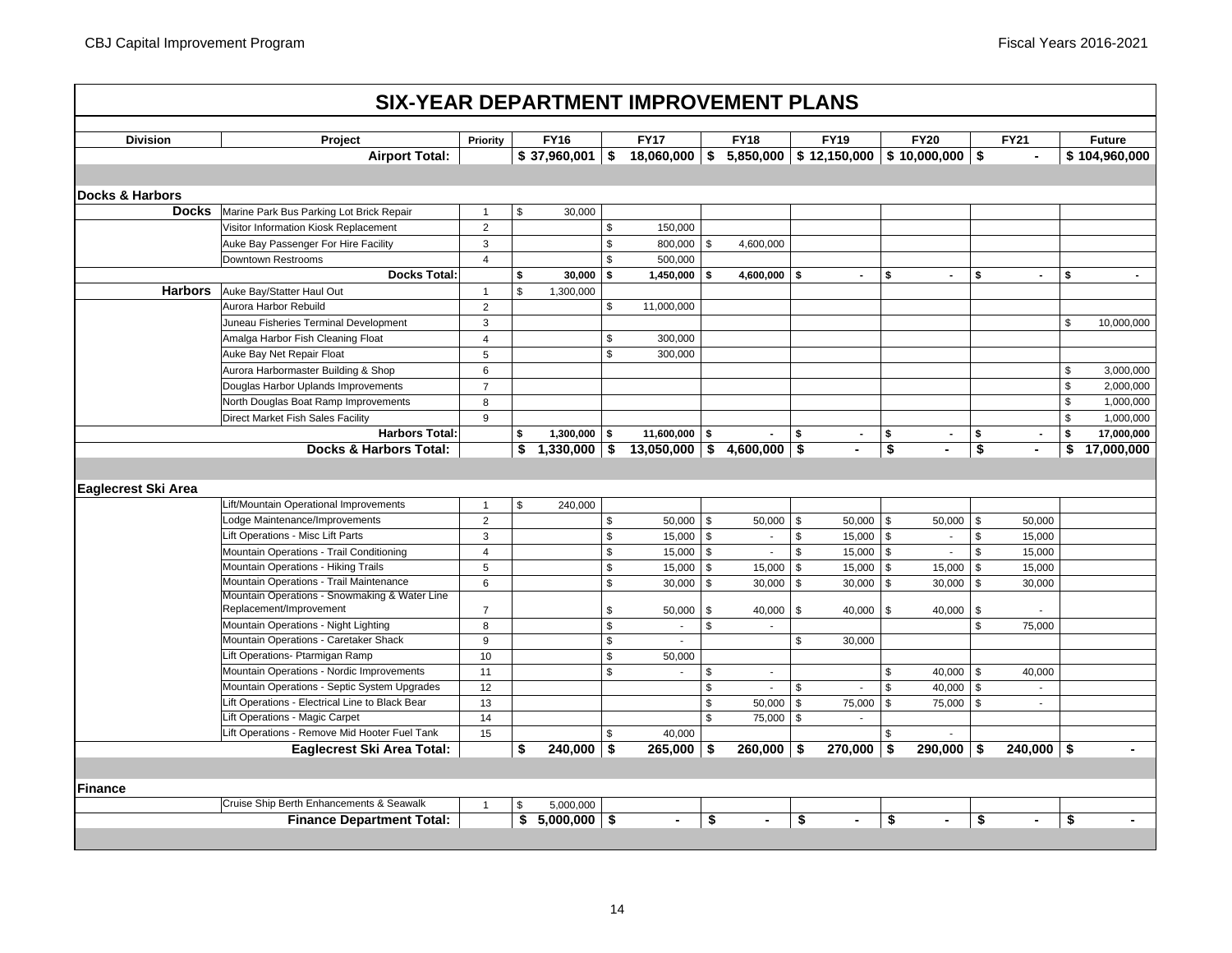#### **Division Project Priority FY16 FY17 FY18 FY19 FY20 FY21 Future SIX-YEAR DEPARTMENT IMPROVEMENT PLANS**Emergency Services Comm. Equip/Ped. Hill Tower Upgrades (For Fire & JPD Depts) <sup>1</sup> \$ 150,000 Platform Ladder Truck 2 2 1,400,000 Station 1 Fencing 20,000 **\$20,000** \$20,000 CCFR Master Plan 4 75,000 \$  $SCBA \, Replacement$  500,000  $\frac{1}{5}$  500,000  $\frac{1}{5}$  500,000  $\frac{1}{5}$  500,000  $\frac{1}{5}$ Station 4 Live-in Quarters 66 80,000 **6** Classroom Technology Upgrades 7 7 20,000 Lemon Creek Fire Station Design 8 8 950,000 \$950,000 Lemon Creek Station Constructionn 9 **9 11,000,000** North Douglas Fire Station **10** \$ 1,500,000 Echo Cove Public Safety Station 11 \$ 1,500,000 EMS Simulation Labb 12 \$ 45,000,000 Training Center Classroom and Fill 13 \$ 1,500,000 Airport Fire Training Facility 14 14 14 15 2.500.000 11 14 15 2.500.000 11 14 15 2.500.000 11 15 16 17 17 17 1 **\$ 1,515,000 150,000 \$ 1,450,000 \$ 12,500,000 \$ 47,580,000 \$ 3,000,000 \$ - \$**  Pederson Hill Subdivision & Infrastructure - Ph I 1 1 1 5 7.500.000 Switzer Land Development 2 5,000,000 \$ Switzer Land Development - 3B 3,000,000 \$ 3,000,000 \$ 3,000,000 \$ 3,000,000 \$ 3,000,000 \$ 3,000,000 \$ 3,000,000 \$ 3,000,000 \$ 3,000,000 \$ 3,000,000 \$ 3,000,000 \$ 3,000,000 \$ 3,000,000 \$ 3,000 \$ 3,000 \$ 3,000 \$ 3,000 \$ 3,00 Willoughby Parking **1988** 5,000,000 **\$** 5,000,000 Future Rock Quarry 5 100,000 \$ **\$ 17,500,000 - \$ 3,100,000 \$ - \$ - \$ - \$ - \$**  Replace Library Windows 1 162,000  $\vert$  5 162,000 JDCM Exhibit/Remodel Display Cases 1 100,000 \$100,000 \$100,000 \$ **\$ 100,000 - \$ 162,000 \$ - \$ - \$ - \$ - \$ Building Maintenance** Deferred Building Maintenance  $\begin{array}{ccc} | & 1 & | \ $ & 1,569,100 & | \ $ & 1,100,000 & | \ $ & 1,000,000 & | \ $ & 700,000 \end{array}$ **\$ 1,100,000 1,569,100 \$ 1,100,000 \$ 700,000 \$ - \$ - \$ - \$**  HVAC/Controls Replacement 1 300,000  $\vert$  300,000  $\vert$  300,000 Replace Exterior Doors including two ADA Door Operators \$ 100,000 ighting for Centennial Hall Interior 1994 175,000 Refinish and Repair Ballroom Flooring **4** 4 \$ 115,000 Ballroom Curtain Replacement 5 5 5 \$ 40,000 **\$ 730,000 - \$ - \$ - \$ - \$ - \$ - \$ Land Acquisition** Montana Creek Greenbelt/Trail Corridors 1 | \$ 400,000 Outer Point Waterfront **2** 200,000 **\$** 200,000 West Juneau Waterfront Application 3 950,000 \$ **Centennial Hall Centennial Hall & Parking Total: Library Total: Lands & Resources Total: Lands & ResourcesFire Parks & RecreationLibrary City Museums Fire Department Total: Building Maintenance Total:**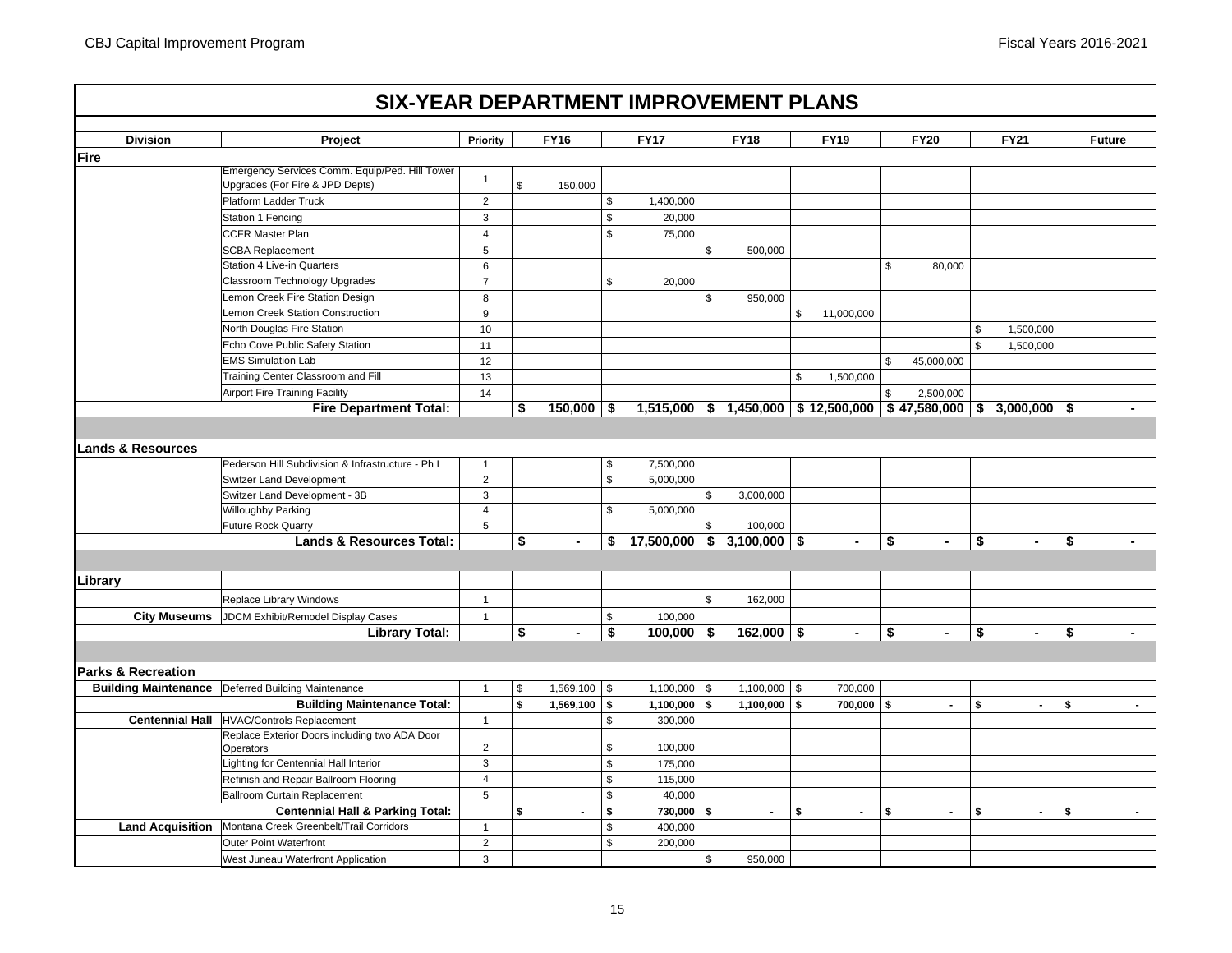| <b>Division</b>      | Project                                          | Priority         |    | <b>FY16</b>    |              | <b>FY17</b>    |      | <b>FY18</b>  | <b>FY19</b>          |              | <b>FY20</b>    | <b>FY21</b>              |                | <b>Future</b> |
|----------------------|--------------------------------------------------|------------------|----|----------------|--------------|----------------|------|--------------|----------------------|--------------|----------------|--------------------------|----------------|---------------|
|                      | West Mendenhall Valley Wetlands                  | $\overline{4}$   |    |                |              |                |      |              | \$<br>430,000        |              |                |                          |                |               |
|                      | Smith/Honsinger Property                         | 5                |    |                |              |                |      |              |                      | \$           | 750,000        |                          |                |               |
|                      | Peterson Creek/Outer Point                       | 6                |    |                |              |                |      |              |                      |              |                |                          | \$             | 1,300,000     |
|                      | North Bridget Cove                               | $\overline{7}$   |    |                |              |                |      |              |                      |              |                |                          | $$\mathbb{S}$$ | 475,000       |
|                      | <b>Land Acquisition Total:</b>                   |                  | \$ | $\blacksquare$ | \$           | 600,000        | l \$ | $950,000$ \$ | $430,000$ \$         |              | 750,000 \$     | $\overline{\phantom{a}}$ | \$             | 1,775,000     |
| Parking              | DTC Stairwell Electronic Door Locks              | $\mathbf{1}$     |    |                | $\mathbb{S}$ | 55,000         |      |              |                      |              |                |                          |                |               |
| <b>Rec Buildings</b> | Mt Jumbo Gym Roof                                | $\mathbf{1}$     | \$ | 250,000        | \$           | 400,000        |      |              |                      | \$           | $1,200,000$ \$ | 3,000,000                |                |               |
|                      | Augustus Brown Pool HVAC Controls                | $\overline{2}$   | \$ | 330,000        | \$           | 500,000        |      |              |                      | \$           | 2,750,000 \$   | 2,750,000                |                |               |
|                      | Scheduling & Point-of-Sale Software Replacement  | 3                |    |                | \$           | 65,000         |      |              |                      |              |                |                          |                |               |
|                      | Treadwell Arena - CIMCO Controller Replacement   | $\overline{4}$   |    |                | \$           | 50,000         |      |              |                      |              |                |                          |                |               |
|                      | Augustus Brown Pool Lockers Replacement          | 5                |    |                | \$           | 40,000         |      |              |                      |              |                |                          |                |               |
|                      | Zach Gordon-Weight Room & Hallway Floor          |                  |    |                |              |                |      |              |                      |              |                |                          |                |               |
|                      | Replacement                                      | 6                |    |                | \$           | 15,000         |      |              |                      |              |                |                          |                |               |
|                      | Augustus Brown Renovations (Short Term)          | $\overline{7}$   |    |                | \$           | 515,000        |      |              |                      |              |                |                          |                |               |
|                      | Treadwell Arena Roof Replacement                 | 8                |    |                | \$           | 150,000        |      |              |                      |              |                |                          |                |               |
|                      | Marine Parking Garage Lighting Upgrade           | 9                |    |                | \$           | 80,000         |      |              |                      |              |                |                          |                |               |
|                      | Treadwell Arena - Custom Bleachers & Storage     |                  |    |                |              |                |      |              |                      |              |                |                          |                |               |
|                      | Unit                                             | 10               |    |                | \$           | 80,000         |      |              |                      |              |                |                          |                |               |
|                      | Treadwell Arena - Parking Lot Paving             | 11               |    |                |              |                |      |              |                      | $\mathbb{S}$ | 260,000        |                          |                |               |
|                      | Parking & Recreation Buildings Total:            |                  | \$ | $580,000$ \$   |              | $1,950,000$ \$ |      | $\sim$       | \$<br>$\blacksquare$ | \$           | $4,210,000$ \$ | $5,750,000$ \$           |                | $\sim$        |
|                      | Parks/Rec Areas   Park & Playground Repairs      | $\mathbf{1}$     | \$ | $200,000$ \$   |              | 260,000 \$     |      | 265,000 \$   | 270,000              | \$           | $275,000$ \$   | 280,000 \$               |                | 280,000       |
|                      | Sports Field Resurfacing & Repairs               | $\overline{2}$   | \$ | $100,000$ \$   |              | 235,000        | \$   | $240,000$ \$ | 245,000              | \$           | 250,000 \$     | 255,000 \$               |                | 260,000       |
|                      | Parks Improvements                               | 3                | \$ | 1,123,000      |              |                |      |              |                      |              |                |                          |                |               |
|                      | Zach Gordon & Augustus Brown Improvements        | $\overline{4}$   | \$ | 55,000         |              |                |      |              |                      |              |                |                          |                |               |
|                      | Dimond Park Restroom/Concession Construction     | $\,$ 5 $\,$      |    |                | \$           | 550,000        |      |              |                      |              |                |                          |                |               |
|                      | Adair-Kennedy Park Restroom/Concession           |                  |    |                |              |                |      |              |                      |              |                |                          |                |               |
|                      | Construction                                     | 6                |    |                | \$           | 400,000        |      |              |                      |              |                |                          |                |               |
|                      | Jackie Renninger Skate Park Roof Replacement     | $\overline{7}$   |    |                | \$           | 80,000         |      |              |                      |              |                |                          |                |               |
|                      | Adair-Kennedy Park Press Box Repairs             | 8                |    |                | \$           | 50,000         |      |              |                      |              |                |                          |                |               |
|                      | Adair-Kennedy Park Track Replacement (SFFR)      | $\boldsymbol{9}$ |    |                | \$           | 475,000        |      |              |                      |              |                |                          |                |               |
|                      | Arboretum Building Repairs                       | 10               |    |                | \$           | 75,000         |      |              |                      |              |                |                          |                |               |
|                      | Arboretum Multi Purpose Room, Public Restroom    |                  |    |                |              |                |      |              |                      |              |                |                          |                |               |
|                      | (Grant)                                          | 11               |    |                | \$           | 500,000        |      |              |                      |              |                |                          |                |               |
|                      | Hank Harmon Rifle Range Improvements             | 12               |    |                | $\mathbb{S}$ | 50.000         |      |              |                      |              |                |                          |                |               |
|                      | Thane Campground Health & Safety                 |                  |    |                |              |                |      |              |                      |              |                |                          |                |               |
|                      | Improvements                                     | 13               |    |                | \$           | 50,000         |      |              |                      |              |                |                          |                |               |
|                      | Adair-Kennedy Field Lighting Repairs             | 14               |    |                | \$           | 50,000         |      |              |                      |              |                |                          |                |               |
|                      | Amalga Meadows Public Use Cabin                  | 15               |    |                | \$           | 75,000         |      |              |                      |              |                |                          |                |               |
|                      |                                                  |                  |    |                |              |                |      |              |                      |              |                |                          |                |               |
|                      | Savikko Park Paving, Sidewalk & Drainage Repairs | 16               |    |                | \$           | 275,000        |      |              |                      |              |                |                          |                |               |
|                      | Dimond Park Wayfinding Signs                     | 17               |    |                | \$           | 25,000         |      |              |                      |              |                |                          |                |               |
|                      | Arboretum Conservatory & Parking Lot Grant       | 18               |    |                |              |                |      |              |                      |              |                |                          |                |               |
|                      | Match                                            |                  |    |                | \$           | 150,000        |      |              |                      |              |                |                          |                |               |
|                      | Jackie Renninger Skate Park Parking Lot Paving   |                  |    |                | \$           | 275,000        |      |              |                      |              |                |                          |                |               |
|                      | Jackie Renninger Skate Park Ramp Replacement     | 20               |    |                | \$           | 250,000        |      |              |                      |              |                |                          |                |               |
|                      | Melvin Park Restroom/Concession Renovation       | 21               |    |                | \$           | 250,000        |      |              |                      |              |                |                          |                |               |
|                      | Melvin Park Field Lighting Repairs               | 22               |    |                | \$           | 500,000        |      |              |                      |              |                |                          |                |               |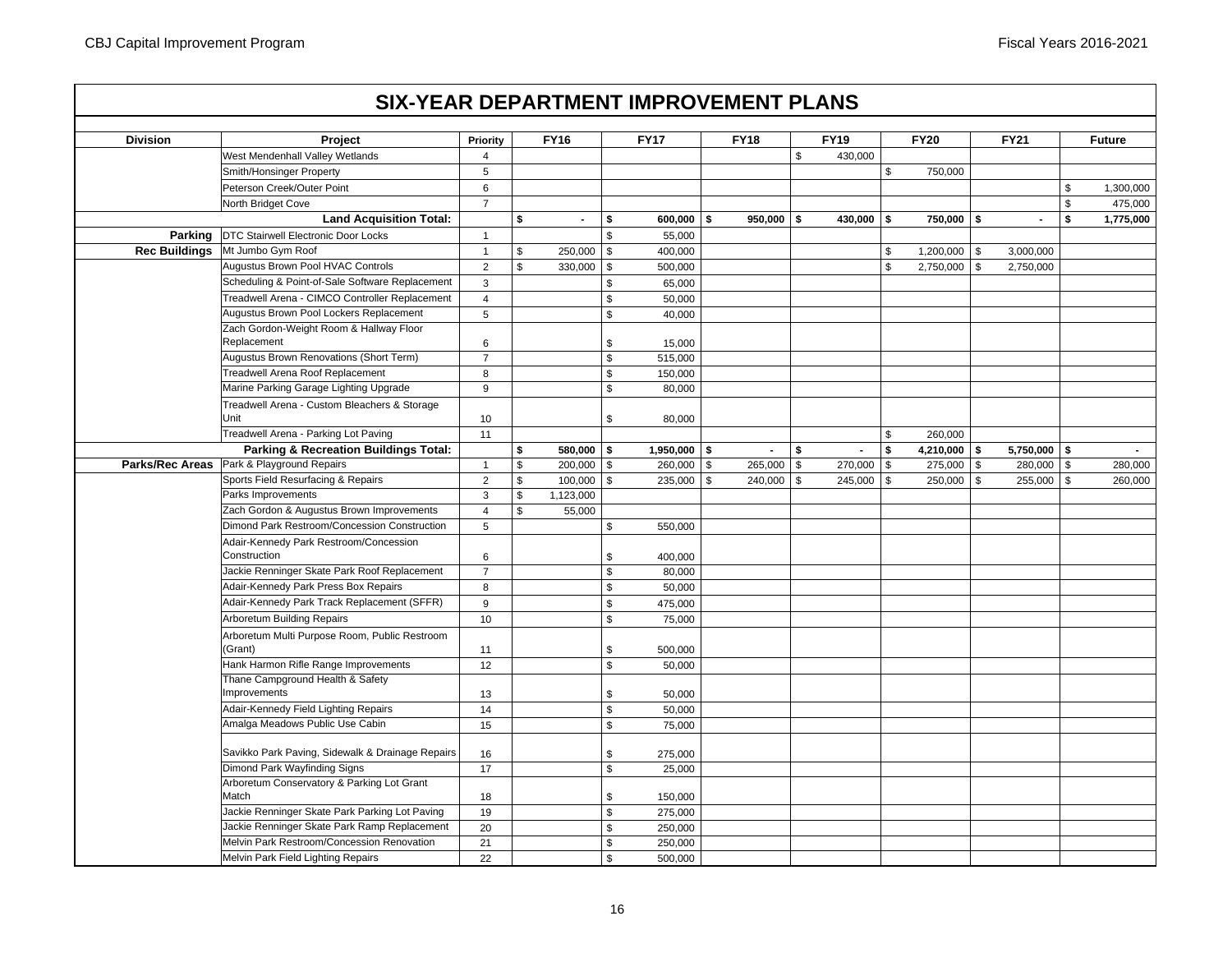| Capital School Park Repairs & Safety<br>Improvements<br>23<br>\$<br>650,000<br>Riverside Rotary Park Repairs & Safety<br>Improvements<br>\$<br>24<br>250,000<br>Chicken Yard Park Repairs & Safety Improvements<br>25<br>\$<br>250,000<br>Treadwell Mine Historic Park Structure Repairs<br>26<br>\$<br>150,000<br>Melvin Park Paving Repairs<br>27<br>\$<br>275,000<br>Savikko Park Lighting Replacement & Treadwell<br>Arena Parking Area Lights<br>28<br>\$<br>400,000<br>Homestead Park Repairs & ADA Improvements<br>29<br>\$<br>450,000<br>Lemon Creek Neighborhood Park<br>30<br>\$<br>250,000<br>Auke Lake Wayside Restrooms, Dock & Picnic<br>Shelter<br>\$<br>31<br>550,000<br>Adair-Kennedy Memorial Park Tennis Court &<br><b>Basketball Court Repairs</b><br>32<br>\$<br>350,000<br>Spaulding Meadows Snow Machine Trail Parking<br>Lot Expansion<br>33<br>\$<br>200,000<br>False Outer Point Campground & Vault Toilet<br>34<br>\$<br>125,000<br>Adair-Kennedy Memorial Park Artificial Turf<br>Baseball & Softball Fields<br>35<br>\$<br>8,200,000<br>Evergreen Cemetery Headstone Restoration for<br>Founding Figures (Juneau, Harris, Kowee)<br>\$<br>36<br>30,000<br>Adair-Kennedy Memorial Park Equipment Storage<br>Expansion<br>37<br>S.<br>350,000<br>Blueberry Hills Snow Machine Trail Parking Lot<br>Expansion<br>\$<br>38<br>200,000<br>Arboretum ADA Walkways<br>39<br>\$<br>75,000<br>Dimond Park Softball Field Lighting<br>40<br>\$<br>600,000<br>Riverside Rotary Park Restroom Construction<br>41<br>\$<br>Auke Cape/X'unaxi Master Plan<br>\$<br>42<br><b>Parks/Rec Areas Total:</b><br>\$<br>$1,478,000$ \$<br>$2,780,000$ \$<br>\$<br>$5,875,000$ \$<br>$9,070,000$ \$<br>$1,075,000$ \$<br>1,210,000<br><b>Trail Maintenance</b><br><b>Trail Improvements</b><br>\$<br>$\mathbf{1}$<br>200,000<br>Kaxdigoowu Heen Dei Trail Bridge Replacement<br>(SFFR)<br>$\overline{2}$<br>\$<br>500,000<br>Perseverance Trail Repairs<br>$\mathfrak s$<br>3<br>100,000<br>$\overline{4}$<br>\$<br>$25,000$ \ \$<br>150,000<br>DuPont Trail Bridge Replacement |                 |                                            |                 |             |             |               |             |             |             |               |
|---------------------------------------------------------------------------------------------------------------------------------------------------------------------------------------------------------------------------------------------------------------------------------------------------------------------------------------------------------------------------------------------------------------------------------------------------------------------------------------------------------------------------------------------------------------------------------------------------------------------------------------------------------------------------------------------------------------------------------------------------------------------------------------------------------------------------------------------------------------------------------------------------------------------------------------------------------------------------------------------------------------------------------------------------------------------------------------------------------------------------------------------------------------------------------------------------------------------------------------------------------------------------------------------------------------------------------------------------------------------------------------------------------------------------------------------------------------------------------------------------------------------------------------------------------------------------------------------------------------------------------------------------------------------------------------------------------------------------------------------------------------------------------------------------------------------------------------------------------------------------------------------------------------------------------------------------------------------------------------------------------------------------------------------------------------------------------------|-----------------|--------------------------------------------|-----------------|-------------|-------------|---------------|-------------|-------------|-------------|---------------|
|                                                                                                                                                                                                                                                                                                                                                                                                                                                                                                                                                                                                                                                                                                                                                                                                                                                                                                                                                                                                                                                                                                                                                                                                                                                                                                                                                                                                                                                                                                                                                                                                                                                                                                                                                                                                                                                                                                                                                                                                                                                                                       | <b>Division</b> | Project                                    | <b>Priority</b> | <b>FY16</b> | <b>FY17</b> | <b>FY18</b>   | <b>FY19</b> | <b>FY20</b> | <b>FY21</b> | <b>Future</b> |
|                                                                                                                                                                                                                                                                                                                                                                                                                                                                                                                                                                                                                                                                                                                                                                                                                                                                                                                                                                                                                                                                                                                                                                                                                                                                                                                                                                                                                                                                                                                                                                                                                                                                                                                                                                                                                                                                                                                                                                                                                                                                                       |                 |                                            |                 |             |             |               |             |             |             |               |
|                                                                                                                                                                                                                                                                                                                                                                                                                                                                                                                                                                                                                                                                                                                                                                                                                                                                                                                                                                                                                                                                                                                                                                                                                                                                                                                                                                                                                                                                                                                                                                                                                                                                                                                                                                                                                                                                                                                                                                                                                                                                                       |                 |                                            |                 |             |             |               |             |             |             |               |
|                                                                                                                                                                                                                                                                                                                                                                                                                                                                                                                                                                                                                                                                                                                                                                                                                                                                                                                                                                                                                                                                                                                                                                                                                                                                                                                                                                                                                                                                                                                                                                                                                                                                                                                                                                                                                                                                                                                                                                                                                                                                                       |                 |                                            |                 |             |             |               |             |             |             |               |
|                                                                                                                                                                                                                                                                                                                                                                                                                                                                                                                                                                                                                                                                                                                                                                                                                                                                                                                                                                                                                                                                                                                                                                                                                                                                                                                                                                                                                                                                                                                                                                                                                                                                                                                                                                                                                                                                                                                                                                                                                                                                                       |                 |                                            |                 |             |             |               |             |             |             |               |
|                                                                                                                                                                                                                                                                                                                                                                                                                                                                                                                                                                                                                                                                                                                                                                                                                                                                                                                                                                                                                                                                                                                                                                                                                                                                                                                                                                                                                                                                                                                                                                                                                                                                                                                                                                                                                                                                                                                                                                                                                                                                                       |                 |                                            |                 |             |             |               |             |             |             |               |
|                                                                                                                                                                                                                                                                                                                                                                                                                                                                                                                                                                                                                                                                                                                                                                                                                                                                                                                                                                                                                                                                                                                                                                                                                                                                                                                                                                                                                                                                                                                                                                                                                                                                                                                                                                                                                                                                                                                                                                                                                                                                                       |                 |                                            |                 |             |             |               |             |             |             |               |
|                                                                                                                                                                                                                                                                                                                                                                                                                                                                                                                                                                                                                                                                                                                                                                                                                                                                                                                                                                                                                                                                                                                                                                                                                                                                                                                                                                                                                                                                                                                                                                                                                                                                                                                                                                                                                                                                                                                                                                                                                                                                                       |                 |                                            |                 |             |             |               |             |             |             |               |
|                                                                                                                                                                                                                                                                                                                                                                                                                                                                                                                                                                                                                                                                                                                                                                                                                                                                                                                                                                                                                                                                                                                                                                                                                                                                                                                                                                                                                                                                                                                                                                                                                                                                                                                                                                                                                                                                                                                                                                                                                                                                                       |                 |                                            |                 |             |             |               |             |             |             |               |
|                                                                                                                                                                                                                                                                                                                                                                                                                                                                                                                                                                                                                                                                                                                                                                                                                                                                                                                                                                                                                                                                                                                                                                                                                                                                                                                                                                                                                                                                                                                                                                                                                                                                                                                                                                                                                                                                                                                                                                                                                                                                                       |                 |                                            |                 |             |             |               |             |             |             |               |
|                                                                                                                                                                                                                                                                                                                                                                                                                                                                                                                                                                                                                                                                                                                                                                                                                                                                                                                                                                                                                                                                                                                                                                                                                                                                                                                                                                                                                                                                                                                                                                                                                                                                                                                                                                                                                                                                                                                                                                                                                                                                                       |                 |                                            |                 |             |             |               |             |             |             |               |
|                                                                                                                                                                                                                                                                                                                                                                                                                                                                                                                                                                                                                                                                                                                                                                                                                                                                                                                                                                                                                                                                                                                                                                                                                                                                                                                                                                                                                                                                                                                                                                                                                                                                                                                                                                                                                                                                                                                                                                                                                                                                                       |                 |                                            |                 |             |             |               |             |             |             |               |
|                                                                                                                                                                                                                                                                                                                                                                                                                                                                                                                                                                                                                                                                                                                                                                                                                                                                                                                                                                                                                                                                                                                                                                                                                                                                                                                                                                                                                                                                                                                                                                                                                                                                                                                                                                                                                                                                                                                                                                                                                                                                                       |                 |                                            |                 |             |             |               |             |             |             |               |
|                                                                                                                                                                                                                                                                                                                                                                                                                                                                                                                                                                                                                                                                                                                                                                                                                                                                                                                                                                                                                                                                                                                                                                                                                                                                                                                                                                                                                                                                                                                                                                                                                                                                                                                                                                                                                                                                                                                                                                                                                                                                                       |                 |                                            |                 |             |             |               |             |             |             |               |
|                                                                                                                                                                                                                                                                                                                                                                                                                                                                                                                                                                                                                                                                                                                                                                                                                                                                                                                                                                                                                                                                                                                                                                                                                                                                                                                                                                                                                                                                                                                                                                                                                                                                                                                                                                                                                                                                                                                                                                                                                                                                                       |                 |                                            |                 |             |             |               |             |             |             |               |
|                                                                                                                                                                                                                                                                                                                                                                                                                                                                                                                                                                                                                                                                                                                                                                                                                                                                                                                                                                                                                                                                                                                                                                                                                                                                                                                                                                                                                                                                                                                                                                                                                                                                                                                                                                                                                                                                                                                                                                                                                                                                                       |                 |                                            |                 |             |             |               |             |             |             |               |
|                                                                                                                                                                                                                                                                                                                                                                                                                                                                                                                                                                                                                                                                                                                                                                                                                                                                                                                                                                                                                                                                                                                                                                                                                                                                                                                                                                                                                                                                                                                                                                                                                                                                                                                                                                                                                                                                                                                                                                                                                                                                                       |                 |                                            |                 |             |             |               |             |             |             |               |
|                                                                                                                                                                                                                                                                                                                                                                                                                                                                                                                                                                                                                                                                                                                                                                                                                                                                                                                                                                                                                                                                                                                                                                                                                                                                                                                                                                                                                                                                                                                                                                                                                                                                                                                                                                                                                                                                                                                                                                                                                                                                                       |                 |                                            |                 |             |             |               |             |             |             |               |
|                                                                                                                                                                                                                                                                                                                                                                                                                                                                                                                                                                                                                                                                                                                                                                                                                                                                                                                                                                                                                                                                                                                                                                                                                                                                                                                                                                                                                                                                                                                                                                                                                                                                                                                                                                                                                                                                                                                                                                                                                                                                                       |                 |                                            |                 |             |             |               |             |             |             |               |
|                                                                                                                                                                                                                                                                                                                                                                                                                                                                                                                                                                                                                                                                                                                                                                                                                                                                                                                                                                                                                                                                                                                                                                                                                                                                                                                                                                                                                                                                                                                                                                                                                                                                                                                                                                                                                                                                                                                                                                                                                                                                                       |                 |                                            |                 |             |             |               |             |             |             |               |
|                                                                                                                                                                                                                                                                                                                                                                                                                                                                                                                                                                                                                                                                                                                                                                                                                                                                                                                                                                                                                                                                                                                                                                                                                                                                                                                                                                                                                                                                                                                                                                                                                                                                                                                                                                                                                                                                                                                                                                                                                                                                                       |                 |                                            |                 |             |             |               |             |             |             |               |
|                                                                                                                                                                                                                                                                                                                                                                                                                                                                                                                                                                                                                                                                                                                                                                                                                                                                                                                                                                                                                                                                                                                                                                                                                                                                                                                                                                                                                                                                                                                                                                                                                                                                                                                                                                                                                                                                                                                                                                                                                                                                                       |                 |                                            |                 |             |             |               |             |             |             |               |
|                                                                                                                                                                                                                                                                                                                                                                                                                                                                                                                                                                                                                                                                                                                                                                                                                                                                                                                                                                                                                                                                                                                                                                                                                                                                                                                                                                                                                                                                                                                                                                                                                                                                                                                                                                                                                                                                                                                                                                                                                                                                                       |                 |                                            |                 |             |             |               |             |             |             |               |
|                                                                                                                                                                                                                                                                                                                                                                                                                                                                                                                                                                                                                                                                                                                                                                                                                                                                                                                                                                                                                                                                                                                                                                                                                                                                                                                                                                                                                                                                                                                                                                                                                                                                                                                                                                                                                                                                                                                                                                                                                                                                                       |                 |                                            |                 |             |             |               |             |             |             |               |
|                                                                                                                                                                                                                                                                                                                                                                                                                                                                                                                                                                                                                                                                                                                                                                                                                                                                                                                                                                                                                                                                                                                                                                                                                                                                                                                                                                                                                                                                                                                                                                                                                                                                                                                                                                                                                                                                                                                                                                                                                                                                                       |                 |                                            |                 |             |             |               |             |             |             |               |
|                                                                                                                                                                                                                                                                                                                                                                                                                                                                                                                                                                                                                                                                                                                                                                                                                                                                                                                                                                                                                                                                                                                                                                                                                                                                                                                                                                                                                                                                                                                                                                                                                                                                                                                                                                                                                                                                                                                                                                                                                                                                                       |                 |                                            |                 |             |             |               |             |             |             |               |
|                                                                                                                                                                                                                                                                                                                                                                                                                                                                                                                                                                                                                                                                                                                                                                                                                                                                                                                                                                                                                                                                                                                                                                                                                                                                                                                                                                                                                                                                                                                                                                                                                                                                                                                                                                                                                                                                                                                                                                                                                                                                                       |                 |                                            |                 |             |             |               |             |             |             |               |
|                                                                                                                                                                                                                                                                                                                                                                                                                                                                                                                                                                                                                                                                                                                                                                                                                                                                                                                                                                                                                                                                                                                                                                                                                                                                                                                                                                                                                                                                                                                                                                                                                                                                                                                                                                                                                                                                                                                                                                                                                                                                                       |                 |                                            |                 |             |             |               |             |             |             |               |
|                                                                                                                                                                                                                                                                                                                                                                                                                                                                                                                                                                                                                                                                                                                                                                                                                                                                                                                                                                                                                                                                                                                                                                                                                                                                                                                                                                                                                                                                                                                                                                                                                                                                                                                                                                                                                                                                                                                                                                                                                                                                                       |                 |                                            |                 |             |             |               |             |             |             | 275,000       |
|                                                                                                                                                                                                                                                                                                                                                                                                                                                                                                                                                                                                                                                                                                                                                                                                                                                                                                                                                                                                                                                                                                                                                                                                                                                                                                                                                                                                                                                                                                                                                                                                                                                                                                                                                                                                                                                                                                                                                                                                                                                                                       |                 |                                            |                 |             |             |               |             |             |             | 45,000        |
|                                                                                                                                                                                                                                                                                                                                                                                                                                                                                                                                                                                                                                                                                                                                                                                                                                                                                                                                                                                                                                                                                                                                                                                                                                                                                                                                                                                                                                                                                                                                                                                                                                                                                                                                                                                                                                                                                                                                                                                                                                                                                       |                 |                                            |                 |             |             |               |             |             |             | 860,000       |
|                                                                                                                                                                                                                                                                                                                                                                                                                                                                                                                                                                                                                                                                                                                                                                                                                                                                                                                                                                                                                                                                                                                                                                                                                                                                                                                                                                                                                                                                                                                                                                                                                                                                                                                                                                                                                                                                                                                                                                                                                                                                                       |                 |                                            |                 |             |             |               |             |             |             |               |
|                                                                                                                                                                                                                                                                                                                                                                                                                                                                                                                                                                                                                                                                                                                                                                                                                                                                                                                                                                                                                                                                                                                                                                                                                                                                                                                                                                                                                                                                                                                                                                                                                                                                                                                                                                                                                                                                                                                                                                                                                                                                                       |                 |                                            |                 |             |             |               |             |             |             |               |
|                                                                                                                                                                                                                                                                                                                                                                                                                                                                                                                                                                                                                                                                                                                                                                                                                                                                                                                                                                                                                                                                                                                                                                                                                                                                                                                                                                                                                                                                                                                                                                                                                                                                                                                                                                                                                                                                                                                                                                                                                                                                                       |                 |                                            |                 |             |             |               |             |             |             |               |
|                                                                                                                                                                                                                                                                                                                                                                                                                                                                                                                                                                                                                                                                                                                                                                                                                                                                                                                                                                                                                                                                                                                                                                                                                                                                                                                                                                                                                                                                                                                                                                                                                                                                                                                                                                                                                                                                                                                                                                                                                                                                                       |                 |                                            |                 |             |             |               |             |             |             |               |
|                                                                                                                                                                                                                                                                                                                                                                                                                                                                                                                                                                                                                                                                                                                                                                                                                                                                                                                                                                                                                                                                                                                                                                                                                                                                                                                                                                                                                                                                                                                                                                                                                                                                                                                                                                                                                                                                                                                                                                                                                                                                                       |                 |                                            |                 |             |             |               |             |             |             |               |
|                                                                                                                                                                                                                                                                                                                                                                                                                                                                                                                                                                                                                                                                                                                                                                                                                                                                                                                                                                                                                                                                                                                                                                                                                                                                                                                                                                                                                                                                                                                                                                                                                                                                                                                                                                                                                                                                                                                                                                                                                                                                                       |                 | Treadwell Ditch Trail - Paris Creek Bridge | 5               |             |             | \$<br>150,000 |             |             |             |               |
| Montana Creek Trail Repairs<br>6<br>\$<br>150,000                                                                                                                                                                                                                                                                                                                                                                                                                                                                                                                                                                                                                                                                                                                                                                                                                                                                                                                                                                                                                                                                                                                                                                                                                                                                                                                                                                                                                                                                                                                                                                                                                                                                                                                                                                                                                                                                                                                                                                                                                                     |                 |                                            |                 |             |             |               |             |             |             |               |
| Brotherhood Park Cross-Country Running/Skiing                                                                                                                                                                                                                                                                                                                                                                                                                                                                                                                                                                                                                                                                                                                                                                                                                                                                                                                                                                                                                                                                                                                                                                                                                                                                                                                                                                                                                                                                                                                                                                                                                                                                                                                                                                                                                                                                                                                                                                                                                                         |                 |                                            |                 |             |             |               |             |             |             |               |
| Trails<br>\$<br>$\overline{7}$<br>\$<br>250,000 \$<br>500,000                                                                                                                                                                                                                                                                                                                                                                                                                                                                                                                                                                                                                                                                                                                                                                                                                                                                                                                                                                                                                                                                                                                                                                                                                                                                                                                                                                                                                                                                                                                                                                                                                                                                                                                                                                                                                                                                                                                                                                                                                         |                 |                                            |                 |             |             |               |             |             |             | 250,000       |
| 8<br>\$<br>150,000<br>Treadwell Ditch Trail - Bonnie Brae Access                                                                                                                                                                                                                                                                                                                                                                                                                                                                                                                                                                                                                                                                                                                                                                                                                                                                                                                                                                                                                                                                                                                                                                                                                                                                                                                                                                                                                                                                                                                                                                                                                                                                                                                                                                                                                                                                                                                                                                                                                      |                 |                                            |                 |             |             |               |             |             |             |               |
| Mt. Jumbo Trail Improvements<br>9<br>\$<br>125,000<br>\$                                                                                                                                                                                                                                                                                                                                                                                                                                                                                                                                                                                                                                                                                                                                                                                                                                                                                                                                                                                                                                                                                                                                                                                                                                                                                                                                                                                                                                                                                                                                                                                                                                                                                                                                                                                                                                                                                                                                                                                                                              |                 |                                            |                 |             |             |               |             |             |             | 125,000       |
| Mendenhall Peninsula Trail Development<br>10<br>$$\mathbb{S}$$                                                                                                                                                                                                                                                                                                                                                                                                                                                                                                                                                                                                                                                                                                                                                                                                                                                                                                                                                                                                                                                                                                                                                                                                                                                                                                                                                                                                                                                                                                                                                                                                                                                                                                                                                                                                                                                                                                                                                                                                                        |                 |                                            |                 |             |             |               |             |             |             | 150,000       |
| Auke Cape/X'unaxi Trail Improvements<br>11<br>\$                                                                                                                                                                                                                                                                                                                                                                                                                                                                                                                                                                                                                                                                                                                                                                                                                                                                                                                                                                                                                                                                                                                                                                                                                                                                                                                                                                                                                                                                                                                                                                                                                                                                                                                                                                                                                                                                                                                                                                                                                                      |                 |                                            |                 |             |             |               |             |             |             | 150,000       |
| <b>Trail Maintenance Total:</b><br>\$<br>s.<br>$200,000$ \$<br>625,000 \$<br>450,000 \$<br>400,000 \$<br>625,000 \$                                                                                                                                                                                                                                                                                                                                                                                                                                                                                                                                                                                                                                                                                                                                                                                                                                                                                                                                                                                                                                                                                                                                                                                                                                                                                                                                                                                                                                                                                                                                                                                                                                                                                                                                                                                                                                                                                                                                                                   |                 |                                            |                 |             |             |               |             |             |             | 675,000       |
| $3,827,100$ \$<br>$10,880,000$ \$ 5,280,000 \$ 10,600,000<br>$\frac{1}{2}$ 6,660,000<br><b>Parks &amp; Recreation Department Total:</b><br>\$6,960,000<br>\$                                                                                                                                                                                                                                                                                                                                                                                                                                                                                                                                                                                                                                                                                                                                                                                                                                                                                                                                                                                                                                                                                                                                                                                                                                                                                                                                                                                                                                                                                                                                                                                                                                                                                                                                                                                                                                                                                                                          |                 |                                            |                 |             |             |               |             |             |             | 3,310,000     |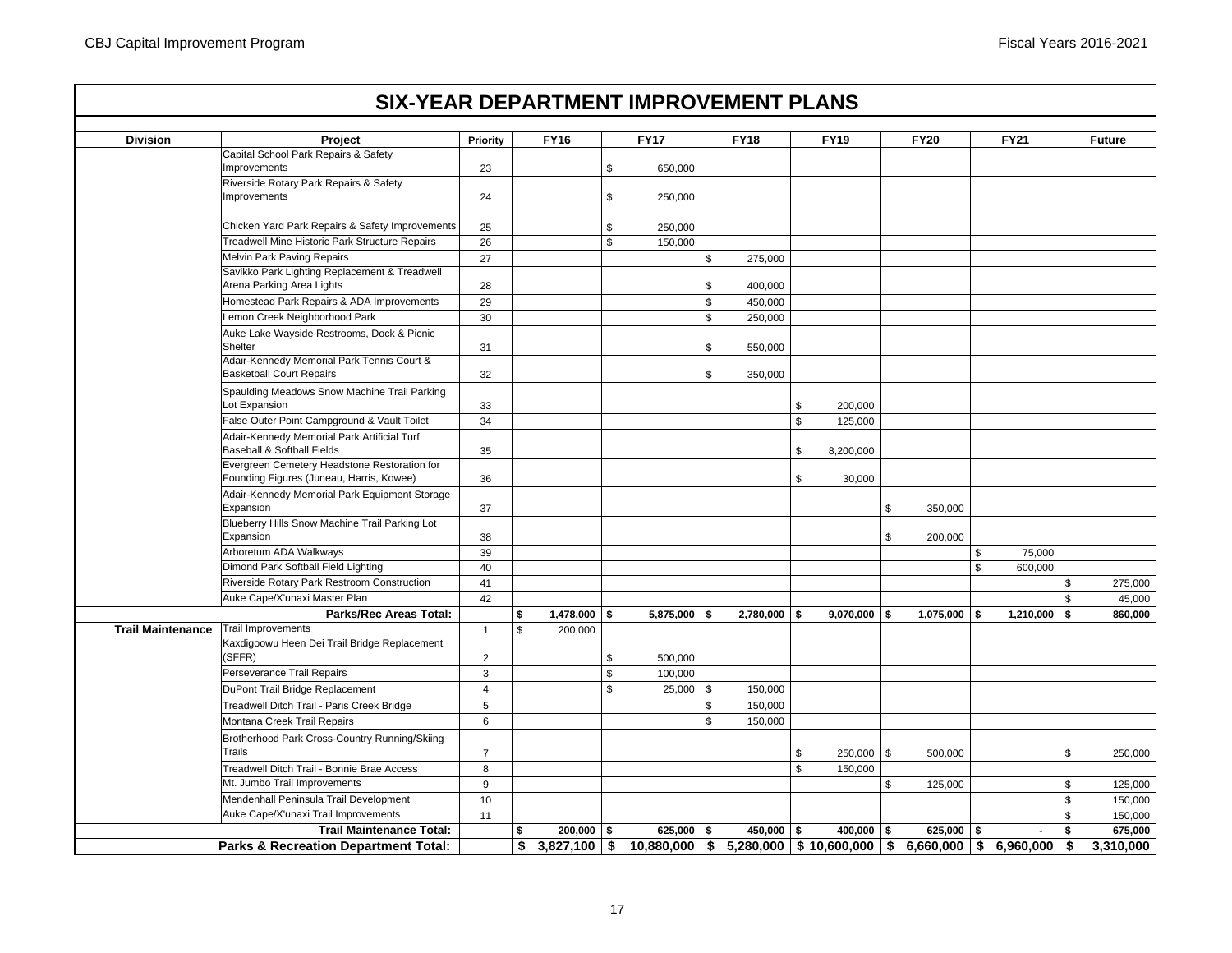|                                           | <b>SIX-YEAR DEPARTMENT IMPROVEMENT PLANS</b>                            |                                |                |                             |              |                |                      |              |            |                |          |                |                      |
|-------------------------------------------|-------------------------------------------------------------------------|--------------------------------|----------------|-----------------------------|--------------|----------------|----------------------|--------------|------------|----------------|----------|----------------|----------------------|
| <b>Division</b>                           | Project                                                                 | Priority                       | <b>FY16</b>    |                             |              | <b>FY17</b>    | <b>FY18</b>          | <b>FY19</b>  |            | <b>FY20</b>    |          | <b>FY21</b>    | <b>Future</b>        |
|                                           |                                                                         |                                |                |                             |              |                |                      |              |            |                |          |                |                      |
| <b>Police Department</b>                  |                                                                         |                                |                |                             |              |                |                      |              |            |                |          |                |                      |
|                                           | Patrol In-Car Computers                                                 | $\mathbf{1}$                   |                |                             | \$           | 100,000        |                      |              |            |                |          |                |                      |
|                                           | Phone System Replacement                                                | $\overline{2}$                 |                |                             | \$           | 30,000         |                      |              |            |                |          |                |                      |
|                                           | Portable Police Radio Replacement                                       | 3                              |                |                             | \$           | 175,000        |                      |              |            |                |          |                |                      |
|                                           | <b>Building Air Rebalancing</b>                                         | $\overline{4}$                 |                |                             | \$           | 30,000         |                      |              |            |                |          |                |                      |
|                                           | <b>Recruiting Kiosk</b>                                                 | 5                              |                |                             | \$           | 10,000         |                      |              |            |                |          |                |                      |
|                                           | <b>Investigative Wire</b>                                               | 6                              |                |                             | $\mathbb S$  | 10,000         |                      |              |            |                |          |                |                      |
|                                           | Forensic Computer                                                       | $\overline{7}$                 |                |                             | \$           | 6,000          |                      |              |            |                |          |                |                      |
|                                           | <b>Armored Vehicle</b>                                                  | 8                              |                |                             | \$           | 300,000        |                      |              |            |                |          |                |                      |
|                                           | <b>EOD Vehicle</b>                                                      | 9                              |                |                             | \$           | 300,000        |                      |              |            |                |          |                |                      |
|                                           | <b>Weapons Training Simulator</b>                                       | 10                             |                |                             | \$           | 500,000        |                      |              |            |                |          |                |                      |
|                                           | SWAT Personal Protective Equipment                                      | 11                             |                |                             | \$           | 29,700         |                      |              |            |                |          |                |                      |
|                                           | <b>Bomb Blanket</b>                                                     | 12                             |                |                             |              | TBD            |                      |              |            |                |          |                |                      |
|                                           | Thermal Imagers and Night Vision Gear                                   | 13                             |                |                             | \$           | 14,000         |                      |              |            |                |          |                |                      |
|                                           | Public Safety Answering Position                                        | 14                             |                |                             | \$           | 900,000        |                      |              |            |                |          |                |                      |
|                                           | High-volume Scanner                                                     | 15                             |                |                             | \$           | 16,000         |                      |              |            |                |          |                |                      |
|                                           | Upgrade Dispatch Radio System                                           | 16                             |                |                             |              | <b>TBD</b>     |                      |              |            |                |          |                |                      |
|                                           | Roof & Gutter Cleaning                                                  | 17                             |                |                             |              | <b>TBD</b>     |                      |              |            |                |          |                |                      |
|                                           | Replace Covered Carport                                                 | 18                             |                |                             |              | <b>TBD</b>     |                      |              |            |                |          |                |                      |
|                                           | <b>Police Department Total:</b>                                         |                                | \$             |                             | \$           | $2,420,700$ \$ |                      | \$           | \$         | $\blacksquare$ | \$       | $\blacksquare$ | \$                   |
|                                           |                                                                         |                                |                |                             |              |                |                      |              |            |                |          |                |                      |
|                                           |                                                                         |                                |                |                             |              |                |                      |              |            |                |          |                |                      |
| <b>Public Works &amp; Engineering</b>     |                                                                         |                                |                |                             |              |                |                      |              |            |                |          |                |                      |
| <b>Capital Transit   Transit Shelters</b> |                                                                         | $\mathbf{1}$                   | \$             | $150,000$ \$                |              | 70,000 \$      | 75,000 \$            | $80,000$ \$  |            | 85,000         |          |                |                      |
|                                           | <b>Transit Technology</b>                                               | $\mathbf 2$                    | \$             | $100,000$ \$                |              | 750,000 \$     | 750,000              |              |            |                |          |                |                      |
|                                           | Downtown Passenger Transportation Improvments                           | 3                              | \$             | 150,000                     |              |                |                      |              |            |                |          |                |                      |
|                                           | Maintenance Shop Renovations                                            | $\overline{4}$                 |                |                             | \$           | 2,750,000      |                      |              |            |                |          |                |                      |
|                                           | <b>Capital Transit Total:</b>                                           |                                | \$             | 400,000                     | \$           | $3,570,000$ \$ | $825,000$ \$         | $80,000$ \$  |            | 85,000 \$      |          | $\blacksquare$ | \$<br>$\blacksquare$ |
|                                           | Downtown Street Improvements - Front, Franklin,                         |                                |                |                             |              |                |                      |              |            |                |          |                |                      |
| Engineering                               | Downtown Core<br>Parking Management                                     | $\mathbf{1}$<br>$\overline{2}$ | \$             | 250,000                     |              |                |                      |              |            |                |          |                |                      |
|                                           | <b>Waterfront Seawalk</b>                                               | 3                              | \$<br>\$       | 500,000<br>650,200          |              |                |                      |              |            |                |          |                |                      |
|                                           |                                                                         |                                | \$             |                             |              | $\blacksquare$ | \$<br>$\blacksquare$ | \$<br>$\sim$ | \$         | $\sim$         | \$       | $\blacksquare$ | \$<br>$\blacksquare$ |
| <b>Streets</b>                            | <b>Engineering Department Total:</b><br>Distin - W Eight Reconstruction |                                | \$             | $1,400,200$ \$<br>1,200,000 |              |                |                      |              |            |                |          |                |                      |
|                                           |                                                                         | $\mathbf{1}$<br>$\overline{2}$ | $\mathbb S$    | $955,000$ \$                |              | $1,200,000$ \$ | $1,200,000$ \$       | 1,200,000    | $\sqrt{3}$ | $1,200,000$ \$ |          | 1,200,000      |                      |
|                                           | Pavement Management<br>Lakewood Subdivision Improvements, Phase IV      |                                | \$             | 900,000                     |              |                |                      |              |            |                |          |                |                      |
|                                           |                                                                         | 3                              |                |                             |              |                |                      |              |            |                |          |                |                      |
|                                           | Meadow Lane Roadway & Drainage Improvements                             |                                | \$             | 800,000                     |              |                |                      |              |            |                |          |                |                      |
|                                           | Front Street Douglas (Savikko to D Street)                              |                                |                | 600,000                     |              |                |                      |              |            |                |          |                |                      |
|                                           | Eagles Edge Subdivision Improvements - Ph III                           |                                |                |                             | $800,000$ \$ | 500,000        |                      |              |            |                |          |                |                      |
|                                           | Areawide Drainage Improvements                                          | 6<br>$\overline{7}$            | \$<br>\$       | 200,000                     | \$           | 250,000 \$     | $250,000$ \$         | 250,000 \$   |            | 250,000        | <b>S</b> | 250,000        |                      |
|                                           | River Road Reconstruction LID                                           | 8                              | $$\mathbb{S}$$ | 150,000                     | \$           | 800,000        | \$<br>800,000        |              |            |                |          |                |                      |
|                                           | Sidewalk & Stairway Repairs                                             | 9                              | \$             | 200,000                     |              |                | \$<br>250,000        |              | \$         | 250,000        |          |                |                      |
|                                           | <b>Bridge Repairs</b>                                                   | 10                             | \$             | 150,000                     |              |                |                      |              |            |                |          |                |                      |
|                                           | <b>Retaining Wall Repairs</b>                                           | 11                             | \$             | 150,000                     |              |                |                      |              |            |                |          |                |                      |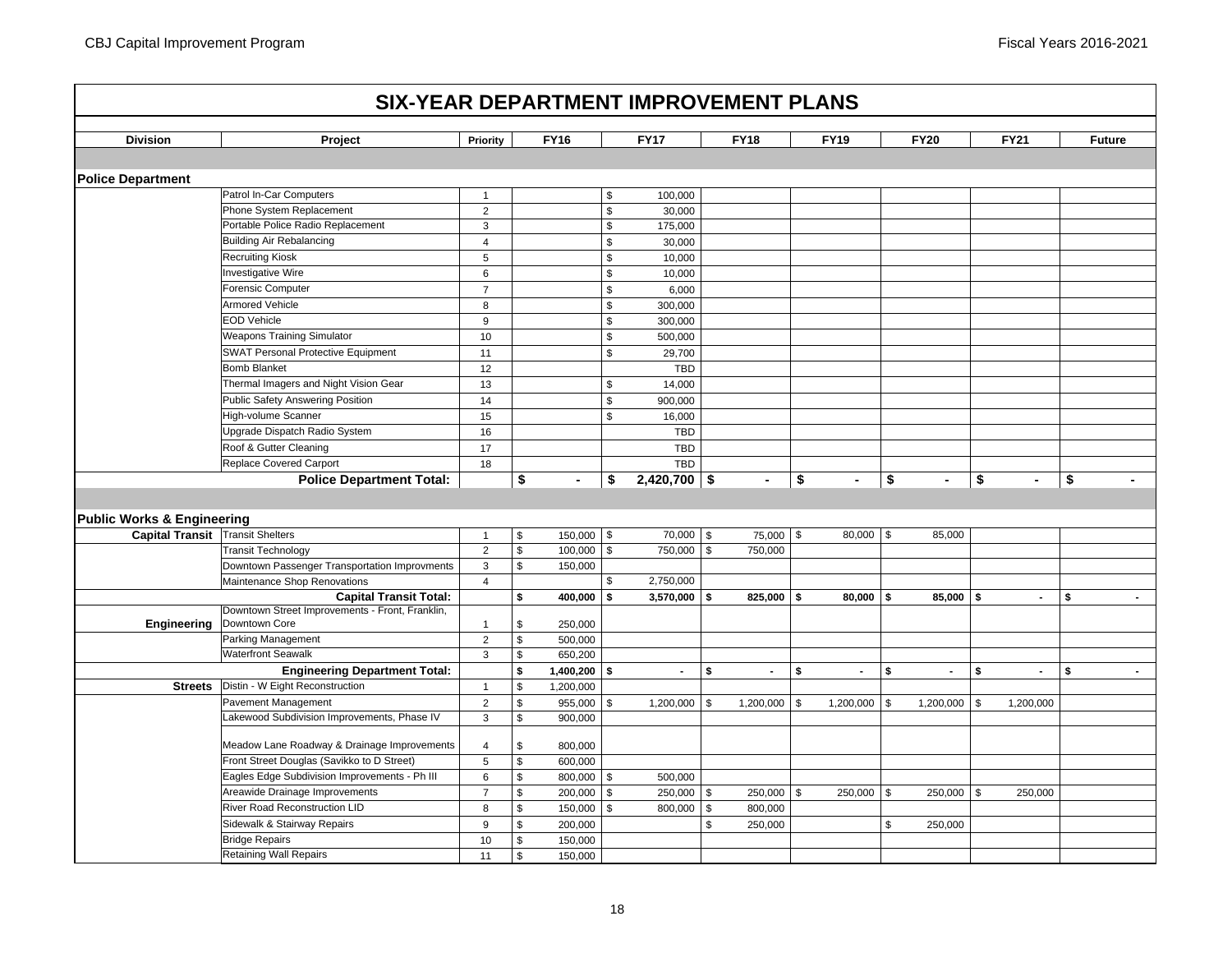| <b>Division</b> | Project                                              | <b>Priority</b> | <b>FY16</b>        |               | <b>FY17</b> |                | <b>FY18</b>    |             | <b>FY19</b>    | <b>FY20</b>    | <b>FY21</b>               | <b>Future</b> |
|-----------------|------------------------------------------------------|-----------------|--------------------|---------------|-------------|----------------|----------------|-------------|----------------|----------------|---------------------------|---------------|
|                 | West 8th Street Reconstruction                       | 12              | \$<br>200,000      |               |             |                |                |             |                |                |                           |               |
|                 | <b>Street Maintenance Operations Improvements</b>    | 13              | \$<br>$300,000$ \$ |               | 900,000     |                |                |             |                |                |                           |               |
|                 | <b>Whittier Street Improvements</b>                  | 14              | \$<br>250,000 \$   |               | 1,300,000   |                |                |             |                |                |                           |               |
|                 | Safe Routes to School Snow Removal Equipment         | 15              | \$<br>320,000      |               |             |                |                |             |                |                |                           |               |
|                 | Security Fence - CPWF                                | 16              |                    | \$            | 200,000     |                |                |             |                |                |                           |               |
|                 | Equipment Shelter & Headbolt Outlets - CPWF          | 17              |                    | $\mathfrak s$ | 700,000     |                |                |             |                |                |                           |               |
|                 | Security Fencing & Remote Gate - CPWF                | 18              |                    | \$            | 200,000     |                |                |             |                |                |                           |               |
|                 | <b>Gold Creek Flume Repairs</b>                      | 19              |                    | \$            | 200,000     |                |                |             |                |                |                           |               |
|                 | Jackson Street - Blueberry Hill to End               | 20              |                    | \$            | 800,000     |                |                |             |                |                |                           |               |
|                 | East Street (6th St to 5th St)                       | 21              |                    | \$            | 500,000     |                |                |             |                |                |                           |               |
|                 | Birch Lane Improvements, Phase I                     | 22              |                    | \$            | 750,000     |                |                |             |                |                |                           |               |
|                 | Capital Avenue, Willoughby to 9th Street             | 23              |                    | \$            | 1,000,000   |                |                |             |                |                |                           |               |
|                 | Aspen Ave Improvements - Mendenhall Blvd to          |                 |                    |               |             |                |                |             |                |                |                           |               |
|                 | Portage Blvd                                         | 24              |                    | \$            | 1,000,000   |                |                |             |                |                |                           |               |
|                 | West 9th Street & Indian Street Improvements         | 25              |                    | \$            | 1,100,000   |                |                |             |                |                |                           |               |
|                 | Starlight Court & Misty Lane Improvements -          |                 |                    |               |             |                |                |             |                |                |                           |               |
|                 | <b>Bayview Subdivision</b>                           | 26              |                    | \$            | 950,000     |                |                |             |                |                |                           |               |
|                 | Douglas Side Streets - "E" Street                    | 27              |                    | \$            | 600,000     |                |                |             |                |                |                           |               |
|                 | McGinnis Subdivision LID                             | 28              |                    | \$            | 1,000,000   | \$             | $1,000,000$ \$ |             | $1,000,000$ \$ | $1,000,000$ \$ | 1,000,000                 |               |
|                 | Abbey Way Improvements - Mtnside Estates             | 29              |                    |               |             | \$             | 1,000,000      |             |                |                |                           |               |
|                 | Shaune Drive Improvements - Anka to Borrow           | 30              |                    |               |             | \$             | 800,000        |             |                |                |                           |               |
|                 | Birch Lane Improvements, Phase II                    | 31              |                    |               |             | \$             | 800,000        |             |                |                |                           |               |
|                 | Slim Williams Way                                    | 32              |                    |               |             | $\mathfrak{s}$ | 1,000,000      |             |                |                |                           |               |
|                 |                                                      |                 |                    |               |             |                |                |             |                |                |                           |               |
|                 | Calhoun Ave Improvements - W 8th St to Gold<br>Creek | 33              |                    |               |             | \$             | 1,200,000      |             |                |                |                           |               |
|                 | Malissa Drive                                        | 34              |                    |               |             | $\mathbb{S}$   | 450,000        |             |                |                |                           |               |
|                 | Vehicle/Equipment Wash Bays - CPWF                   | 35              |                    |               |             |                |                | \$          | 1,500,000      |                |                           |               |
|                 |                                                      |                 |                    |               |             |                |                |             |                |                |                           |               |
|                 | Melrose Street Reconstruction & Drainage             | 36              |                    |               |             |                |                | \$          | 1,100,000      |                |                           |               |
|                 | Radcliffe Road - Berner's to the End                 | 37              |                    |               |             |                |                | \$          | 750,000        |                |                           |               |
|                 | Sharon Street - Killewich to Riverside               | 38              |                    |               |             |                |                | \$          | 1,200,000      |                |                           |               |
|                 | Poplar Ave (Mendenhall Blvd to Woodduck)             | 39              |                    |               |             |                |                | $\mathbb S$ | 700,000        |                |                           |               |
|                 | Columbia Blvd (Mendenhall Blvd to Birch)             | 40              |                    |               |             |                |                | \$          | 350,000        |                |                           |               |
|                 | La Perouse Avenue                                    | 41              |                    |               |             |                |                | \$          | 750,000        |                |                           |               |
|                 | <b>Ladd Street</b>                                   | 42              |                    |               |             |                |                | \$          | 300,000        |                |                           |               |
|                 | Delta Drive                                          | 43              |                    |               |             |                |                |             | \$             | 950,000        |                           |               |
|                 | <b>Silver Street</b>                                 | 44              |                    |               |             |                |                |             | \$             | 1,100,000      |                           |               |
|                 | Lawson Creek Road                                    | 45              |                    |               |             |                |                |             | \$             | 950,000        |                           |               |
|                 | <b>Hospital Drive</b>                                | 46              |                    |               |             |                |                |             | \$             | 1,200,000      |                           |               |
|                 | <b>Behrends Ave</b>                                  | 47              |                    |               |             |                |                |             | \$             | 1,100,000      |                           |               |
|                 | Arctic Circle x2 (Skater's Cabin Road to End)        | 48              |                    |               |             |                |                |             | $$\mathbb{S}$$ | 1,000,000      |                           |               |
|                 | Savikko Road Improvements (3rd St to End)            | 49              |                    |               |             |                |                |             | $\mathbb S$    | 1,000,000      |                           |               |
|                 | Downtown Business District Improvements (S.          |                 |                    |               |             |                |                |             |                |                |                           |               |
|                 | Franklin/Front St)                                   | 50              |                    |               |             |                |                |             |                |                | \$<br>1,500,000           |               |
|                 | Tongass Blvd Improvements and Sidewalk (Forrest      |                 |                    |               |             |                |                |             |                |                |                           |               |
|                 | to Mendenhall Loop Road)                             | 51              |                    |               |             |                |                |             |                |                | \$<br>1,000,000           |               |
|                 | Pinewood Drive Improvements                          | 52              |                    |               |             |                |                |             |                |                | $$\mathbb{S}$$<br>800,000 |               |
|                 | Cedar St/Cedar Ct Improvements                       | 53              |                    |               |             |                |                |             |                |                | $\mathbb S$<br>1,000,000  |               |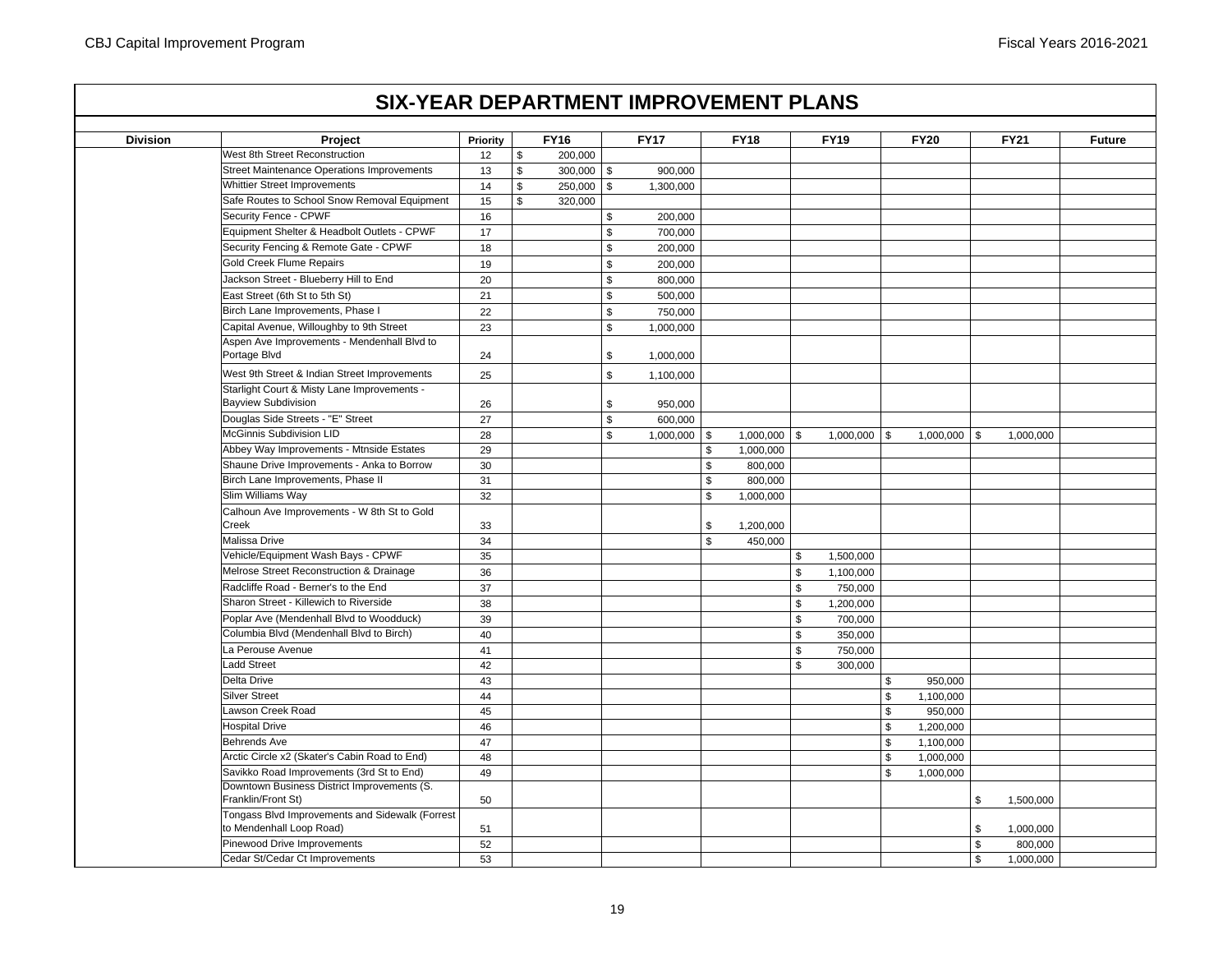| <b>Division</b>           | Project                                            | Priority       |                | <b>FY16</b>  |                    | <b>FY17</b>     | <b>FY18</b>    |             | <b>FY19</b>    | <b>FY20</b>          | <b>FY21</b>       |    | <b>Future</b>  |
|---------------------------|----------------------------------------------------|----------------|----------------|--------------|--------------------|-----------------|----------------|-------------|----------------|----------------------|-------------------|----|----------------|
|                           | Dogwood Lane Improvements                          | 54             |                |              |                    |                 |                |             |                |                      | \$<br>1,100,000   |    |                |
|                           | <b>Streets Division Total:</b>                     |                | \$             | 7,175,000 \$ |                    | $13,950,000$ \$ | $8,750,000$ \$ |             | $9,100,000$ \$ | 10,000,000           | \$<br>7,850,000   | -S | $\blacksquare$ |
|                           | Waste Management Recycling Drop-Box Containers     | $\mathbf{1}$   |                |              | \$                 | 100,000         |                |             |                |                      |                   |    |                |
|                           | <b>Waste Management Division Total:</b>            |                | \$             | $\sim$       | \$                 | $100,000$ \$    | $\sim$         | \$          | $\blacksquare$ | \$<br>$\blacksquare$ | \$                | \$ | $\blacksquare$ |
| <b>Wastewater Utility</b> | MWWTP Headworks Improvements                       | $\mathbf{1}$   | \$             | 3,000,000    |                    |                 |                |             |                |                      |                   |    |                |
|                           | Biosolids (Design)                                 | $\overline{2}$ | $$\mathbb{S}$$ | 2,000,000    |                    |                 |                |             |                |                      |                   |    |                |
|                           | JD Plant Infrastructure Improvements               | 3              | $\mathbb S$    | 1,000,000    |                    |                 |                |             |                |                      |                   |    |                |
|                           | <b>MWWTP Roof Repair</b>                           | $\overline{4}$ | \$             | 500,000      |                    |                 |                |             |                |                      |                   |    |                |
|                           | Areawide Sewer Cleanout Replacements               | 5              | \$             | 150,000      |                    |                 |                |             |                |                      |                   |    |                |
|                           | Utility Adjustments: Pavement Management &         |                |                |              |                    |                 |                |             |                |                      |                   |    |                |
|                           | Eagles Edge                                        | $\,6\,$        | \$             | 40,000 \$    |                    | $20,000$ \$     | $20,000$ \$    |             | $20,000$ \$    | 20,000               | \$<br>$20,000$ \$ |    | 60,000         |
|                           | Front Street Douglas (Savikko to D Street)         | $\overline{7}$ | $\mathfrak s$  | 150,000      |                    |                 |                |             |                |                      |                   |    |                |
|                           | Downtown, Whittier St Improvements                 | 8              | \$             | 150,000      |                    |                 |                |             |                |                      |                   |    |                |
|                           | Lakewood Subdivision Reconstruction                | 9              | \$             | 150,000      |                    |                 |                |             |                |                      |                   |    |                |
|                           | <b>SCADA</b>                                       | 10             | $$\mathbb{S}$$ | $250,000$ \$ |                    | 100,000         |                |             |                |                      |                   |    |                |
|                           | JD Plant Headworks Improvements                    | 11             | \$             | $250,000$ \$ |                    | 1,250,000       |                |             |                |                      |                   |    |                |
|                           | <b>Facilities Planning</b>                         | 12             | \$             | $250,000$ \$ |                    | 350,000 \$      | 250,000        |             |                |                      |                   |    |                |
|                           | <b>MWWTP Instrumentation Upgrades</b>              | 13             | $\mathbb S$    | 300,000      |                    |                 |                |             |                |                      |                   |    |                |
|                           | Long Run Drive Lift Station Improvements           | 14             | \$             | 300,000      |                    |                 |                |             |                |                      |                   |    |                |
|                           | Distin/Indian Reconstruction                       | 15             | \$             | 100,000      |                    |                 |                |             |                |                      |                   |    |                |
|                           | Biosolids Final Alternative (Site Work) - Ph I     | 16             |                |              | \$                 | 2,000,000       |                |             |                |                      |                   |    |                |
|                           | Biosolids Final Alternative (Construction) - Ph II | 17             |                |              | \$                 | 16,000,000      |                |             |                |                      |                   |    |                |
|                           | <b>Whittier Street Improvements</b>                | 18             |                |              | $\mathbf{\hat{s}}$ | 355,000         |                |             |                |                      |                   |    |                |
|                           | Valley, Columbia Blvd Improvements                 | 19             |                |              | \$                 | 300,000         |                |             |                |                      |                   |    |                |
|                           | Valley, Birch Lane Improvements, Phase I & II      | 20             |                |              | \$                 | $25,000$ \$     | 25,000         |             |                |                      |                   |    |                |
|                           | Lemon Ck, Eagles Edge Subd, Belardi/ Brittany      |                |                |              |                    |                 |                |             |                |                      |                   |    |                |
|                           | Place Improvements                                 | 21             |                |              | \$                 | 50,000          |                |             |                |                      |                   |    |                |
|                           |                                                    |                |                |              |                    |                 |                |             |                |                      |                   |    |                |
|                           | Downtown, Capitol Ave - Willoughby to Ninth Street | 22             |                |              | \$                 | 50,000          |                |             |                |                      |                   |    |                |
|                           | Douglas, Side Streets - "D" Street                 | 23             |                |              | ${\mathbb S}$      | 100,000         |                |             |                |                      |                   |    |                |
|                           | Downtown, W. Ninth Street & Indian Street          |                |                |              |                    |                 |                |             |                |                      |                   |    |                |
|                           | Improvements                                       | 24             |                |              | \$                 | 100,000         |                |             |                |                      |                   |    |                |
|                           | MWWTP ABF & Chlorine Building Modifications        | 25             |                |              |                    |                 | \$<br>250,000  |             |                |                      |                   |    |                |
|                           | <b>ABTP Tank Repairs</b>                           | 26             |                |              |                    |                 | \$<br>300,000  |             |                |                      |                   |    |                |
|                           | JDTP Clarifier Building Repairs & Improvements     | 27             |                |              |                    |                 | \$<br>750,000  |             |                | \$<br>500,000        |                   |    |                |
|                           | Downtown, Calhoun Ave. Improvements - W 8th        |                |                |              |                    |                 |                |             |                |                      |                   |    |                |
|                           | St. to Gold Creek                                  | 28             |                |              |                    |                 | \$<br>50,000   |             |                |                      |                   |    |                |
|                           | Douglas, Side Streets - "E" Street                 | 29             |                |              |                    |                 | \$<br>100,000  |             |                |                      |                   |    |                |
|                           | Mtnside Estates, Abbey Way Improvements            | 30             |                |              |                    |                 | \$<br>100,000  |             |                |                      |                   |    |                |
|                           | Energy Efficiency & Security Improvements          | 31             |                |              |                    |                 | \$<br>100,000  |             |                |                      |                   |    |                |
|                           | Downtown, 6th Street - Park St to East St          | 32             |                |              |                    |                 |                | \$          | 25,000         |                      |                   |    |                |
|                           | Valley, Malissa Dr                                 | 33             |                |              |                    |                 |                | \$          | 25,000         |                      |                   |    |                |
|                           | Valley, Cascade St                                 | 34             |                |              |                    |                 |                | \$          | 35,000         |                      |                   |    |                |
|                           | Lemon Creek, Pine Street                           | 35             |                |              |                    |                 |                | \$          | 45,000         |                      |                   |    |                |
|                           | Valley, Slim Williams Way                          | 36             |                |              |                    |                 |                | $\mathbb S$ | 50,000         |                      |                   |    |                |
|                           | <b>JDTP New Vactor Dump</b>                        | 37             |                |              |                    |                 |                | \$          | 250,000        |                      |                   |    |                |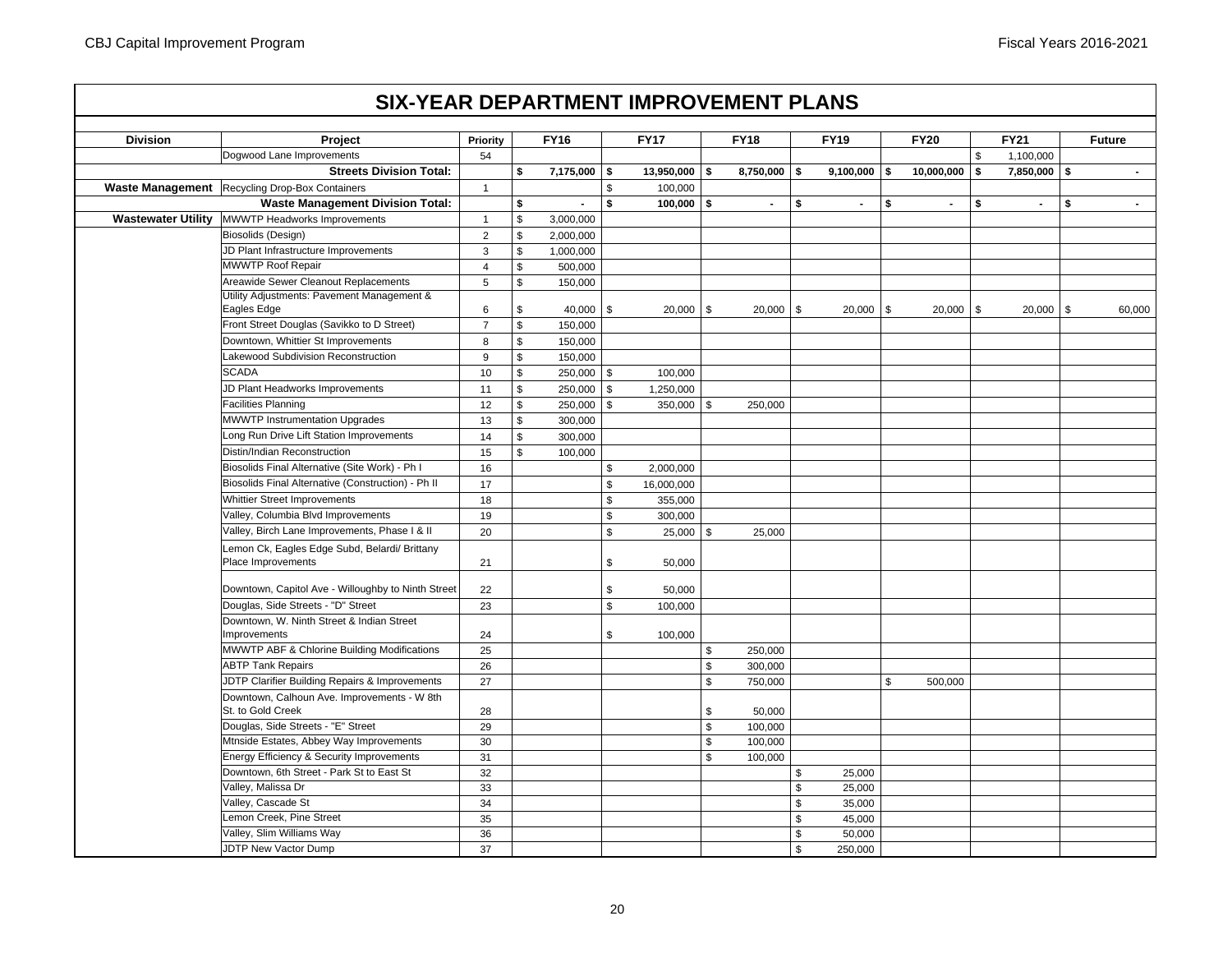| <b>Division</b>      | Project                                                          | Priority       |                | <b>FY16</b>    |              | <b>FY17</b>     | <b>FY18</b>    | <b>FY19</b>     |               | <b>FY20</b>    |                | <b>FY21</b> | <b>Future</b>   |
|----------------------|------------------------------------------------------------------|----------------|----------------|----------------|--------------|-----------------|----------------|-----------------|---------------|----------------|----------------|-------------|-----------------|
|                      | JDTP Backup Power Supply (Solids<br>Handling/Biosolids Disposal) | 38             |                |                |              |                 |                | \$<br>900,000   |               |                |                |             |                 |
|                      | JDTP Aeration Basin Repairs & Improvements -                     |                |                |                |              |                 |                |                 |               |                |                |             |                 |
|                      | Phase I (Bldg)                                                   | 39             |                |                |              |                 |                | \$<br>3,500,000 |               |                |                |             |                 |
|                      | <b>MWWTP Air Handling Upgrades</b>                               | 40             |                |                |              |                 |                |                 | \$            | 70,000         |                |             |                 |
|                      | JDTP Facility Structural and Painting Projects                   | 41             |                |                |              |                 |                |                 | \$            | 100,000        |                |             |                 |
|                      | WW Utility Wide GIS Mapping                                      | 42             |                |                |              |                 |                |                 | $\mathbb S$   | $250,000$ \$   |                | 250,000     |                 |
|                      | JDTP Office/Lab Building Updates                                 | 43             |                |                |              |                 |                |                 | \$            | 100,000        |                |             |                 |
|                      | MWWTP Site Improvements (Lighting, Security,                     |                |                |                |              |                 |                |                 |               |                |                |             |                 |
|                      | Access)                                                          | 44             |                |                |              |                 |                |                 | \$            | 150,000        |                |             |                 |
|                      | Pump & Motors Improvements/Lift Station                          |                |                |                |              |                 |                |                 |               |                |                |             |                 |
|                      | Upgrades                                                         | 45             |                |                |              |                 |                |                 | \$            | 150,000        |                |             | \$<br>150,000   |
|                      | <b>ABTP Disinfection Upgrades</b>                                | 46             |                |                |              |                 |                |                 | $\mathbb S$   | 450,000        |                |             |                 |
|                      | <b>ABTP Generator/Backup Power</b>                               | 47             |                |                |              |                 |                |                 | \$            | 900,000        |                |             |                 |
|                      | <b>ABTP Facility Structural and Painting Projects</b>            | 48             |                |                |              |                 |                |                 |               |                | \$             | 100,000     |                 |
|                      | MWWTP Above Ground Fuel System                                   | 49             |                |                |              |                 |                |                 |               |                | \$             | 150,000     |                 |
|                      | MWWTP Furnace Oil Supply Upgrades                                | 50             |                |                |              |                 |                |                 |               |                | $$\mathbb{S}$$ | 150,000     |                 |
|                      | Street Rehab/DOT Projects Pipeline Upgrades                      | 51             |                |                |              |                 |                |                 |               |                | \$             | 650,000 \$  | 650,000         |
|                      | <b>ABTP Instrumentation Upgrades</b>                             | 52             |                |                |              |                 |                |                 |               |                |                |             | \$<br>50,000    |
|                      | <b>ABTP SCADA Upgrades</b>                                       | 53             |                |                |              |                 |                |                 |               |                |                |             | \$<br>75,000    |
|                      | <b>JDTP SCADA Upgrades</b>                                       | 54             |                |                |              |                 |                |                 |               |                |                |             | \$<br>80,000    |
|                      | <b>JDTP Instrumentation Upgrades</b>                             | 55             |                |                |              |                 |                |                 |               |                |                |             | \$<br>100,000   |
|                      | MWWTP Press Room Upgrades                                        | 56             |                |                |              |                 |                |                 |               |                |                |             | \$<br>775,000   |
|                      | MWWTP SBR Basin Repairs (Structural)                             | 57             |                |                |              |                 |                |                 |               |                |                |             | \$<br>1,600,000 |
|                      | JDTP Site Improvements (Lighting, Security,                      |                |                |                |              |                 |                |                 |               |                |                |             |                 |
|                      | Access)                                                          | 58             |                |                |              |                 |                |                 |               |                |                |             | \$<br>120,000   |
|                      | MWWTP Facility Structural & Painting Projects                    | 59             |                |                |              |                 |                |                 |               |                |                |             | \$<br>500,000   |
|                      | Wastewater Utility All Facilities Plan Update                    | 60             |                |                |              |                 |                |                 |               |                |                |             | \$<br>675,000   |
|                      | <b>Wastewater Utility Division Total:</b>                        |                | \$             | $8,590,000$ \$ |              | $20,700,000$ \$ | $1,945,000$ \$ | $4,850,000$ \$  |               | $2,690,000$ \$ |                | 1,320,000   | \$<br>4,835,000 |
| <b>Water Utility</b> | Salmon Creek Secondary Disinfection                              | $\mathbf{1}$   | \$             | 7,527,000      |              |                 |                |                 |               |                |                |             |                 |
|                      | Last Chance Basin Wellfield Upgrades                             | $\overline{2}$ | $\mathfrak s$  | 4,000,000 \$   |              | 75,000 \$       | 75,000 \$      | 75,000          | $\mathfrak s$ | 75,000         |                |             |                 |
|                      | Cope Park Water Main                                             | 3              | \$             | 300,000        |              |                 |                |                 |               |                |                |             |                 |
|                      | Crow Hill Reservoir Improvements                                 | $\overline{4}$ | $\mathfrak s$  | 500,000        |              |                 |                |                 |               |                |                |             |                 |
|                      | Front Street Douglas (Savikko to D Street)                       | 5              | $$\mathbb{S}$$ | 150,000        |              |                 |                |                 |               |                |                |             |                 |
|                      | W Juneau Reservoir-Cathodic Protection & Mixer                   | 6              | $\mathfrak s$  | 140,000        |              |                 |                |                 |               |                |                |             |                 |
|                      | Utility Adjustments: Pavement Management &                       |                |                |                |              |                 |                |                 |               |                |                |             |                 |
|                      | Lakewood                                                         | $\overline{7}$ | \$             | 40,000         |              |                 |                |                 |               |                |                |             |                 |
|                      | Distin - W Eighth Reconstruction                                 | 8              | \$             | 150,000        |              |                 |                |                 |               |                |                |             |                 |
|                      | W 8th Street Reconstruction                                      | 9              |                |                | $\mathbb{S}$ | 150,000         |                |                 |               |                |                |             |                 |
|                      | <b>Blueberry Hill Water</b>                                      | 10             |                |                | $\mathbb{S}$ | 200,000         |                |                 |               |                |                |             |                 |
|                      | Birch Lane Improvements, Valve Box Adjust,                       |                |                |                |              |                 |                |                 |               |                |                |             |                 |
|                      | <b>Hydrant Replace</b>                                           | 11             |                |                | \$           | 40,000          |                |                 |               |                |                |             |                 |
|                      | River Road Reconstruction LID                                    | 12             |                |                | \$           | 20,000          |                |                 |               |                |                |             |                 |
|                      | Water Utility SCADA Upgrades, Panel View,                        |                |                |                |              |                 |                |                 |               |                |                |             |                 |
|                      | Control Logic, Radio Modems, Ph I                                | 13             |                |                | \$           | 75,000          |                |                 |               |                |                |             |                 |
|                      | Egan Drive Road Crossings Highland Drive to                      |                |                |                |              |                 |                |                 |               |                |                |             |                 |
|                      | Norway Point                                                     | 14             |                |                | \$           | 450,000         |                |                 |               |                |                |             |                 |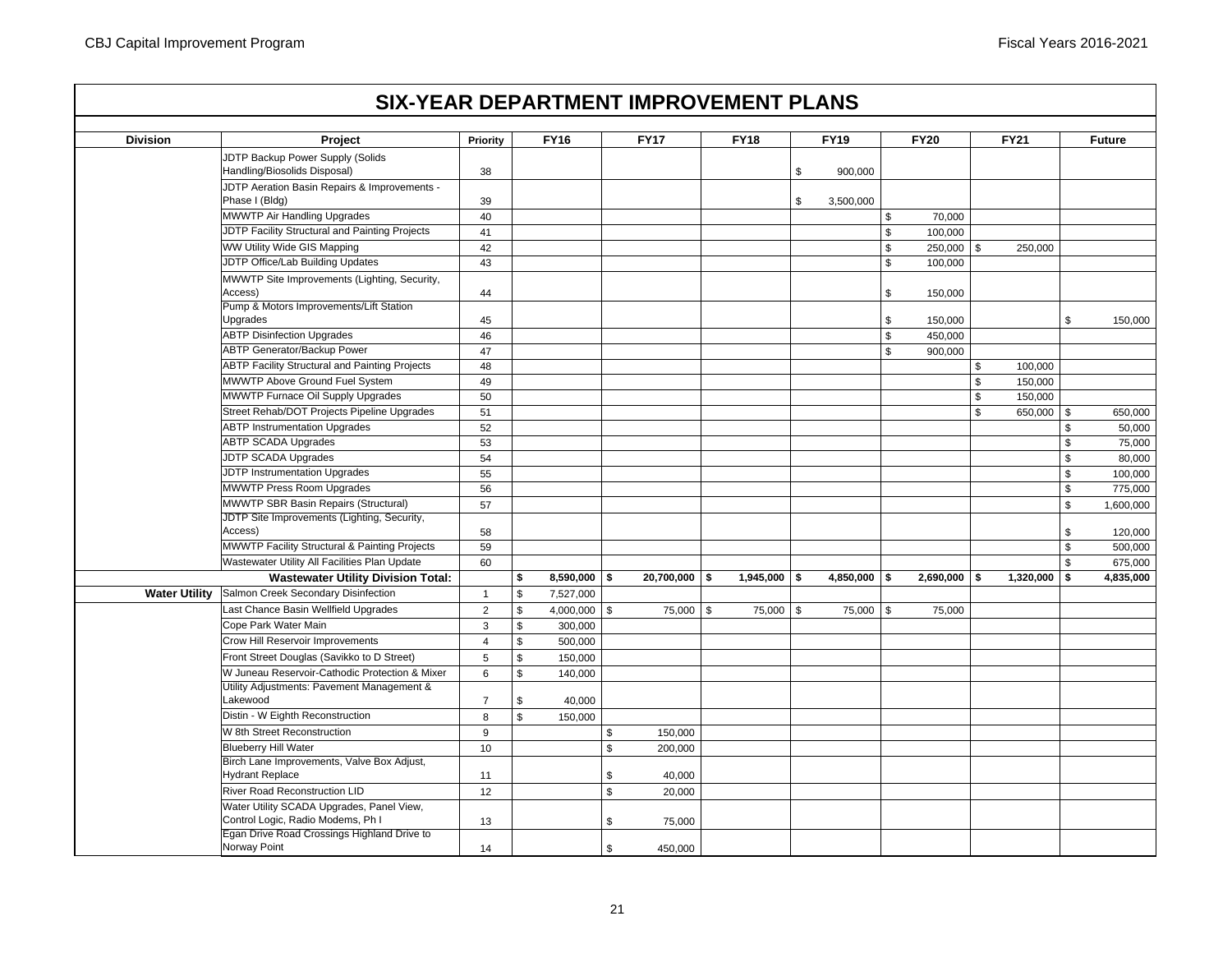|                 |                                                                           |          |             |                    | <b>FY17</b>       |                |               |                |             |             |                |              |               |               |
|-----------------|---------------------------------------------------------------------------|----------|-------------|--------------------|-------------------|----------------|---------------|----------------|-------------|-------------|----------------|--------------|---------------|---------------|
| <b>Division</b> | Project<br>Douglas Highway Water Replacement                              | Priority | <b>FY16</b> |                    |                   |                | <b>FY18</b>   |                | <b>FY19</b> | <b>FY20</b> |                | <b>FY21</b>  |               | <b>Future</b> |
|                 | Pavement Management Program                                               | 15<br>16 |             | \$<br>$\mathbb{S}$ | 750,000<br>20,000 | $\mathfrak{s}$ | $20,000$ \ \$ |                | $22,000$ \$ | $22,000$ \$ |                |              |               |               |
|                 | Whittier Avenue Improvements                                              | 17       |             | \$                 |                   |                |               |                |             |             |                | 24,000       | $\sqrt[6]{3}$ | 77,000        |
|                 | Starlight Court & Misty Lane Improvements -                               |          |             |                    | 350,000           |                |               |                |             |             |                |              |               |               |
|                 | <b>Bayview Subdivision</b>                                                | 18       |             | \$                 | 150,000           |                |               |                |             |             |                |              |               |               |
|                 | Douglas Side Streets - "E" Street                                         | 19       |             | \$                 | 50,000            |                |               |                |             |             |                |              |               |               |
|                 | Water Utility SCADA Upgrades, Panel View,                                 |          |             |                    |                   |                |               |                |             |             |                |              |               |               |
|                 | Control Logic, Radio Modems, Ph II                                        | 20       |             |                    |                   | \$             | 75,000        |                |             |             |                |              |               |               |
|                 | Douglas Highway Water Replacement, Ph II                                  | 21       |             |                    |                   | \$             | 750,000       |                |             |             |                |              |               |               |
|                 | Metering System Upgrades, MIU's Replacement 10                            |          |             |                    |                   |                |               |                |             |             |                |              |               |               |
|                 | year Life Span 1500 MIU's                                                 | 22       |             |                    |                   | \$             | 225,000       |                |             |             |                |              |               |               |
|                 | <b>Steelhead Drive Reconstruction</b>                                     | 23       |             |                    |                   | $$\mathbb{S}$$ | 20,000        |                |             |             |                |              |               |               |
|                 | Shaune Drive Improvements - Anka to Borrow                                | 24       |             |                    |                   | \$             | 20,000        |                |             |             |                |              |               |               |
|                 | Slim Williams Way                                                         | 25       |             |                    |                   | $\mathfrak{s}$ | 20,000        |                |             |             |                |              |               |               |
|                 | Calhoun Ave Improvements - W 8th St to Gold                               |          |             |                    |                   |                |               |                |             |             |                |              |               |               |
|                 | Creek                                                                     | 26       |             |                    |                   | \$             | 200,000       |                |             |             |                |              |               |               |
|                 | Malissa Drive                                                             | 27       |             |                    |                   | $\mathfrak{s}$ | 20,000        |                |             |             |                |              |               |               |
|                 | Lee Street Pump Station Upgrades to provide fire                          |          |             |                    |                   |                |               |                |             |             |                |              |               |               |
|                 | flows 4" VFD's                                                            | 28       |             |                    |                   |                |               | \$             | 200,000     |             |                |              |               |               |
|                 | Douglas Highway Water Replacement                                         | 29       |             |                    |                   |                |               | $$\mathbb{S}$$ | 750,000     |             |                |              |               |               |
|                 | Water Reservoir Improvements, Mixer, Cathodic<br>Protection, Crow Hill    | 30       |             |                    |                   |                |               | \$             | 140,000     |             |                |              |               |               |
|                 | Melrose Street Reconstruction & Drainage                                  | 31       |             |                    |                   |                |               | $$\mathbb{S}$$ | 22,000      |             |                |              |               |               |
|                 | Radcliffe Road - Berner's to the End                                      | 32       |             |                    |                   |                |               | $$\mathbb{S}$$ |             |             |                |              |               |               |
|                 |                                                                           |          |             |                    |                   |                |               |                | 22,000      |             |                |              |               |               |
|                 | Sharon Street - Killewich to Riverside                                    | 33       |             |                    |                   |                |               | \$             | 22,000      |             |                |              |               |               |
|                 | La Perouse Avenue                                                         | 34       |             |                    |                   |                |               | \$             | 22,000      |             |                |              |               |               |
|                 | <b>Ladd Street</b>                                                        | 35       |             |                    |                   |                |               | \$             | 10,000      |             |                |              |               |               |
|                 | Cedar Park Pump Station Improvements/Backup<br>Generator                  |          |             |                    |                   |                |               |                |             |             |                |              |               |               |
|                 |                                                                           | 36       |             |                    |                   |                |               |                | \$          | 400,000     |                |              |               |               |
|                 | Savikko Road Waterline Replacement                                        | 37       |             |                    |                   |                |               |                | $\mathbb S$ | 200,000     |                |              |               |               |
|                 | Mendenhaven Watermain/Services Replacement                                | 38       |             |                    |                   |                |               |                | $\mathbb S$ | 500,000     |                |              |               |               |
|                 | PRV Station Improvements/Upgrades, Crowhill, 5th<br><b>Street Douglas</b> |          |             |                    |                   |                |               |                |             |             |                |              |               |               |
|                 | Bonnie Brae Pump Station VFD's For Fire Flows                             | 39       |             |                    |                   |                |               |                | \$<br>$\,$  | 500,000     |                |              |               |               |
|                 | Last Chance Basin Well Rehab                                              | 40       |             |                    |                   |                |               |                |             | 200,000     |                |              |               |               |
|                 |                                                                           | 41       |             |                    |                   |                |               |                | $\,$        | 75,000 \$   |                | 75,000       | \$            | 75,000        |
|                 | MOV Installations & Communications Mill Tunnel,<br>W. Juneau, Crowhill    | 42       |             |                    |                   |                |               |                | \$          |             |                |              |               |               |
|                 | Lawson Creek Road, Watermain, Services,                                   |          |             |                    |                   |                |               |                |             | 800,000     |                |              |               |               |
|                 | Hydrant                                                                   | 43       |             |                    |                   |                |               |                | \$          | 180,000     |                |              |               |               |
|                 | Well #3 Onsite Chlorine Generation Replacement                            | 44       |             |                    |                   |                |               |                |             |             | \$             | 230,000      |               |               |
|                 | Egan Drive Water Crossings, Norway Point,                                 |          |             |                    |                   |                |               |                |             |             |                |              |               |               |
|                 | Highland Drive, Salmon Creek P.S.                                         | 45       |             |                    |                   |                |               |                |             |             | \$             | 500,000      |               |               |
|                 | Water Utility GIS Mapping/GPS Improvements                                | 46       |             |                    |                   |                |               |                |             |             | \$             | 300,000      |               |               |
|                 | 8th Street, Behind Gov. Mansion, and Federal                              |          |             |                    |                   |                |               |                |             |             |                |              |               |               |
|                 | <b>Building Mainline Replacement</b>                                      | 47       |             |                    |                   |                |               |                |             |             | \$             | 350,000      |               |               |
|                 | <b>Street CIP</b>                                                         | 48       |             |                    |                   |                |               |                |             |             | $$\mathbb{S}$$ | $100,000$ \$ |               | 300,000       |
|                 | Outer Drive Watermain Replacement Main Street                             |          |             |                    |                   |                |               |                |             |             |                |              |               |               |
|                 | South To Admiral Way/S. Franklin                                          | 49       |             |                    |                   |                |               |                |             |             |                |              | \$            | 250,000       |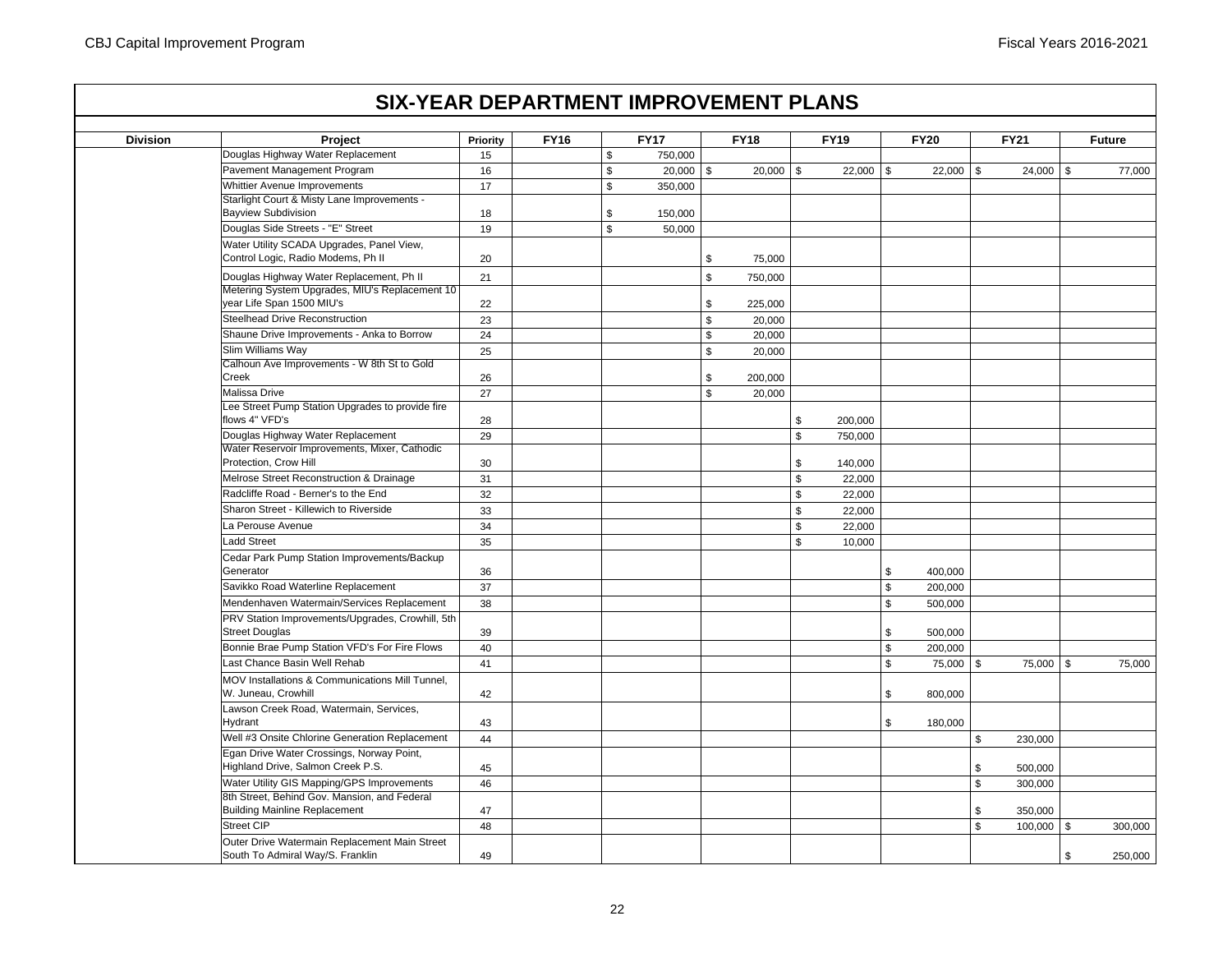|                 |                                                                                                              |                |    |                  | <b>SIX-YEAR DEPARTMENT IMPROVEMENT PLANS</b>            |             |             |                |                      |      |                  |                 |
|-----------------|--------------------------------------------------------------------------------------------------------------|----------------|----|------------------|---------------------------------------------------------|-------------|-------------|----------------|----------------------|------|------------------|-----------------|
| <b>Division</b> | Project                                                                                                      | Priority       |    | <b>FY16</b>      | <b>FY17</b>                                             | <b>FY18</b> | <b>FY19</b> |                | <b>FY20</b>          |      | <b>FY21</b>      | <b>Future</b>   |
|                 | Metering Upgrades, Radio Read, Master Station,<br><b>Mobile Pack</b>                                         | 50             |    |                  |                                                         |             |             |                |                      |      |                  | \$<br>500,000   |
|                 | Mill Tunnel PRV Station Access                                                                               | 51             |    |                  |                                                         |             |             |                |                      |      |                  | \$<br>85,000    |
|                 | Cope Park Pump Station Upgrades, Pumps,<br>Motors, and Communications                                        | 52             |    |                  |                                                         |             |             |                |                      |      |                  | \$<br>200,000   |
|                 | Salmon Creek Onsite Chlorine Generation<br>Replace/Upgrade<br>Glacier Hwy Replace 12" mainline with 30" HDPE | 53             |    |                  |                                                         |             |             |                |                      |      |                  | \$<br>260,000   |
|                 | Mainline Highland Dr. to Hosp.                                                                               | 54             |    |                  |                                                         |             |             |                |                      |      |                  | \$<br>1,800,000 |
|                 | Downtown Stairway/Easements 3rd St. Franklin to<br><b>Gold Street</b>                                        | 55             |    |                  |                                                         |             |             |                |                      |      |                  | \$<br>220,000   |
|                 | 4th Street Douglas Watermain Replacement                                                                     | 56             |    |                  |                                                         |             |             |                |                      |      |                  | \$<br>250,000   |
|                 | Street Douglas Watermain Replacement                                                                         | 57             |    |                  |                                                         |             |             |                |                      |      |                  | \$<br>185,000   |
|                 | First Street Douglas from D Street to H Street<br>Watermain Replacement                                      | 58             |    |                  |                                                         |             |             |                |                      |      |                  | \$<br>300,000   |
|                 | Harris Street 4th to 5th Watermain Replacement                                                               | 59             |    |                  |                                                         |             |             |                |                      |      |                  | \$<br>140,000   |
|                 | <b>Water Utility Division Total:</b>                                                                         |                | Ŝ. | $12,807,000$ \$  | $2,330,000$ \$                                          | 1,425,000   | \$          | $1,285,000$ \$ | 2,952,000            | l \$ | $1,579,000$ \$   | 4,642,000       |
|                 | <b>Public Works &amp; Engineering Department Total:</b>                                                      |                |    | $$30,372,200$ \$ | 40,650,000   \$12,945,000   \$15,315,000   \$15,727,000 |             |             |                |                      |      | $$10,749,000$ \$ | 9,477,000       |
|                 |                                                                                                              |                |    |                  |                                                         |             |             |                |                      |      |                  |                 |
| <b>Schools</b>  |                                                                                                              |                |    |                  |                                                         |             |             |                |                      |      |                  |                 |
|                 | JSD Curriculum - Secondary Mathematics                                                                       |                | \$ | 400,000          |                                                         |             |             |                |                      |      |                  |                 |
|                 | <b>JSD Curriculum - Social Studies</b>                                                                       | $\overline{2}$ | \$ | 400,000          |                                                         |             |             |                |                      |      |                  |                 |
|                 | Video Conferencing                                                                                           | 3              | \$ | 60,000           |                                                         |             |             |                |                      |      |                  |                 |
|                 | DZ Window Replacement                                                                                        | $\overline{4}$ | \$ | 75,000           |                                                         |             |             |                |                      |      |                  |                 |
|                 | <b>Schools Total:</b>                                                                                        |                | \$ | $935,000$ \$     | $\blacksquare$                                          | \$<br>٠     | \$          | $\blacksquare$ | \$<br>$\blacksquare$ | \$   | ۰.               | \$              |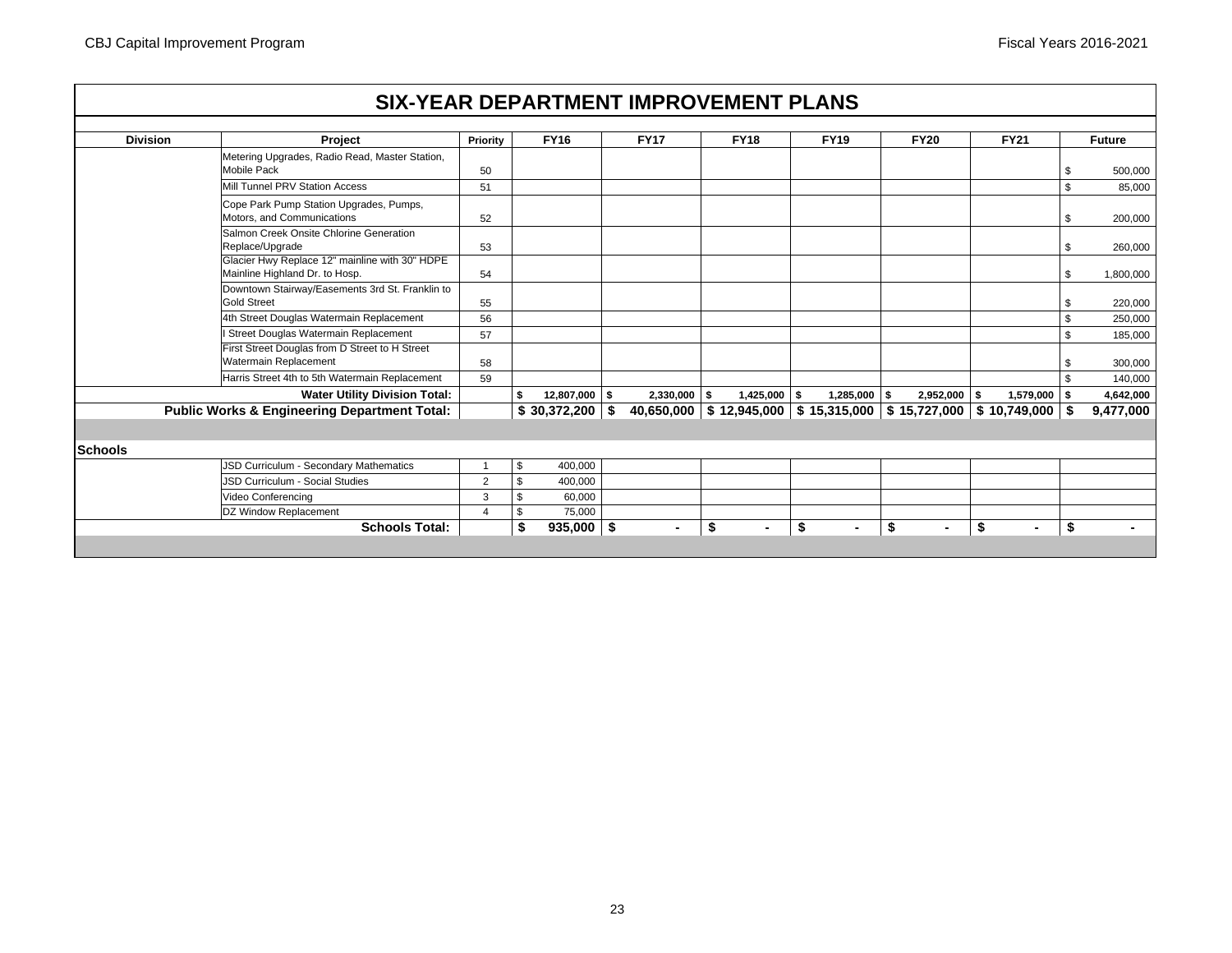|                       |                         |                 | FY 2016 CIP PROJECT DESCRIPTIONS                                                                                                                                                                                                                                                                                                                                                                                                                                                                                                                                         |
|-----------------------|-------------------------|-----------------|--------------------------------------------------------------------------------------------------------------------------------------------------------------------------------------------------------------------------------------------------------------------------------------------------------------------------------------------------------------------------------------------------------------------------------------------------------------------------------------------------------------------------------------------------------------------------|
| <b>Department</b>     | <b>Division</b>         | <b>Priority</b> | <b>Project Description</b>                                                                                                                                                                                                                                                                                                                                                                                                                                                                                                                                               |
| <b>Administration</b> | <b>Manager's Office</b> | $\mathbf{1}$    | <b>PRISM - CORE FINANCIAL SYSTEM REPLACEMENT LEASE - FINAL PAYMENT</b> – This project is to replace the<br>CBJ's aged financial and billing systems, the assessor's appraisal system, and the human resources and payroll<br>systems with an integrated and more functional system. Funding is for software, hardware, and professional services.                                                                                                                                                                                                                        |
|                       |                         | 2               | IT INFRASTRUCTURE MODERNIZATION - These funds will be used to modernize the City's current information<br>system's infrastructure to a level that can meet the demands of today's technology requirements for functionality,<br>stability, and disaster recovery solutions. The following projects that will address these concerns will be, but not be<br>limited to: standardized document development solutions, virtualization of core services, wireless backbone build out,<br>and mass network storage to provide recoverability and redundancy of critical data. |
|                       |                         | 3               | MATCH FUNDS - DOT RIVERSIDE/STEPHEN RICHARD INT. - These funds will provide the necessary match to<br>allow ADOT (through the Congestion Mitigation and Air Quality improvement program (CMAQ)) to analyze the traffic<br>congestion, patterns and capacity of the Steven Richards and Riverside Drive intersection four way stop. ADOT will<br>identify and implement the best solution to improve the intersection.                                                                                                                                                    |
|                       |                         | 4               | <b>SRTS MATCHING FUNDS FOR GASTINEAU ELEMENTARY</b> - These funds would provide the necessary match to<br>allow ADOT (through the Safe Routes to School program) to improve pedestrian access to Gastineau Elementary<br>School from Crow Hill Drive.                                                                                                                                                                                                                                                                                                                    |
|                       |                         | 5               | <b>BONDED DEBT SERVICE - These funds will be used for bond debt repayment.</b>                                                                                                                                                                                                                                                                                                                                                                                                                                                                                           |
|                       |                         | 6               | <b>BUDGET RESERVE</b> - These funds will be used to increase the City's budget reserve.                                                                                                                                                                                                                                                                                                                                                                                                                                                                                  |
|                       |                         |                 |                                                                                                                                                                                                                                                                                                                                                                                                                                                                                                                                                                          |
| <b>Airport</b>        |                         | $\mathbf{1}$    | LOCAL MATCH - ADA BOARDING BRIDGE & NEW FIRE VEHICLE - see descriptions 3 & 4 below.                                                                                                                                                                                                                                                                                                                                                                                                                                                                                     |
|                       |                         | 2               | <b>RUNWAY 26 MALSR -</b> The State participated with a grant match of \$93,750 toward the \$3.5M needed to complete<br>the east end (Runway 26 end) Medium Intensity Approach Lighting System with Runway Alignment Indicator Lights.<br>The Airport is requesting FAA Facilities and Equipment funding to complete the project which is not part of the AIP<br>program. If not already included in the 'Bill', this project will require coordination and continued advocacy.                                                                                           |
|                       |                         | 3               | <b>PASSENGER BOARDING BRDIGE &amp; ADA PASSENGER LOADING RAMP - The FAA concurred that Juneau</b><br>required a boarding bridge at Jetway 5 and an ADA passenger loading ramp (for ground level load/offload of<br>passengers). The Airport purchased and installed these AIP eligible pieces of equipment in 2014.                                                                                                                                                                                                                                                      |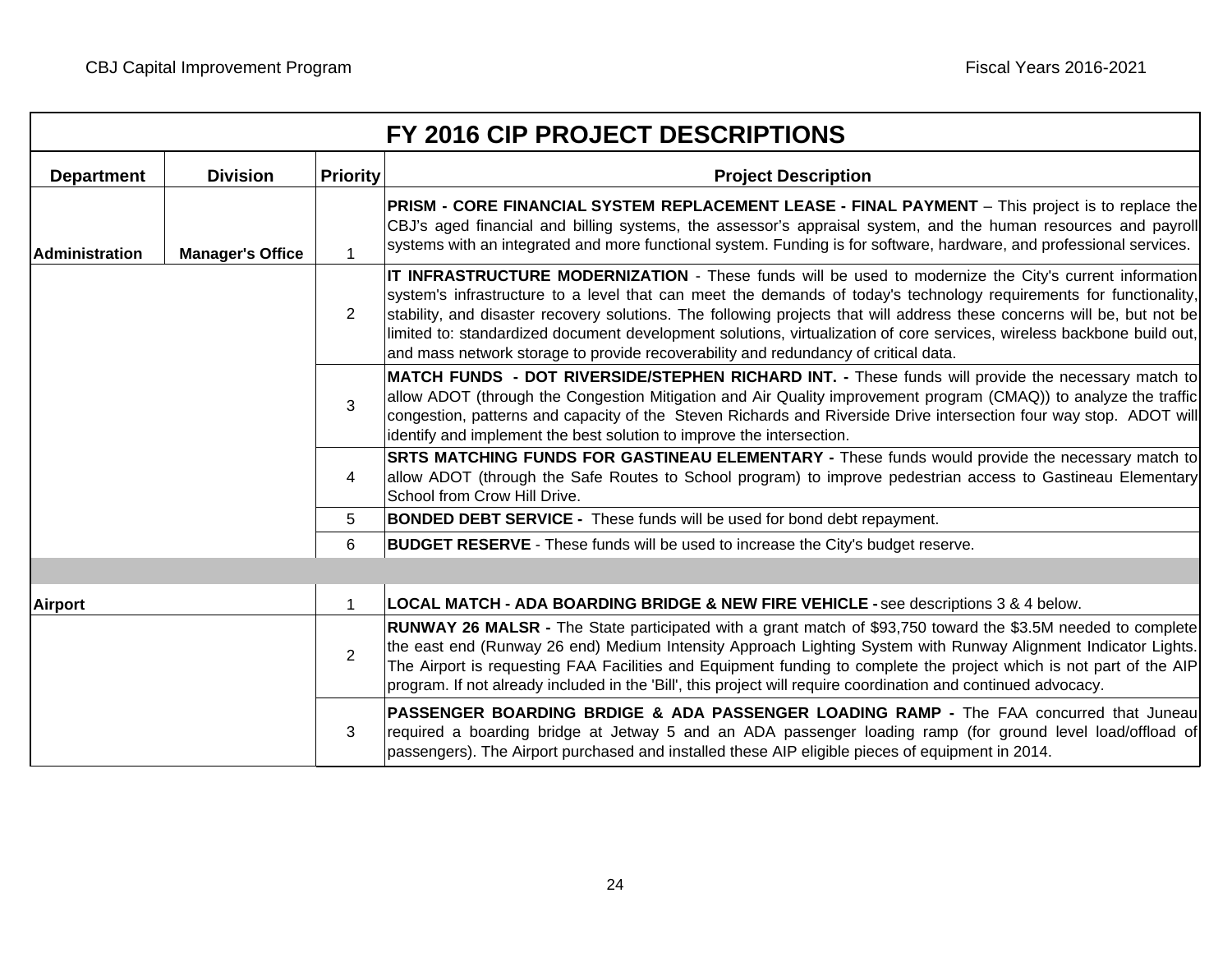|                            | FY 2016 CIP PROJECT DESCRIPTIONS |                 |                                                                                                                                                                                                                                                                                                                                                                                                                                                                                                                                                                                                                                                                                                                                                                                         |  |  |  |  |  |
|----------------------------|----------------------------------|-----------------|-----------------------------------------------------------------------------------------------------------------------------------------------------------------------------------------------------------------------------------------------------------------------------------------------------------------------------------------------------------------------------------------------------------------------------------------------------------------------------------------------------------------------------------------------------------------------------------------------------------------------------------------------------------------------------------------------------------------------------------------------------------------------------------------|--|--|--|--|--|
| <b>Department</b>          | <b>Division</b>                  | <b>Priority</b> | <b>Project Description</b>                                                                                                                                                                                                                                                                                                                                                                                                                                                                                                                                                                                                                                                                                                                                                              |  |  |  |  |  |
|                            |                                  | 4               | REPLACE AIRCRAFT RESCUE AND FIRE FIGHTING (ARFF) VEHICLE A-1 - Vehicle A-1 is a specialized fire<br>rescue truck used by the fire department exclusively at the airport. The vehicle is at the end of its service life and<br>needs to be replaced. The total costs of a new truck is estimated at \$1 Million. New ARFF vehicles are longer than<br>existing ones.                                                                                                                                                                                                                                                                                                                                                                                                                     |  |  |  |  |  |
|                            |                                  | 5               | NE QUADRANT APRON & SOUTH FENCING - Over the past four years the northeast quadrant has been partially<br>developed by placement of fill, construction of a frontage road, installation of water, power and communications<br>utilities, and construction of drainage improvements to the site. The FAA has requested that the remaining work on<br>this portion of the Runway Safety Area (RSA) project be prioritized on Airport's CIP. This would include additional<br>fencing on the south side of the Airport and construction of the apron in the northeast quadrant for aircraft.                                                                                                                                                                                               |  |  |  |  |  |
|                            |                                  | 6               | ARFF BUILDING ADDITION - The Glacier Fire Station that houses the ARFF vehicles was constructed more than 30<br>years ago. The existing vehicle bays are too short to accommodate the new ARFF truck. Expanding the building is<br>estimated to cost approximately \$1 Million. Both the vehicle and the building modifications are eligible for FAA airport<br>Improvements Program funding, but state and local matches are required.                                                                                                                                                                                                                                                                                                                                                 |  |  |  |  |  |
|                            |                                  | $\overline{7}$  | <b>SNOW REMOVAL EQUIPMENT FACILITY (SREF)</b> - JNU has been working with the FAA to fund this critical facility<br>for more than two decades. This Phase I project includes construction of the main airfield operations shop, offices,<br>equipment bays and related components. Partial funding toward the local share is in place (\$6.1M). The AIP eligible<br>portion of the project equals \$18.56M.                                                                                                                                                                                                                                                                                                                                                                             |  |  |  |  |  |
|                            |                                  | 8               | <b>CONSTRUCT NW APRON/SREF UTILITIES</b> - This project completes the northwest quadrant apron (RSA related)<br>and brings utilities to the SREF building.                                                                                                                                                                                                                                                                                                                                                                                                                                                                                                                                                                                                                              |  |  |  |  |  |
|                            |                                  | 9               | RECONSTRUCT ALEX HOLDEN WAY - Alex Holden Way is the only access road for customers of Alaska Air<br>Freight and several other businesses that operate at the airport. The pavement and drainage system are beyond their<br>service life and have failed on numerous occasions. The water and sewer infrastructure beneath the roadway are<br>nearing the end of their service life and need to be replaced, along with the roadway surface and drainage system.<br>The project will provide a reliable all-weather public access to serve these important community businesses. State<br>funding is requested to design the roadway and utilities for this project, which has economic development importance.<br>Additional funding will be required for construction of the project. |  |  |  |  |  |
|                            |                                  |                 |                                                                                                                                                                                                                                                                                                                                                                                                                                                                                                                                                                                                                                                                                                                                                                                         |  |  |  |  |  |
| <b>Docks &amp; Harbors</b> | <b>Docks</b>                     |                 | <b>MARINE PARK BUS PARKING LOT BRICK REPAIR - The Marine Park bus parking lot is demonstrating undulations</b><br>in the brick surfaces suggesting the substrate is being undermined. The funds will be used to contract with an<br>experienced mason to repair the areas needing attention.                                                                                                                                                                                                                                                                                                                                                                                                                                                                                            |  |  |  |  |  |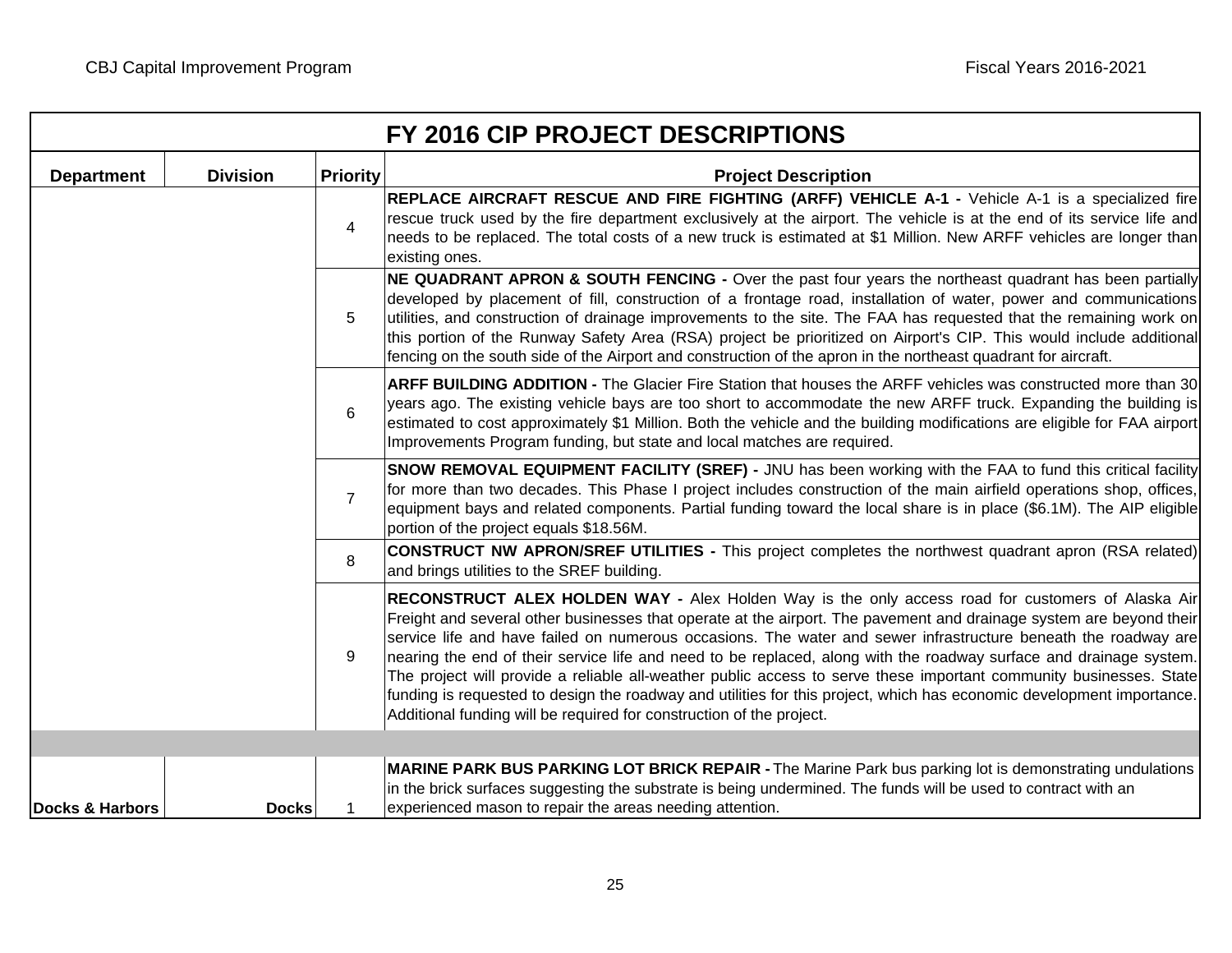|                   |                 |                 | FY 2016 CIP PROJECT DESCRIPTIONS                                                                                                                                                                                                                                                                                                                                                                                                                                                                                                                                                                                                                                   |
|-------------------|-----------------|-----------------|--------------------------------------------------------------------------------------------------------------------------------------------------------------------------------------------------------------------------------------------------------------------------------------------------------------------------------------------------------------------------------------------------------------------------------------------------------------------------------------------------------------------------------------------------------------------------------------------------------------------------------------------------------------------|
| <b>Department</b> | <b>Division</b> | <b>Priority</b> | <b>Project Description</b>                                                                                                                                                                                                                                                                                                                                                                                                                                                                                                                                                                                                                                         |
| <b>Harbors</b>    |                 |                 | AUKE BAY/STATTER HAUL OUT - The Statter Harbor haul-out and kayak launch facility would replace the existing<br>travel lift at Statter Harbor and replace the existing concrete launch ramp with a new haul-out ramp. The existing<br>wooden travel lift structure at Statter Harbor was investigated and found to be beyond its design life and in need of<br>replacement. Docks and Harbors will utilize the SeaLift (self-propelled boat lift) which serve the Auke Bay Loading<br>Facility and Statter Harbor.                                                                                                                                                 |
|                   |                 |                 |                                                                                                                                                                                                                                                                                                                                                                                                                                                                                                                                                                                                                                                                    |
| <b>Eaglecrest</b> |                 | -1              | <b>LIFT/MOUNTAIN OPERATIONS IMPROVEMENTS</b> - which include the following projects:                                                                                                                                                                                                                                                                                                                                                                                                                                                                                                                                                                               |
|                   |                 |                 | Lodge Maintenance - continued funding of small to medium projects that ensure the building remains in serviceable<br>condition until the lodge undergoes a major remodel. In the near term this includes roof maintenance, new flooring and<br>deck repair and ramp replacement.                                                                                                                                                                                                                                                                                                                                                                                   |
|                   |                 |                 | Mountain Operations - Trail Maintenance - The trail network at Eaglecrest has started to become overgrown after<br>many years of little annual maintenance. We will begin a program of yearly maintenance to reclaim the ski trail<br>network enabling Eaglecrest to open as early as possible with the safest conditions possible. This will include cutting<br>and trimming by hand all trails at Eaglecrest on a rotating basis.                                                                                                                                                                                                                                |
|                   |                 |                 | Mountain Operations - Snowmaking & Water Line Replacement/Improvement - We will begin multi-year plan to<br>repair/replace the current snowmaking system and increase snowmaking coverage of the lower mountain. This<br>snowmaking will allow Eaglecrest to better handle low snow years and open as early as possible. In addition the<br>snowmaking lines feed the Hydroelectric system which significantly lowers our electric usage annually. The pipeline<br>from Cropley Lake is showing increased signs of decay and patching and welding is becoming less effective. The<br>plan calls for replacement with new pipe in sections over the next few years. |
|                   |                 |                 | Mountain Operations - The Nest - The Nest summit lodge is in need of a complete overhaul. The "Nest" is open to<br>the public and used year round by the Juneau community. It is in need of a complete overhaul in order to serve the<br>community for years to come. This includes new siding, windows, deck, flooring and roof. This project began in FY15<br>and will be completed with a new roof in FY16.                                                                                                                                                                                                                                                     |
|                   |                 |                 | Mountain Operations -- Parking Lot improvements - The construction of the Porcupine Lodge has changed the<br>way traffic flows through the base area/parking lot. The project will involve redesigning and improving the south end of<br>the parking lot to better serve guests year round.                                                                                                                                                                                                                                                                                                                                                                        |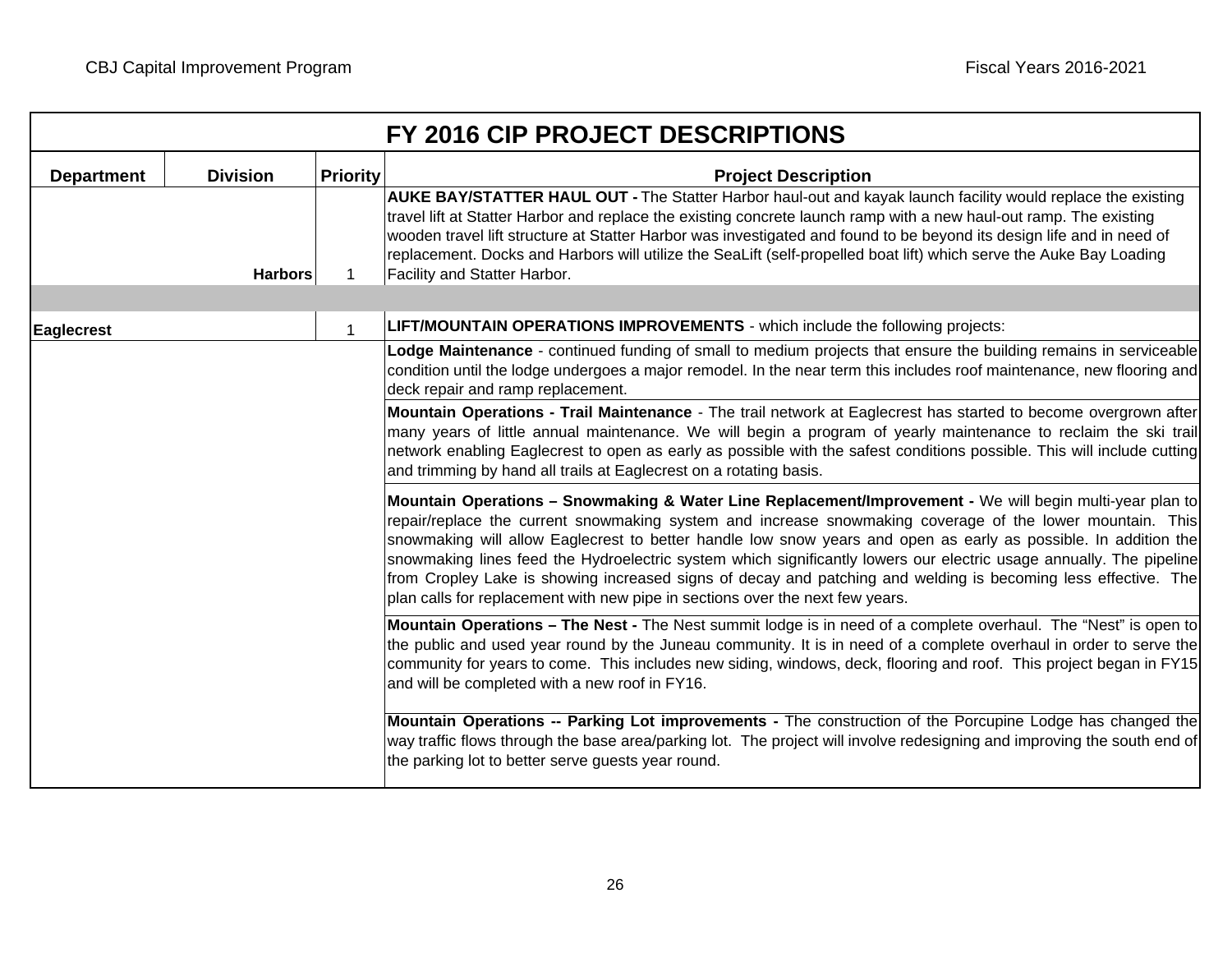|                                                                                                                                                                                                                                                                                                                                                                                                                                           | FY 2016 CIP PROJECT DESCRIPTIONS |                 |                                                                                                                                                                                                                                                                                                                                                                                                                                                                                                                                                                                                                                                                                        |  |  |  |  |  |
|-------------------------------------------------------------------------------------------------------------------------------------------------------------------------------------------------------------------------------------------------------------------------------------------------------------------------------------------------------------------------------------------------------------------------------------------|----------------------------------|-----------------|----------------------------------------------------------------------------------------------------------------------------------------------------------------------------------------------------------------------------------------------------------------------------------------------------------------------------------------------------------------------------------------------------------------------------------------------------------------------------------------------------------------------------------------------------------------------------------------------------------------------------------------------------------------------------------------|--|--|--|--|--|
| <b>Department</b>                                                                                                                                                                                                                                                                                                                                                                                                                         | <b>Division</b>                  | <b>Priority</b> | <b>Project Description</b>                                                                                                                                                                                                                                                                                                                                                                                                                                                                                                                                                                                                                                                             |  |  |  |  |  |
|                                                                                                                                                                                                                                                                                                                                                                                                                                           |                                  |                 | Mountain Operations - Hiking/Work Road to Top of Hooter - The Eaglecrest Board has designated a<br>hiking/service road from approximately the base of the Black Bear Chair to the top of the Hooter Chair as its number<br>one priority in the long term trail plan. The road will serve many uses including better and safer winter ski access from<br>Hooter to the East Side of the mountain, summer access for summer maintenance of the top of the Hooter Chair lift, a<br>starting point of a proposed summer mountain bike trail and increased summer hiking trail options.                                                                                                     |  |  |  |  |  |
| Mountain Operations - Summit Communications - A new location for various communication antennas and dishes<br>is needed. To date they have been mounted at various locations at the summit. The plan calls for installing all<br>communications on or next to the top terminal of the Ptarmigan chair lift. In order to provide adequate space and<br>infrastructure to the top terminal area renovation and improvements will be needed. |                                  |                 |                                                                                                                                                                                                                                                                                                                                                                                                                                                                                                                                                                                                                                                                                        |  |  |  |  |  |
|                                                                                                                                                                                                                                                                                                                                                                                                                                           |                                  |                 |                                                                                                                                                                                                                                                                                                                                                                                                                                                                                                                                                                                                                                                                                        |  |  |  |  |  |
| Finance<br>$\mathbf 1$                                                                                                                                                                                                                                                                                                                                                                                                                    |                                  |                 | <b>CRUISE SHIP BERTH ENHANCEMENTS &amp; SEAWALK - Funds will be used for the Cruise Ship Berth</b><br>Enhancements and Seawalk projects.                                                                                                                                                                                                                                                                                                                                                                                                                                                                                                                                               |  |  |  |  |  |
|                                                                                                                                                                                                                                                                                                                                                                                                                                           |                                  |                 |                                                                                                                                                                                                                                                                                                                                                                                                                                                                                                                                                                                                                                                                                        |  |  |  |  |  |
| <b>Fire &amp; JPD Departments</b>                                                                                                                                                                                                                                                                                                                                                                                                         |                                  |                 | <b>EMERGENCY SERVICES COMM. EQUIPMENT/PEDERSON HILL TOWER UPGRADES - The Pederson Hill site is</b><br>the only site remaining in CBJ's public safety network that does not have a generator. This past winter we experienced<br>several extended outages that consumed all the battery power at Pederson Hill and consequently brought the site<br>completely down. The tower that is currently onsite is undersized and was installed incorrectly. We need to replace the<br>tower to meet the needs of our existing radio dishes and for the additional wind load that is significant during the<br>winter. CBJ seeks to purchase and install a new tower, generator, and fuel tank. |  |  |  |  |  |
|                                                                                                                                                                                                                                                                                                                                                                                                                                           |                                  |                 |                                                                                                                                                                                                                                                                                                                                                                                                                                                                                                                                                                                                                                                                                        |  |  |  |  |  |
| <b>Parks &amp; Rec</b><br><b>Bldg Maintenance</b>                                                                                                                                                                                                                                                                                                                                                                                         |                                  | $\mathbf{1}$    | <b>DEFERRED BUILDING MAINTENANCE -</b> Funds are for on-going capital funded projects to repair CBJ buildings.<br>Reduce maintenance costs and enhance building components by correcting a backlog of problems that have surfaced<br>from aging of buildings.                                                                                                                                                                                                                                                                                                                                                                                                                          |  |  |  |  |  |
|                                                                                                                                                                                                                                                                                                                                                                                                                                           | <b>Rec Buildings</b>             | $\mathbf{1}$    | MT JUMBO GYM ROOF - The Mt Jumbo roof repair is identified as a top priority necessary to maintain the structure<br>in the Mt Jumbo Gym Facility Condition Survey Report, August 2014.                                                                                                                                                                                                                                                                                                                                                                                                                                                                                                 |  |  |  |  |  |
|                                                                                                                                                                                                                                                                                                                                                                                                                                           |                                  | 2               | AUGUSTUS BROWN POOL HVAC CONTROLS - The AB Pool HVAC Control replacement project is identified as a<br>top priority, necessary to keep the AB pool operational, as stated in the August Brown Swimming Pool Condition<br>Survey Report, July 2014.                                                                                                                                                                                                                                                                                                                                                                                                                                     |  |  |  |  |  |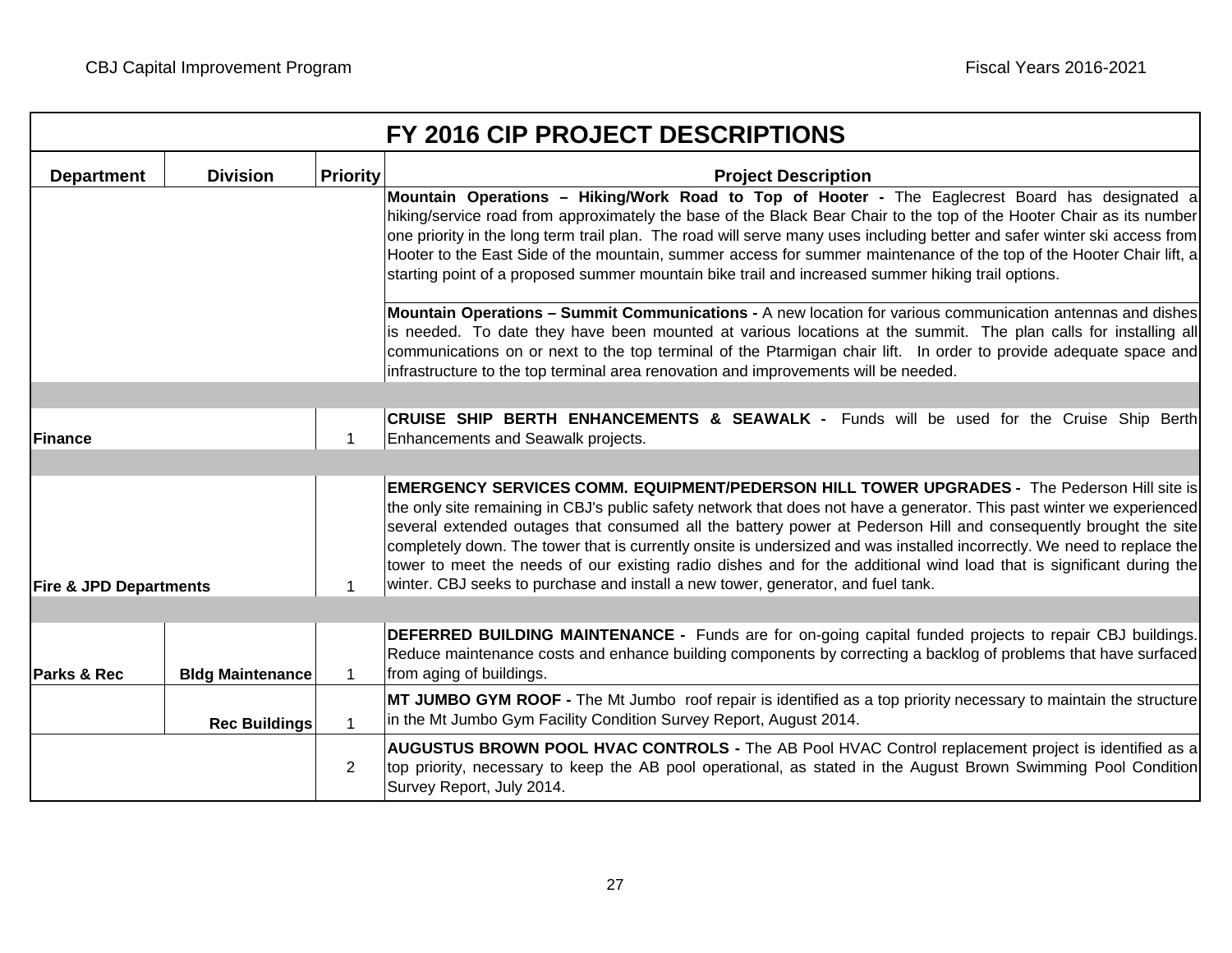|                                                | FY 2016 CIP PROJECT DESCRIPTIONS |                 |                                                                                                                                                                                                                                                                                                                                                                                                                                                                                                                                                                                                                                                                                                                                                                                                                                           |  |  |  |  |  |
|------------------------------------------------|----------------------------------|-----------------|-------------------------------------------------------------------------------------------------------------------------------------------------------------------------------------------------------------------------------------------------------------------------------------------------------------------------------------------------------------------------------------------------------------------------------------------------------------------------------------------------------------------------------------------------------------------------------------------------------------------------------------------------------------------------------------------------------------------------------------------------------------------------------------------------------------------------------------------|--|--|--|--|--|
| <b>Department</b>                              | <b>Division</b>                  | <b>Priority</b> | <b>Project Description</b>                                                                                                                                                                                                                                                                                                                                                                                                                                                                                                                                                                                                                                                                                                                                                                                                                |  |  |  |  |  |
|                                                | <b>Parks/Rec Areas</b>           | $\mathbf 1$     | <b>PARK AND PLAYGROUND REPAIRS</b> - These funds will be used for replacement of playground equipment that has<br>exceeded its useful life, as well as drainage, slope stabilization and general park improvements. Some slopes and<br>retaining walls are deteriorating and need to be replaced. General site improvements will be made to improve safety<br>and usability.                                                                                                                                                                                                                                                                                                                                                                                                                                                              |  |  |  |  |  |
|                                                |                                  | 2               | SPORTS FIELD RESURFACING & REPAIRS - This CIP fund is for repairs and replacement of sports fields<br>throughout Juneau, including softball, baseball, soccer, and football fields. Sports fields require repair and<br>replacement as surfacing is worn away and drainage problems develop. If fields surfaces are not properly maintained,<br>adult and student athletes will suffer injuries and Juneau will not be eligible to host tournaments. Many of Juneau's<br>playgrounds are more than 25 years old. Due to their age, these playgrounds require costly maintenance and do not<br>comply with national playground safety standards or the Americans with Disabilities Act. Project funds will be used for<br>scheduled replacement of Juneau's oldest playground equipment, as well as park security and safety improvements. |  |  |  |  |  |
|                                                |                                  | 3               | <b>PARKS IMPROVEMENTS</b> - Completion of work identified in the temporary 1% sales tax approved by voters for<br>October 2013 - September 2018. Work includes funding for Cope Park repairs and safety improvements and partial<br>funding for Twin Lakes park repairs and ADA Upgrades.                                                                                                                                                                                                                                                                                                                                                                                                                                                                                                                                                 |  |  |  |  |  |
|                                                |                                  | 4               | ZACH GORDON & AUGUSTUS BROWN IMPROVEMENTS - Completion of work identified in the temporary 1%<br>sales tax approved by voters for 2013-2018. Deferred maintenance work includes flooring replacement at Zach<br>Gordon and new lockers at Augustus Brown Pool.                                                                                                                                                                                                                                                                                                                                                                                                                                                                                                                                                                            |  |  |  |  |  |
| <b>Trail Maintenance</b>                       |                                  | 1               | TRAIL IMPROVEMENTS - Completion of work identified in the temporary 1% sales tax approved by voters for<br>October 2013 - September 2018. Work includes funding for Auke Lake to Montana Creek trail corridor and the Horse<br>Trail tram at Amalga Meadows.                                                                                                                                                                                                                                                                                                                                                                                                                                                                                                                                                                              |  |  |  |  |  |
|                                                |                                  |                 |                                                                                                                                                                                                                                                                                                                                                                                                                                                                                                                                                                                                                                                                                                                                                                                                                                           |  |  |  |  |  |
| <b>Public Works and Engineering Department</b> |                                  |                 |                                                                                                                                                                                                                                                                                                                                                                                                                                                                                                                                                                                                                                                                                                                                                                                                                                           |  |  |  |  |  |
|                                                | <b>Capital Transit</b>           | $\mathbf 1$     | TRANSIT SHELTERS - Funds will be used for planning, design, and construction of bus shelter repairs and/or<br>replacements on Capital Transit routes. Work is to provide for necessary major maintenance repairs to existing transit<br>shelters to provide safe and protected waiting shelters for transit passengers.                                                                                                                                                                                                                                                                                                                                                                                                                                                                                                                   |  |  |  |  |  |
|                                                |                                  | 2               | <b>TRANSIT TECHNOLOGY</b> - As recommended in the 2014 update to the Transit Plan by Nelson Nygaard, begin<br>implementation of the technology improvements recommended to improve operations and passenger information.                                                                                                                                                                                                                                                                                                                                                                                                                                                                                                                                                                                                                  |  |  |  |  |  |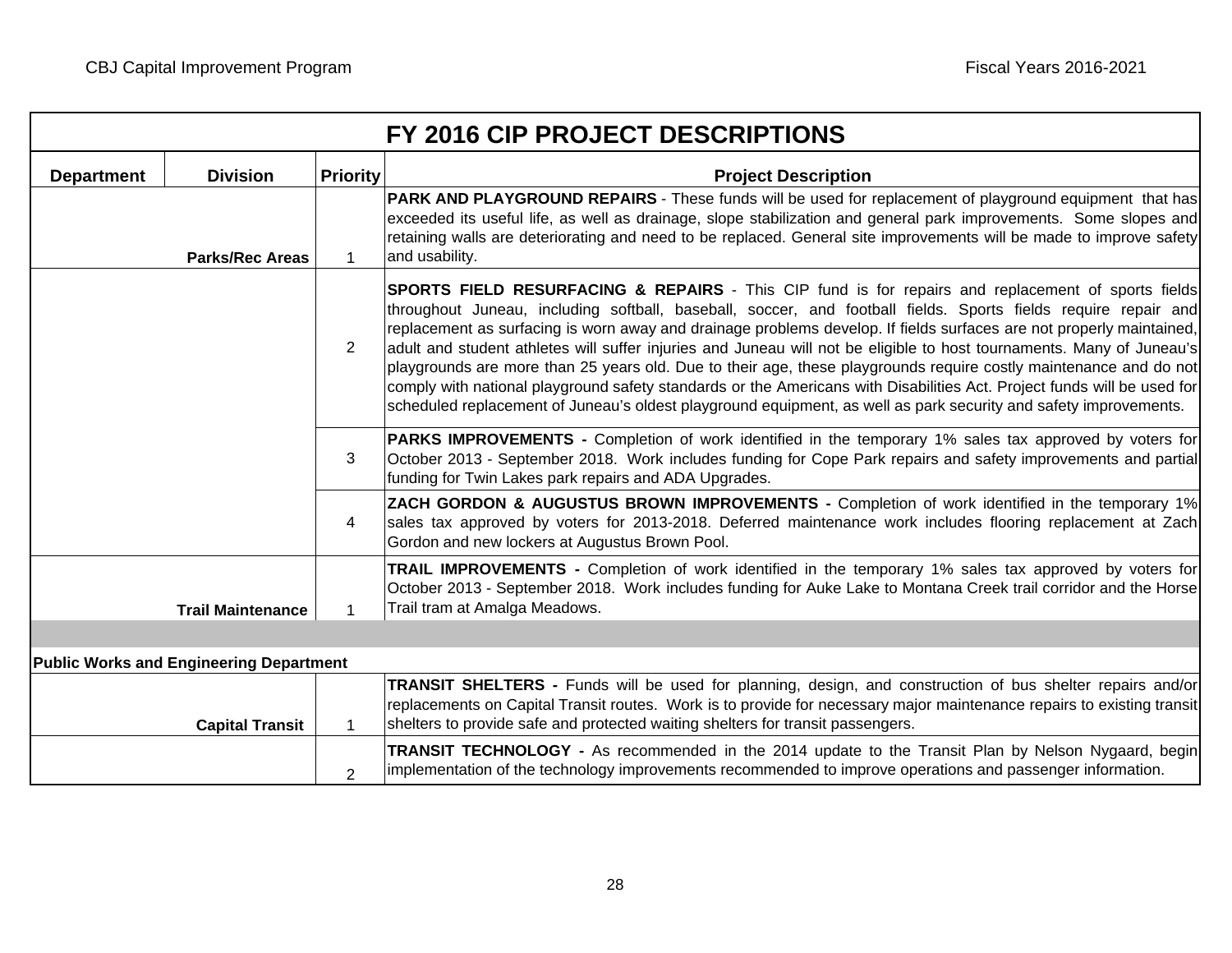|                   | FY 2016 CIP PROJECT DESCRIPTIONS |                 |                                                                                                                                                                                                                                                                                                                                                                                                                                                                                                                                                                                |  |  |  |  |  |
|-------------------|----------------------------------|-----------------|--------------------------------------------------------------------------------------------------------------------------------------------------------------------------------------------------------------------------------------------------------------------------------------------------------------------------------------------------------------------------------------------------------------------------------------------------------------------------------------------------------------------------------------------------------------------------------|--|--|--|--|--|
| <b>Department</b> | <b>Division</b>                  | <b>Priority</b> | <b>Project Description</b>                                                                                                                                                                                                                                                                                                                                                                                                                                                                                                                                                     |  |  |  |  |  |
|                   |                                  | 3               | <b>DOWNTOWN PASSENGER TRANSPORTATION IMPROVEMENTS - these funds will be used to study the feasibility</b><br>of a circular transit system in downtown Juneau and to develop a plan for improved pedestrian networks, visitor<br>pathways, public spaces and restrooms including enhanced way finding and interpretive signage throughout the<br>waterfront area.                                                                                                                                                                                                               |  |  |  |  |  |
|                   | Engineering                      | $\mathbf{1}$    | DOWNTOWN STREET IMPROVEMENTS - FRONT, FRANKLIN, DOWNTOWN CORE - The Franklin and Front<br>Street Reconstruction project is in Phase I, conceptual design and planning. This phase involves public outreach,<br>pedestrian analysis specifically addressing the new cruise ship docks and other infrastructure improvements in the<br>downtown area, and concept design services.                                                                                                                                                                                               |  |  |  |  |  |
|                   |                                  | 2               | PARKING MANAGEMENT - identify and implement a replacement downtown parking management system for the<br>failed / defaulted APARC downtown parking meter system.                                                                                                                                                                                                                                                                                                                                                                                                                |  |  |  |  |  |
|                   |                                  | 3               | WATERFRONT SEAWALK - This project will provide funding to continue the design, examination of right-of-way<br>issues, pedestrian access and safety, and construction of the seawalk in accordance with the Waterfront Development<br>Plan.                                                                                                                                                                                                                                                                                                                                     |  |  |  |  |  |
| <b>Streets</b>    |                                  | $\mathbf{1}$    | DISTIN - WEST EIGHTH RECONSTRUCTION - Reconstruct roadway and add/improve storm drainage system.<br>Evaluate street light coverage and possible need for lighting. Roadway base to be excavated and replaced with shot<br>rock to improve drainage under roadway and new asphalt. Repair/replace water and waste water utilities as needed.                                                                                                                                                                                                                                    |  |  |  |  |  |
|                   |                                  | 2               | <b>PAVEMENT MANAGEMENT -</b> This is an on-going pavement management program to provide chip seal, asphalt<br>overlays, and other preventative maintenance treatments to CBJ streets. Pavement maintenance is required to extend<br>the functional life of the road surfaces an additional 5 to 10 years. The program also provides capital funding to<br>purchase and repair specialized asphalt maintenance equipment and to purchase necessary paving materials (oil,<br>aggregates, chemicals) for pavement maintenance.                                                   |  |  |  |  |  |
|                   |                                  | 3               | LAKEWOOD SUBDIVISION IMPROVEMENTS - PHASE IV - Reconstruct roadway, add sidewalk and improve<br>drainage on Stephen Richards. Evaluate street light coverage and possible need for additional lights or to move<br>existing lights. Roadway base to be excavated and replaced with shot rock to improve drainage under roadway and<br>new asphalt applied. Minor waste water utility repairs will also be required.                                                                                                                                                            |  |  |  |  |  |
|                   |                                  | 4               | MEADOW LANE ROADWAY & DRAINAGE IMPROVEMENTS - This project includes reconstruction of street base<br>and asphalt, installation of underground storm drains and street light evaluation. This street currently has no drainage<br>inlets and improvements are needed to allow drainage from Stikine St. to enter the storm drain system. The existing<br>pavement also has many low spots along the street (mainly in front of driveways) and standing water on the asphalt is<br>causing road accelerated pavement deterioration which will be addressed by this this project. |  |  |  |  |  |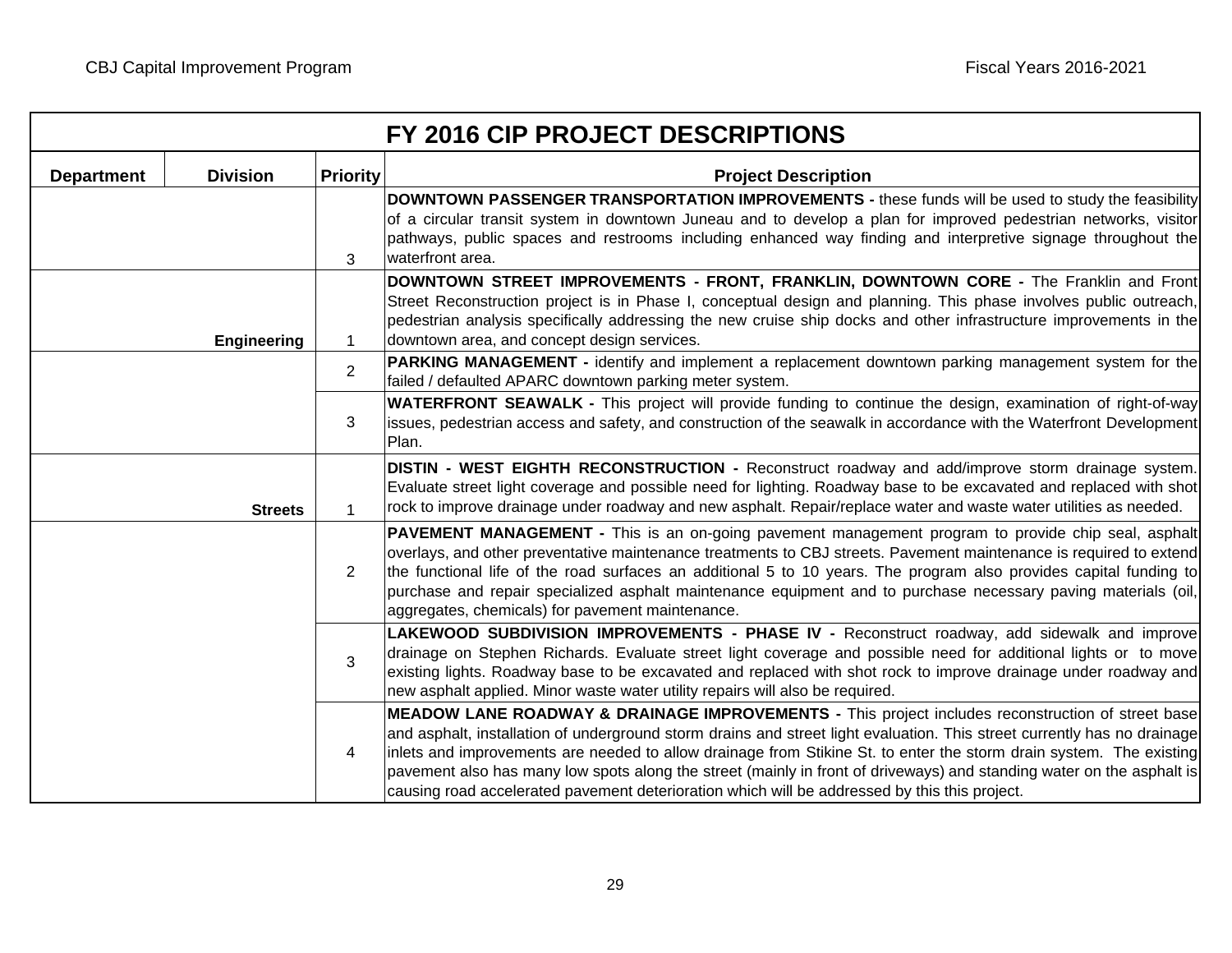| FY 2016 CIP PROJECT DESCRIPTIONS |                 |                 |                                                                                                                                                                                                                                                                                                                                                                                                                                                                                                |  |  |  |  |
|----------------------------------|-----------------|-----------------|------------------------------------------------------------------------------------------------------------------------------------------------------------------------------------------------------------------------------------------------------------------------------------------------------------------------------------------------------------------------------------------------------------------------------------------------------------------------------------------------|--|--|--|--|
| <b>Department</b>                | <b>Division</b> | <b>Priority</b> | <b>Project Description</b>                                                                                                                                                                                                                                                                                                                                                                                                                                                                     |  |  |  |  |
|                                  |                 | 5               | FRONT STREET DOUGLAS (SAVIKKO TO D ST) - Reconstruct roadway and improve drainage. Replace water<br>main, valves and service connects. Replace sewer main and service connects. Evaluate street light coverage and<br>possible need for additional lights or move existing lights. Roadway base to be excavated and replaced with shot rock<br>to improve drainage under roadway and new asphalt applied.                                                                                      |  |  |  |  |
|                                  |                 | 6               | <b>EAGLES EDGE SUBDIVISON LID IMPROVEMENTS - PHASE III - Roadway and watermain reconstruction to</b><br>address deficient drainage, water distribution, and pedestrian facilities. This subdivision was originally constructed<br>with major portions of the watermain located beneath private residences which makes it extremely problematic for the<br>utility to maintain and repair the existing water system and impossible to shut off water service to non-paying<br>customers.        |  |  |  |  |
|                                  |                 | $\overline{7}$  | AREAWIDE DRAINAGE IMPROVEMENTS - This is a multi-phase project that involves permitting, design, and<br>construction of storm drainage improvements to both surface and underground infrastructure throughout the Juneau<br>area to reduce the impacts from seasonal flooding and ground water damage to private and public property. Failure to<br>repair or replace failing culverts and storm sewer piping may result in significant damage to roadways and adjacent<br>private properties. |  |  |  |  |
|                                  |                 | 8               | RIVER ROAD RECONSTRUCTION LID - This street has a very poor base under it. It continues to heave and create<br>pot holes. This project will excavate out the base material and be replaced with shot rock, capped with a D1 sub-base<br>and asphalted. No utility work will be required as utilities are good under this street.                                                                                                                                                               |  |  |  |  |
|                                  |                 | 9               | SIDEWALK & STAIRWAY REPAIRS - Funds will be used to reconstruct and repair areawide stairs and sidewalks.<br>Programmed repair of sidewalks and stairs reduces maintenance costs and promotes pedestrian safety.                                                                                                                                                                                                                                                                               |  |  |  |  |
|                                  |                 | 10 <sup>°</sup> | <b>BRIDGE REPAIRS</b> - Per inspection reports - Make various repairs to CBJ bridges as a result of ADOT inspections.                                                                                                                                                                                                                                                                                                                                                                          |  |  |  |  |
|                                  |                 | 11              | <b>RETAINING WALL REPAIRS -</b> This project is to clean, inspect, repair and reseal concrete retaining walls throughout<br>the city and inspect and repair rock or other types of retaining walls as needed. This work is needed to maintain the<br>integrity of the City's retaining walls.                                                                                                                                                                                                  |  |  |  |  |
|                                  |                 | 12              | WEST 8TH STREET RECONSTRUCTION - Excavate substandard material and back fill to eliminate settling and<br>road failure. Apply a shot rock base and pave.                                                                                                                                                                                                                                                                                                                                       |  |  |  |  |
|                                  |                 | 13              | <b>STREET MAINTENANCE OPERATIONS IMPROVEMENTS</b>                                                                                                                                                                                                                                                                                                                                                                                                                                              |  |  |  |  |
|                                  |                 | 14              | WHITTIER STREET - The project will replace the water line, repair sewer/storm sewer lines and structures as<br>needed, replace street lighting with efficient LED components and replace sidewalks which will include new ADA<br>compliant accessible ramps. Roadway base to be excavated and replaced with shot rock to improve drainage under<br>roadway and new asphalt.                                                                                                                    |  |  |  |  |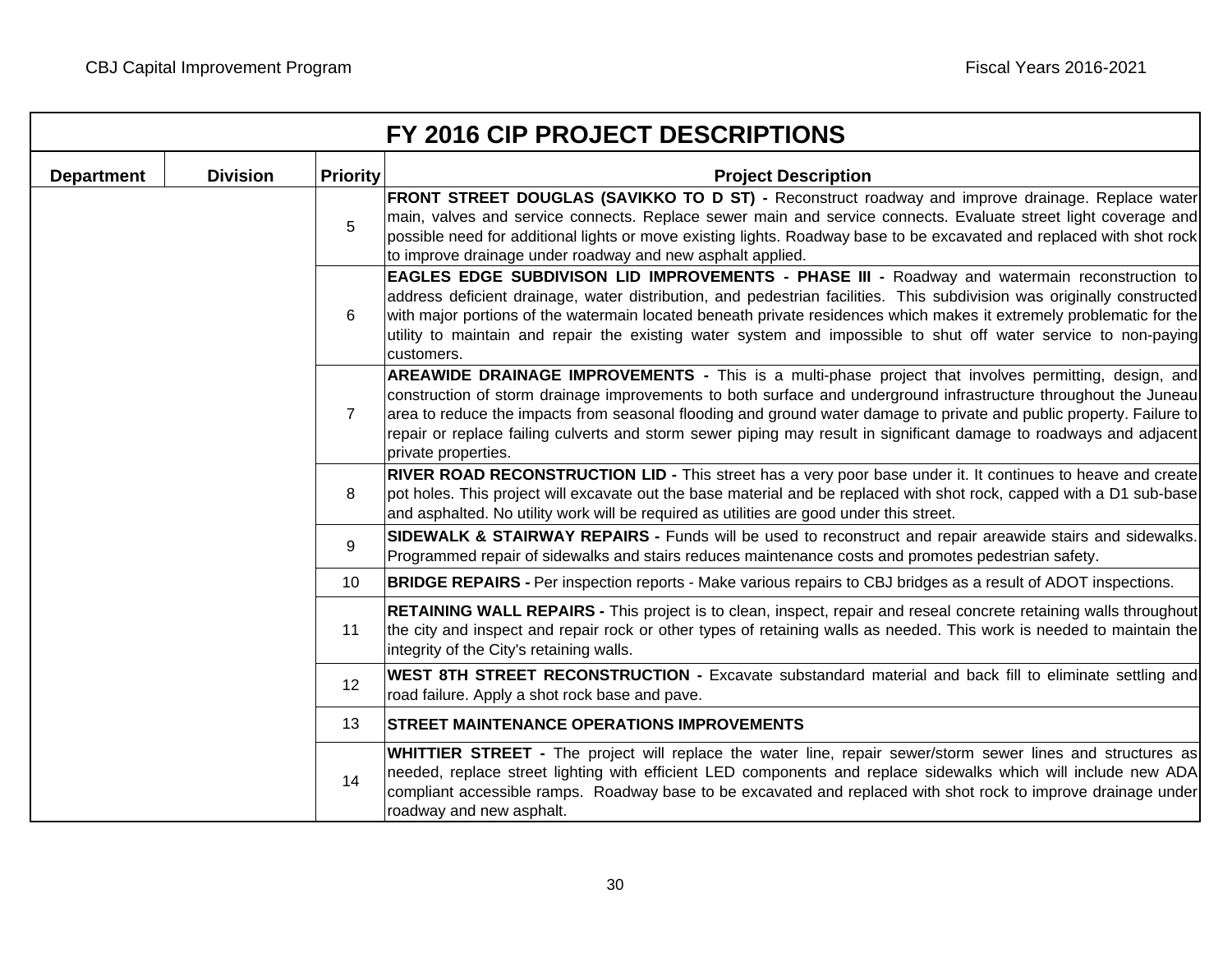| FY 2016 CIP PROJECT DESCRIPTIONS |                           |                 |                                                                                                                                                                                                                                                                                                                                                                                                                                                                                                                                                                                                                                                                                                                                                                                                                                                                                                                                                                                                                                                                                                                        |  |  |  |  |  |
|----------------------------------|---------------------------|-----------------|------------------------------------------------------------------------------------------------------------------------------------------------------------------------------------------------------------------------------------------------------------------------------------------------------------------------------------------------------------------------------------------------------------------------------------------------------------------------------------------------------------------------------------------------------------------------------------------------------------------------------------------------------------------------------------------------------------------------------------------------------------------------------------------------------------------------------------------------------------------------------------------------------------------------------------------------------------------------------------------------------------------------------------------------------------------------------------------------------------------------|--|--|--|--|--|
| <b>Department</b>                | <b>Division</b>           | <b>Priority</b> | <b>Project Description</b>                                                                                                                                                                                                                                                                                                                                                                                                                                                                                                                                                                                                                                                                                                                                                                                                                                                                                                                                                                                                                                                                                             |  |  |  |  |  |
|                                  |                           | 15              | SAFE ROUTES TO SCHOOL SNOW REMOVAL - Provide funding for the purchase of a narrow body snow removal<br>piece of equipment capable of keeping sidewalks safe for children to walk to school. The ADOT has a similar piece of<br>equipment in Juneau to maintain state controlled sidewalks. This request would allow CBJ streets crews to maintain<br>CBJ controlled sidewalks.                                                                                                                                                                                                                                                                                                                                                                                                                                                                                                                                                                                                                                                                                                                                         |  |  |  |  |  |
|                                  | <b>Wastewater Utility</b> | 1               | <b>MWWTP HEADWORKS IMPROVEMENTS -</b> Provide improvements to the influent piping network and pretreatment of<br>the wastewater entering the Mendenhall Treatment plant to provide for better treatment efficiency.                                                                                                                                                                                                                                                                                                                                                                                                                                                                                                                                                                                                                                                                                                                                                                                                                                                                                                    |  |  |  |  |  |
|                                  |                           | $\overline{2}$  | BIOSOLIDS (DESIGN) - this project focuses on improvements to the CBJ's current wastewater biosolids<br>management & disposal practices by (a) major repairs to the existing biosolids incinerator unit, or (b) improvements<br>necessary for the city's conversion to an alternative biosolids disposal method such as composting or other means.<br>The existing incinerator is nearing the end of it's 20-year design life and is experiencing more frequent breakdowns<br>than in years past. It consumes approximately 100,000 gallons of heating oil per year whose price has increased<br>approximately 200% (in comparison to cost of living increases of approximately 67%) since it was originally<br>constructed. In recent years the communities of Ketchikan, Haines, and Fairbanks have transitioned to composting to<br>address their biosolids disposal needs and CBJ Public Works is in the process of assessing whether composting, or<br>other alternatives to incineration, would be a more economical and environmentally sustainable method for CBJ's<br>biosolids management and disposal needs. |  |  |  |  |  |
|                                  |                           | 3               | JD PLANT INFRASTRUCTURE IMPROVEMENTS - Repair and replace the aging infrastructure (buildings) and<br>equipment access at the JD Plant. The buildings and most of the equipment access structures are the original<br>buildings constructed in the early 1970's and are past their useful life expectancy.                                                                                                                                                                                                                                                                                                                                                                                                                                                                                                                                                                                                                                                                                                                                                                                                             |  |  |  |  |  |
|                                  |                           | 4               | <b>MWWTP ROOF REPAIR -</b> Repair / replace the leaking roof at the Mendenhall Treatment Plant building.                                                                                                                                                                                                                                                                                                                                                                                                                                                                                                                                                                                                                                                                                                                                                                                                                                                                                                                                                                                                               |  |  |  |  |  |
| 5                                |                           |                 | AREAWIDE SEWER CLEANOUT REPLACEMENTS - Replace troublesome sewer cleanouts with sewer manholes to<br>provide easier, more efficient access to maintain the sewer collection system.                                                                                                                                                                                                                                                                                                                                                                                                                                                                                                                                                                                                                                                                                                                                                                                                                                                                                                                                    |  |  |  |  |  |
|                                  |                           | 6               | UTILITY ADJUSTMENTS: PAVEMENT MANAGEMENT & EAGLES EDGE - Adjust existing manhole lids and other<br>minor improvements to the wastewater infrastructure in the streets being repaved.                                                                                                                                                                                                                                                                                                                                                                                                                                                                                                                                                                                                                                                                                                                                                                                                                                                                                                                                   |  |  |  |  |  |
|                                  |                           | $\overline{7}$  | FRONT STREET DOUGLAS (SAVIKKO TO D ST) - Reconstruct roadway and improve drainage. Replace water<br>main, valves and service connects. Replace sewer main and service connects. Evaluate street light coverage and<br>possible need for additional lights or moving existing. Roadway base to be excavated and replaced with shot rock to<br>improve drainage under roadway and new asphalt applied.                                                                                                                                                                                                                                                                                                                                                                                                                                                                                                                                                                                                                                                                                                                   |  |  |  |  |  |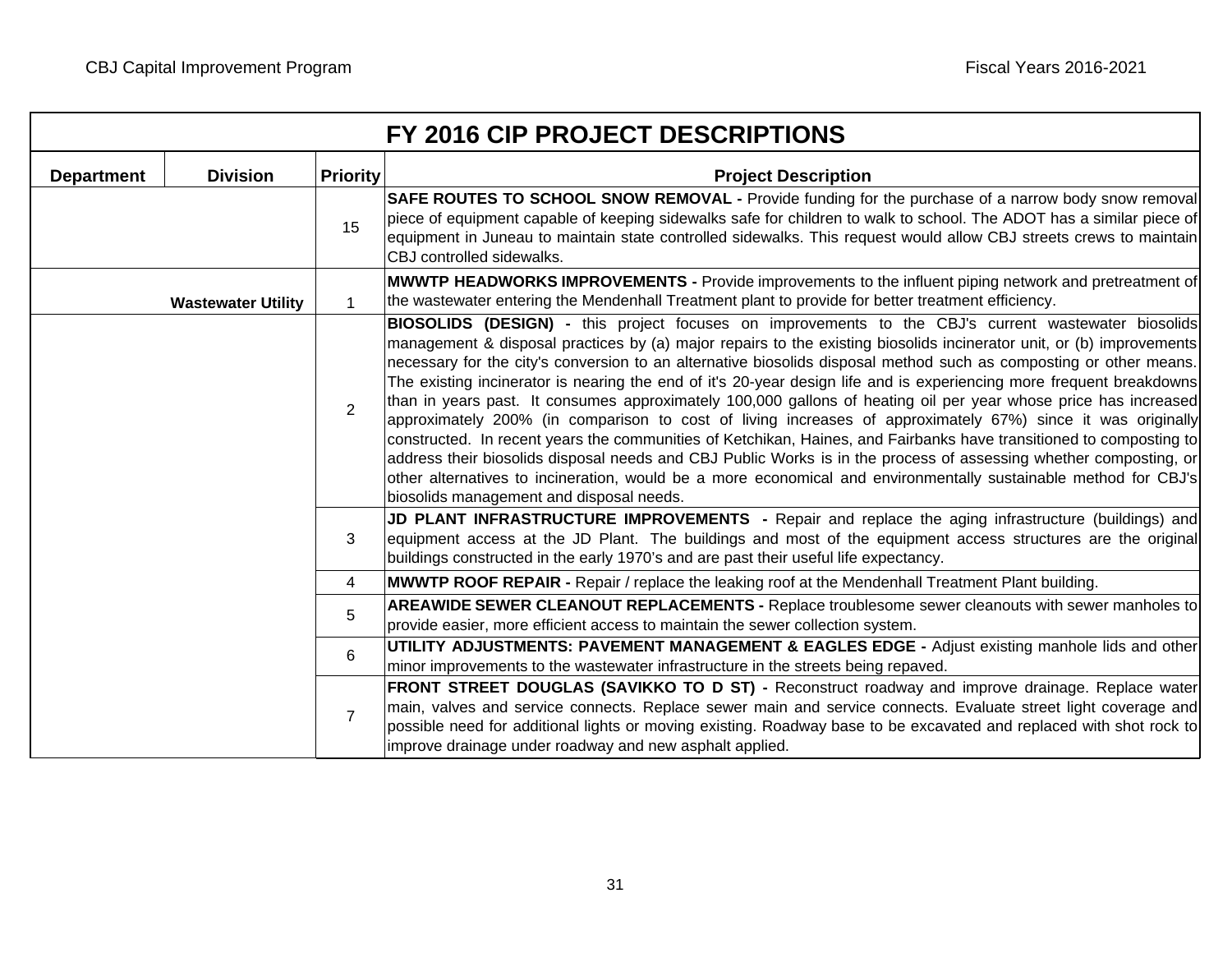|                   |                      |                 | FY 2016 CIP PROJECT DESCRIPTIONS                                                                                                                                                                                                                                                                                                                                                                                                                                                                   |
|-------------------|----------------------|-----------------|----------------------------------------------------------------------------------------------------------------------------------------------------------------------------------------------------------------------------------------------------------------------------------------------------------------------------------------------------------------------------------------------------------------------------------------------------------------------------------------------------|
| <b>Department</b> | <b>Division</b>      | <b>Priority</b> | <b>Project Description</b>                                                                                                                                                                                                                                                                                                                                                                                                                                                                         |
|                   |                      | 8               | DOWNTOWN, WHITTIER STREET IMPROVEMENTS - The project will replace the water line, repair sewer/storm<br>sewer lines and structures as needed, replace street lighting with efficient LED components and replace sidewalks<br>which will include new ADA compliant accessible ramps. Roadway base to be excavated and replaced with shot rock<br>to improve drainage under roadway and new asphalt.                                                                                                 |
|                   |                      | 9               | LAKEWOOD SUBDIVISION RECONSTRUCTION - Reconstruct roadway, add sidewalk and improve drainage on<br>Stephen Richards. Evaluate street light coverage and possible need for additional lights or move existing lights.<br>Roadway base to be excavated and replaced with shot rock to improve drainage under roadway and new asphalt<br>applied. Minor waste water utility repairs will also be required.                                                                                            |
| 10                |                      |                 | SCADA - Evaluate and upgrade WW treatment plant SCADA physical hardware and software programming. Provide<br>project scoping, scheduling, budgeting, and implementation of system improvements.                                                                                                                                                                                                                                                                                                    |
| 11                |                      |                 | JD PLANT HEADWORKS IMPROVEMENTS - Provide improvements to the influent piping network and pretreatment<br>of the wastewater entering the Juneau Douglas Treatment plant to provide for better treatment efficiency.                                                                                                                                                                                                                                                                                |
|                   |                      | 12              | FACILITIES PLANNING - Evaluate treatment plant hydraulic and organic loading capacities, provide supplemental<br>plant rating information for ongoing plant permitting. Provide preliminary design for purposes of obtaining better project<br>scoping, scheduling and budgeting collections and treatment systems improvements.                                                                                                                                                                   |
|                   |                      | 13              | <b>MWWTP INSTRUMENTATION UPGRADES -</b> Evaluate and upgrade WW treatment plant instrumentation at<br>MWWTP needed for plant operations. Provide component evaluation and installation of the needed instrumentation<br>to achieve plant objectives and meet permit requirements.                                                                                                                                                                                                                  |
|                   |                      | 14              | LONG RUN DRIVE LIFT STATION IMPROVEMENTS - Update / upgrade the pumps, controls and wetwell at the<br>Long Run Drive sewer pump station to meet current and future flow capacities at the station.                                                                                                                                                                                                                                                                                                 |
|                   |                      | 15              | DISTIN/INDIAN RECONSTRUCTION - Replace sewer infrastructure during the reconstruction of Distin and Indian<br>Streets.                                                                                                                                                                                                                                                                                                                                                                             |
|                   | <b>Water Utility</b> |                 | SALMON CREEK SECONDARY DISINFECTION - The CBJ Water Utility is completing design work for a water<br>filtration plant that will meet EIP's Long Term 2 Enhanced Surface Water Treatment Rule (LT2). LT2 required<br>secondary disinfection of all surface water sources to protect against cryptosporidium by the end of October 2013. The<br>Alaska Department of Environmental Conservation has granted CBJ an extension to have an approved system in<br>place and operational by October 2015. |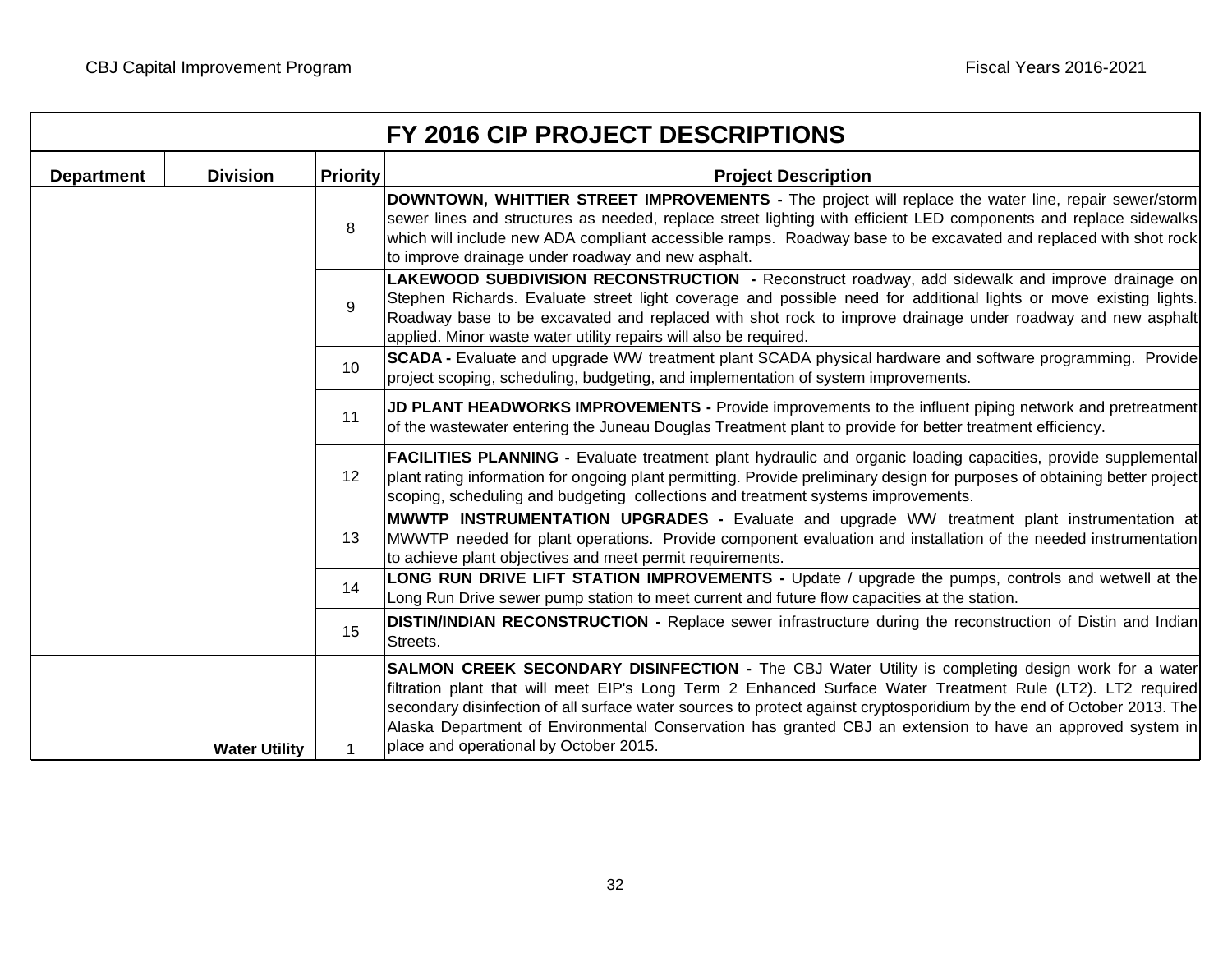| FY 2016 CIP PROJECT DESCRIPTIONS |                 |                 |                                                                                                                                                                                                                                                                                                                                                                                                                                                                                                                                                                                                                                                                                                                                                                                                                                                                                                                                                                                                                                                           |  |  |  |  |  |
|----------------------------------|-----------------|-----------------|-----------------------------------------------------------------------------------------------------------------------------------------------------------------------------------------------------------------------------------------------------------------------------------------------------------------------------------------------------------------------------------------------------------------------------------------------------------------------------------------------------------------------------------------------------------------------------------------------------------------------------------------------------------------------------------------------------------------------------------------------------------------------------------------------------------------------------------------------------------------------------------------------------------------------------------------------------------------------------------------------------------------------------------------------------------|--|--|--|--|--|
| <b>Department</b>                | <b>Division</b> | <b>Priority</b> | <b>Project Description</b>                                                                                                                                                                                                                                                                                                                                                                                                                                                                                                                                                                                                                                                                                                                                                                                                                                                                                                                                                                                                                                |  |  |  |  |  |
|                                  |                 | 2               | LAST CHANCE BASIN WELLFIELD UPGRADES - Juneau's primary water source needs significant rehabilitation.<br>The Last Chance Basin water source is tapped by five wells with two additional wells soon to be completed, thanks to<br>funding provided by the State of Alaska last year. The CBJ Water Utility plans to replace the original single-speed<br>pumps with variable-speed pumps, which use less energy, and create less wear on the pumps, motors, and related<br>components. This would result in a significant savings to the Utility's ratepayers. With this additional funding, piping<br>and control improvements would be completed to allow redundant use of all the wells to CBJ's different distribution<br>zones fed by the wells. This request will also fund replacement of a buried fuel tank for the emergency generator with<br>an above-ground, double-lined fuel tank, thus removing the potential hazard of a leaking fuel tank in Juneau's water<br>supply. As funding allows, CBJ would also redevelop the five older wells. |  |  |  |  |  |
|                                  |                 | 3               | <b>COPE PARK WATER MAIN -</b> Replacement of the water main along the entry drive and parking lot at Cope Park.<br>Project to coincide with the Cope Park Improvements Project.                                                                                                                                                                                                                                                                                                                                                                                                                                                                                                                                                                                                                                                                                                                                                                                                                                                                           |  |  |  |  |  |
|                                  |                 | 4               | <b>CROW HILL RESERVOIR IMPROVEMENTS -</b> Replace the transmission line to the Crow Hill Water Reservoir. The<br>transmission line has been found to have corrosion damage in multiple areas and has required leaks to be repaired.                                                                                                                                                                                                                                                                                                                                                                                                                                                                                                                                                                                                                                                                                                                                                                                                                       |  |  |  |  |  |
|                                  |                 | 5               | FRONT STREET DOUGLAS (SAVIKKO TO D ST) - Reconstruct roadway and improve drainage. Replace water<br>main, valves and service connects. Replace sewer main and service connects. Evaluate street light coverage and<br>possible need for additional lights or move existing lights. Roadway base to be excavated and replaced with shot rock<br>to improve drainage under roadway and new asphalt applied.                                                                                                                                                                                                                                                                                                                                                                                                                                                                                                                                                                                                                                                 |  |  |  |  |  |
|                                  |                 | $6\phantom{1}$  | W JUNEAU RESERVOIR-CATHODIC PROTECTION & MIXER - Evaluate and repair / replace the existing cathodic<br>protection in the West Juneau Reservoir. Install a mixer that will help maintain the water quality and reduce ice<br>buildup / damage. This work will be completed in conjunction with each other during a reservoir emptying and shut<br>down period.                                                                                                                                                                                                                                                                                                                                                                                                                                                                                                                                                                                                                                                                                            |  |  |  |  |  |
|                                  |                 | $\overline{7}$  | UTILITY ADJUSTMENTS: PAVEMENT MANAGEMENT & LAKEWOOD - Adjust existing water valve boxes and<br>other minor improvements to the water infrastructure in the streets being repaved by these projects.                                                                                                                                                                                                                                                                                                                                                                                                                                                                                                                                                                                                                                                                                                                                                                                                                                                       |  |  |  |  |  |
|                                  |                 | 8               | DISTIN - W EIGHTH RECONSTRUCTION - Reconstruct roadway and add/improve storm drainage system. Evaluate<br>street light coverage and possible need for lighting. Roadway base to be excavated and replaced with shot rock to<br>improve drainage under roadway and new asphalt. Repair/Replace water and waste water utilities as needed.                                                                                                                                                                                                                                                                                                                                                                                                                                                                                                                                                                                                                                                                                                                  |  |  |  |  |  |
|                                  |                 |                 |                                                                                                                                                                                                                                                                                                                                                                                                                                                                                                                                                                                                                                                                                                                                                                                                                                                                                                                                                                                                                                                           |  |  |  |  |  |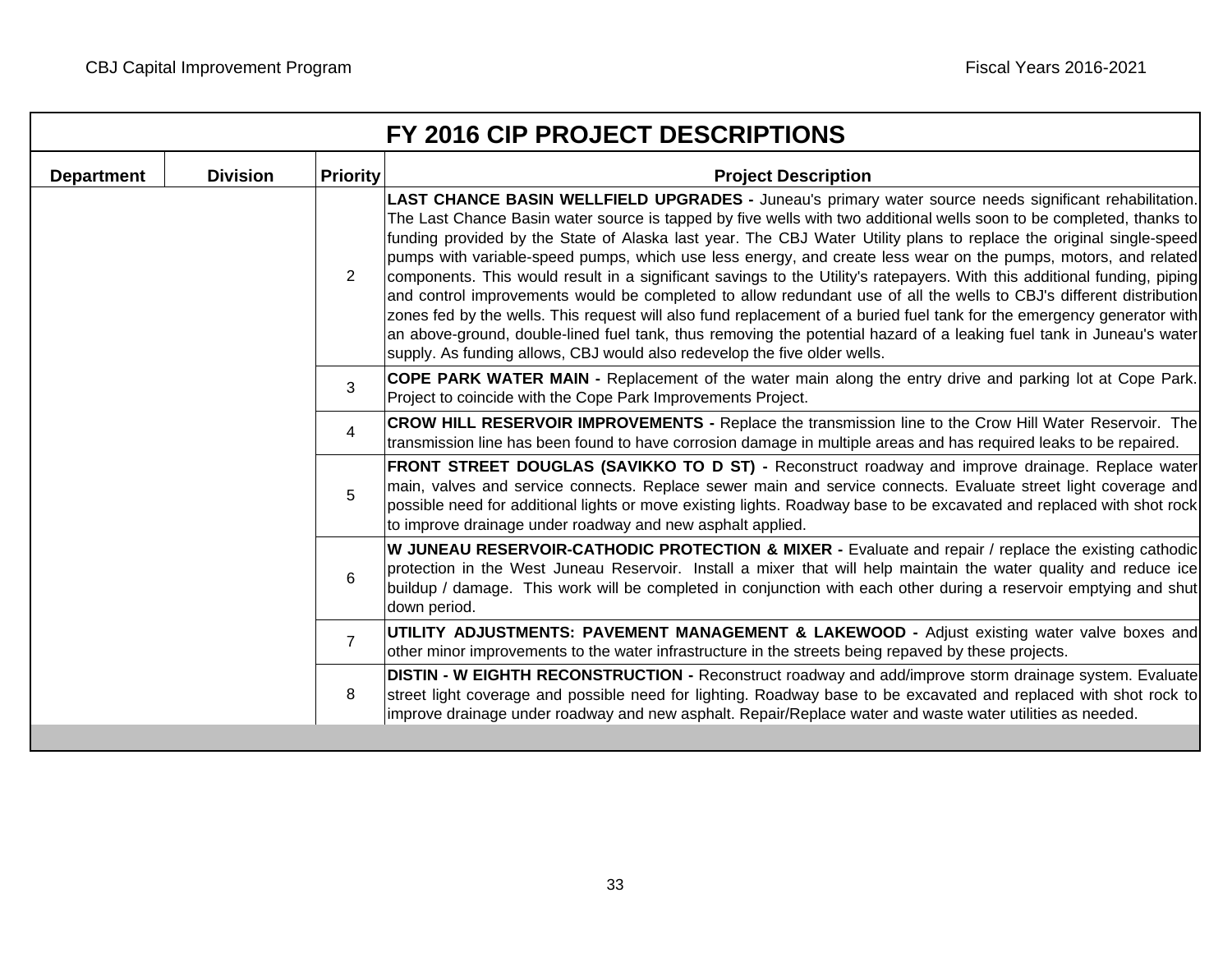|                   |                 |                 | FY 2016 CIP PROJECT DESCRIPTIONS                                                                                                                                                                                                                                                                                                                                                                                                                                                                                                                                                                                                                                                  |
|-------------------|-----------------|-----------------|-----------------------------------------------------------------------------------------------------------------------------------------------------------------------------------------------------------------------------------------------------------------------------------------------------------------------------------------------------------------------------------------------------------------------------------------------------------------------------------------------------------------------------------------------------------------------------------------------------------------------------------------------------------------------------------|
| <b>Department</b> | <b>Division</b> | <b>Priority</b> | <b>Project Description</b>                                                                                                                                                                                                                                                                                                                                                                                                                                                                                                                                                                                                                                                        |
| <b>Schools</b>    |                 | $\overline{1}$  | JSD CURRICULUM/SECONDARY MATHEMATICS - The District re-established its regular six-year curricular review<br>and replacement cycle three years ago as one of its steps to ensure Each One, Every One of our students graduates<br>ready to succeed beyond high school. Last year the Legislature provided money for elementary English/Language<br>Arts. This request is for secondary mathematics. The District recently revamped its match standards to align with the<br>State standards and its related assessment program. A district level committee will be choosing materials during the<br>2014-15 school year. The materials will serve about 2,500 students each year. |
|                   |                 | 2               | <b>JSD CURRICULUM/SOCIAL STUDIES -</b> The District re-established its regular six-year curricular review and<br>replacement cycle three years ago as one of its steps to ensure Each One, Every One of our students graduates<br>ready to succeed beyond high school. Last year the Legislature provided money for elementary English/Language<br>Arts. this request is for Social Studies curricular materials for grades K-12. A district level committee will be choose<br>materials during the 2014-15 school year. The materials will serve about 5,000 students each year.                                                                                                 |
|                   |                 | 3               | <b>VIDEO CONFERENCING -</b> This item will establish video conferencing capabilities amongst the five secondary<br>schools to allow students in grades 6 through 12 to participate in classes offered at another site. For example, JDHS<br>or YDAHS students may have the option to take Russian language offered only at TMHS or an 8th grader ready for<br>high school geometry could have that option. This will increase student offerings while freeing up teach assignments<br>as district reductions contribute to fewer teachers at each site.                                                                                                                           |
|                   |                 | 4               | DZ WINDOW REPLACEMENT - DZ Middle School was built in 1994. Its front windows are Lexan plastic that are<br>energy inefficient and prone to vandalism. The District would like to replace those windows with energy efficient, glass<br>windows.                                                                                                                                                                                                                                                                                                                                                                                                                                  |
|                   |                 |                 |                                                                                                                                                                                                                                                                                                                                                                                                                                                                                                                                                                                                                                                                                   |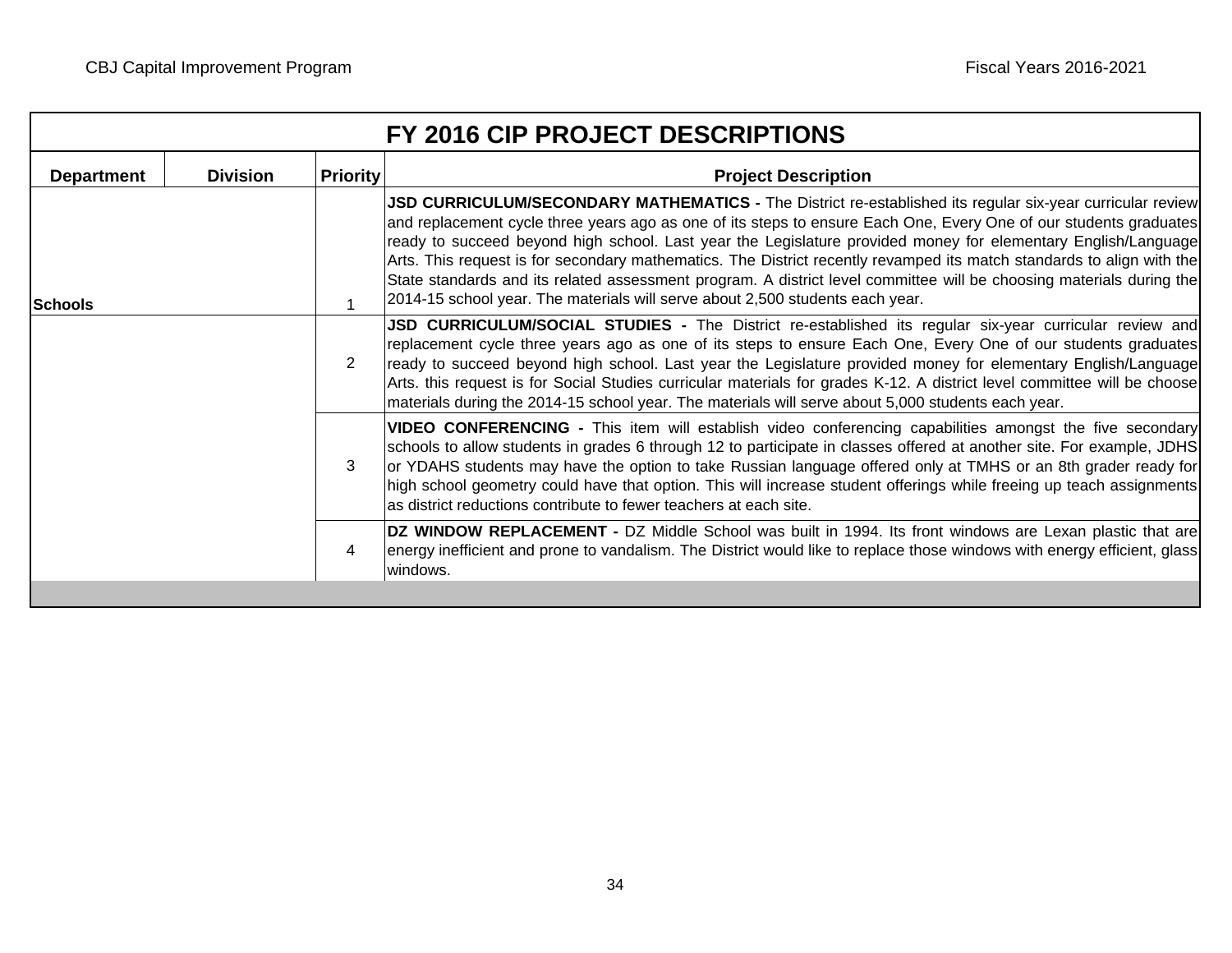## **FINANCIAL SUMMARY OF CURRENT PROJECTS**

This section of the CIP provides <sup>a</sup> financial summary for the capital improvements that were active on June 1, 2015. A table is presented showing the project name, budget, commitments, expenditures to date, and the funds available to complete each improvement. This financial information is obtained from Infor (formally known as Lawson), CBJ's official accounting system.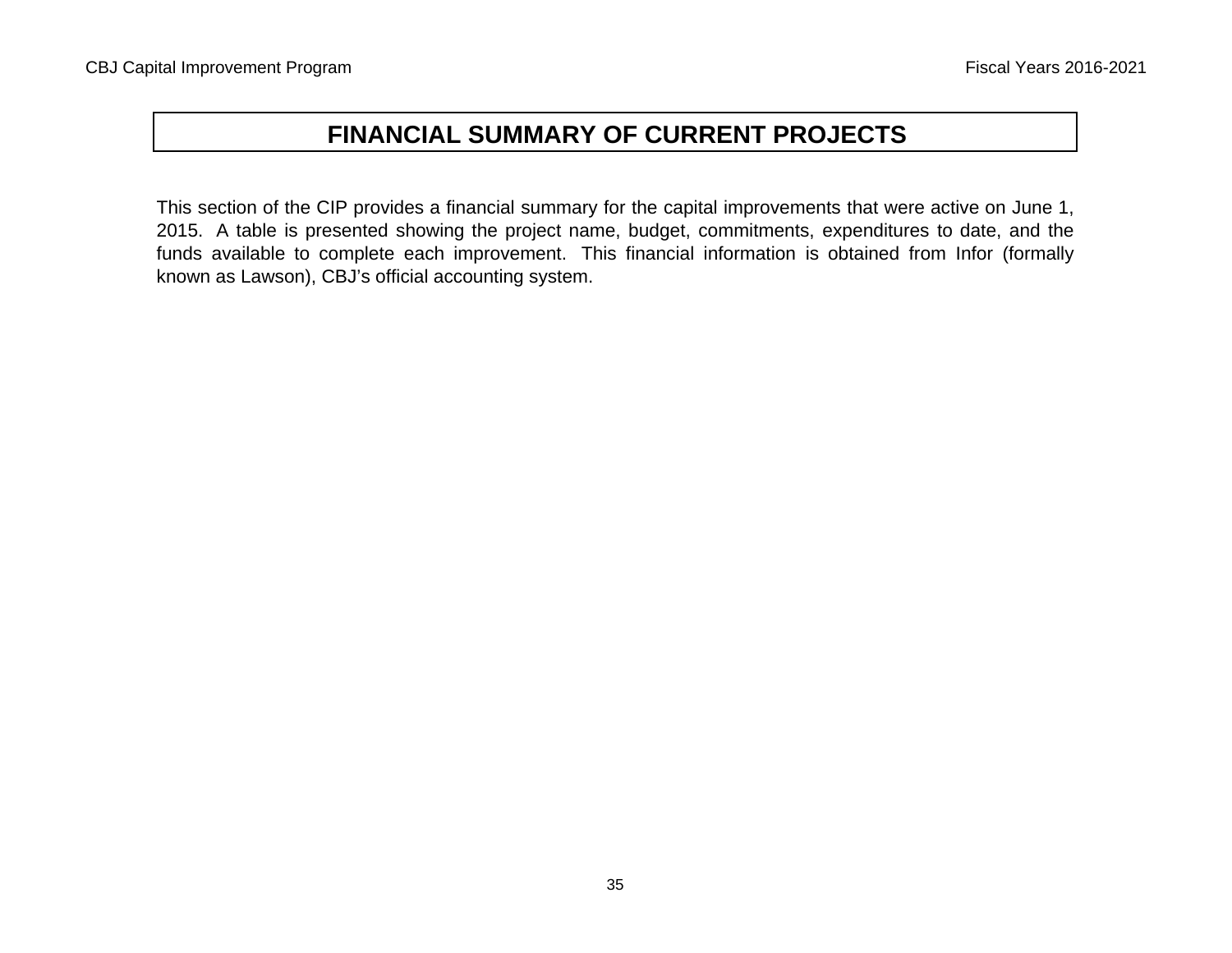## **CAPITAL IMPROVEMENT PROJECTS Financial Summary as of June 1, 2015**

| <b>Activity</b>      | <b>Project Name</b>                              |                       | <b>Budget</b> | <b>Commitments</b> |                           | <b>Actuals</b>   | <b>Funds Available</b> |
|----------------------|--------------------------------------------------|-----------------------|---------------|--------------------|---------------------------|------------------|------------------------|
| A50-001              | Airport CIP Project Design                       | \$                    | 305,331.00    | \$<br>22,170.00    | \$                        | 125,205.99       | \$<br>157,955.01       |
| A50-031              | <b>Airport Construction Cont. Res</b>            | \$                    | 47,151.00     | \$                 | \$                        |                  | \$<br>47,151.00        |
| A50-046              | Relocate ASOS                                    | \$                    | 65,000.00     | \$                 | \$                        | 42,349.39        | \$<br>22,650.61        |
| A50-061              | Airport Water/Sewer Extension                    | \$                    | 1,107,695.00  | \$<br>7,985.00     | \$                        | 1,078,192.48     | \$<br>21,517.52        |
| A50-068              | Part 121 Ramp Recon. Ph I                        | \$                    | 2,300,000.00  | \$<br>23,356.02    | \$                        | 1,926,243.25     | \$<br>350,400.73       |
| A50-071              | Purchase Land/Airport Expansion                  | \$                    | 1,000,000.00  | \$                 | \$                        | 20,834.49        | \$<br>979,165.51       |
| A50-073              | <b>Airport Terminal Expansion</b>                | \$                    | 28,993,336.26 | \$<br>357,135.61   | \$                        | 21,484,385.48    | \$<br>7, 151, 815. 17  |
| A50-074              | Runway Safety Area Construction                  | \$                    | 59,832,710.00 | \$<br>223,404.47   | \$                        | 58,301,632.90    | \$<br>1,307,672.63     |
| A50-077              | Design/Construct Snow Removal Equipment Facility | $\boldsymbol{\theta}$ | 8,388,786.00  | \$<br>271,728.54   | \$                        | 2,329,948.99     | \$<br>5,787,108.47     |
| A50-078              | Runway Safety Area (RSA)                         | \$                    | 26,334,250.00 | \$<br>100,053.65   | \$                        | 26, 133, 716. 31 | \$<br>100,480.04       |
| A50-079              | <b>Runway Rehabilitation</b>                     | \$                    | 21,845,419.97 | \$<br>8,013,587.23 | \$                        | 13,288,335.65    | \$<br>543,497.09       |
| A50-080              | Master Plan Study                                | \$                    | 750,000.00    | \$<br>523,727.34   | \$                        | 225,875.39       | \$<br>397.27           |
| A50-081              | Runway 26 MALSR                                  | \$                    | 93,750.00     | \$                 | \$                        | 173.65           | \$<br>93,576.35        |
| B55-046              | <b>BRH Orthopedic Unit</b>                       | \$                    | 5,734,000.00  | \$                 | \$                        | 5,522,253.56     | \$<br>211,746.44       |
| B55-059              | Child & Adolescent Mental Health                 | \$                    | 5,000,000.00  | \$                 | \$                        |                  | \$<br>5,000,000.00     |
| B55-061              | <b>CT Scanner Room Renovations</b>               | \$                    | 940,141.00    | \$                 | \$                        | 899,806.27       | \$<br>40,334.73        |
| B55-062              | <b>BRH Roof Project</b>                          | \$                    | 2,500,000.00  | \$<br>16,907.00    | \$                        | 2,424,561.96     | \$<br>58,531.04        |
| D <sub>12</sub> -016 | <b>PRISM Core Financial Conversion</b>           | \$                    | 6,100,000.00  | \$<br>565,347.46   | \$                        | 5,531,239.59     | \$<br>3,412.95         |
| D12-027              | <b>Cultural Gateway</b>                          | \$                    | 100,000.00    | \$                 | \$                        |                  | \$<br>100,000.00       |
| D12-045              | Manager's Energy Efficiency                      | \$                    | 434,339.00    | \$<br>176,350.97   | \$                        | 186,564.50       | \$<br>71,423.53        |
| D <sub>12</sub> -070 | Open Space Waterfront Land Acquisition           | \$                    | 4,009,519.00  | \$<br>1,370.00     | \$                        | 2,023,840.36     | \$<br>1,984,308.64     |
| D14-019              | Lemon Creek 2nd Access                           | \$                    | 300,000.00    | \$                 | \$                        | 130,441.03       | \$<br>169,558.97       |
| D14-037              | North Lemon Creek Gravel Source                  | \$                    | 787,265.00    | \$<br>7,490.00     | \$                        | 337,424.87       | \$<br>442,350.13       |
| D14-050              | Lemon Creek Subdivision                          | \$                    | 50,000.00     | \$<br>1,538.75     | \$                        | 5,684.44         | \$<br>42,776.81        |
| $D14 - 051$          | Peterson Hill Land Survey & Planning             | \$                    | 1,150,000.00  | \$<br>5,144.00     | \$                        | 112,140.37       | \$<br>1,032,715.63     |
| D14-060              | N. Douglas Highway Extension                     | \$                    | 2,972,785.02  | \$<br>6,600.25     | \$                        | 250,733.44       | \$<br>2,715,451.33     |
| D14-095              | <b>Housing Land Development</b>                  | \$                    | 642,300.00    | \$                 | \$                        |                  | \$<br>642,300.00       |
| D <sub>15</sub> -023 | City Hall Generator/UPS                          | \$                    | 406,650.00    | \$                 | \$                        | 360,174.49       | \$<br>46,475.51        |
| D24-001              | AJ Mine                                          | \$                    | 250,000.00    | \$                 | \$                        | 139,756.58       | \$<br>110,243.42       |
| D24-010              | <b>Contaminated Sites Reporting</b>              | \$                    | 176,951.00    | \$<br>11,813.06    | \$                        | 68,935.99        | \$<br>96,201.95        |
| D24-043              | Stormwater Management Standards                  | \$                    | 240,000.00    | \$<br>4,997.00     | $\boldsymbol{\mathsf{S}}$ | 192,893.28       | \$<br>42,109.72        |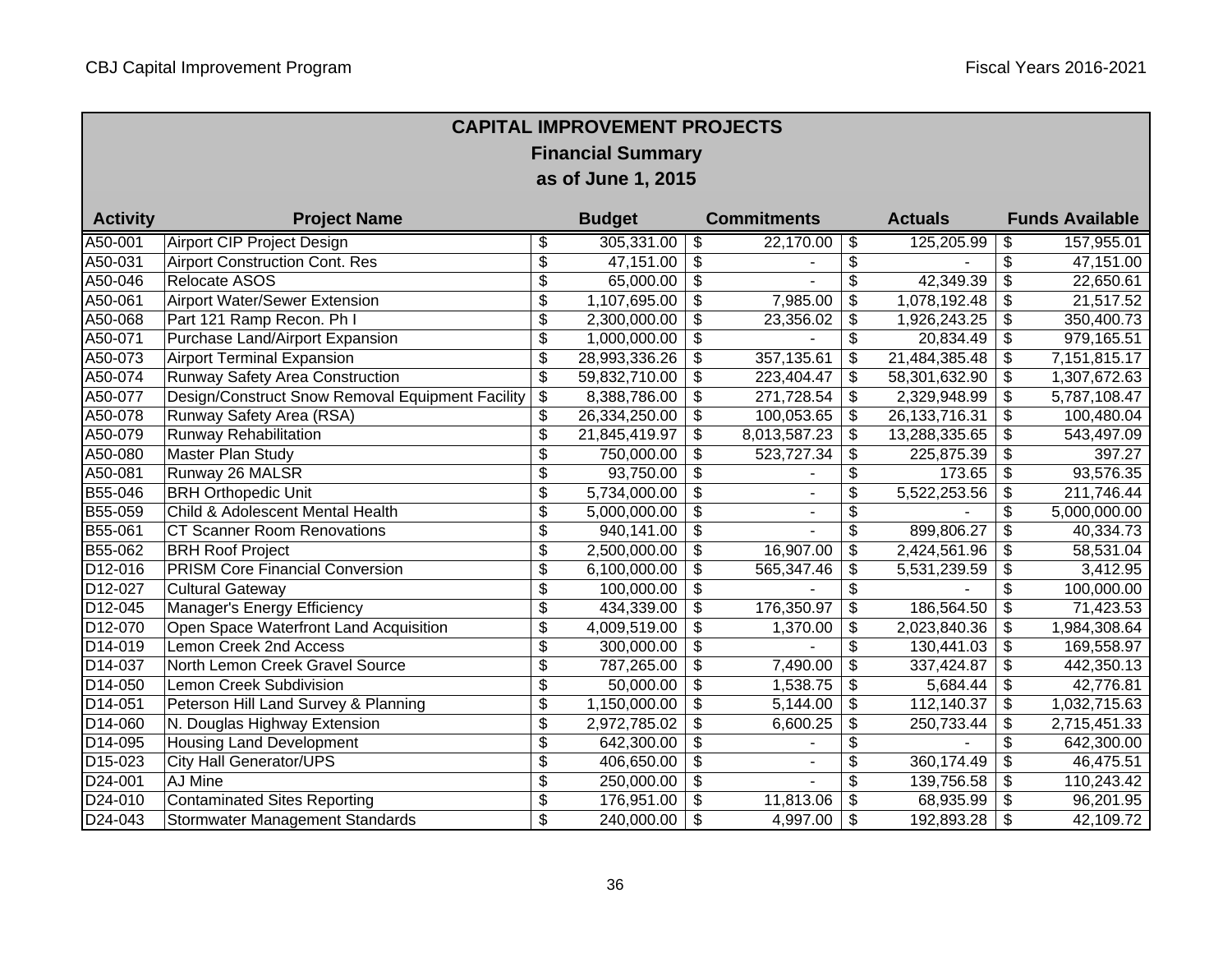П

|                      | <b>CAPITAL IMPROVEMENT PROJECTS</b>            |                          |               |                          |                    |                                      |                |                           |                        |  |  |
|----------------------|------------------------------------------------|--------------------------|---------------|--------------------------|--------------------|--------------------------------------|----------------|---------------------------|------------------------|--|--|
|                      | <b>Financial Summary</b>                       |                          |               |                          |                    |                                      |                |                           |                        |  |  |
| as of June 1, 2015   |                                                |                          |               |                          |                    |                                      |                |                           |                        |  |  |
|                      |                                                |                          |               |                          |                    |                                      |                |                           |                        |  |  |
| <b>Activity</b>      | <b>Project Name</b>                            |                          | <b>Budget</b> |                          | <b>Commitments</b> |                                      | <b>Actuals</b> |                           | <b>Funds Available</b> |  |  |
| D <sub>28</sub> -013 | Eaglecrest Lodge Improvements                  | \$                       | 244,019.00    | \$                       | 1,542.46           | \$                                   | 242,476.36     | \$                        | 0.18                   |  |  |
| D28-054              | Mountain Operations and Lift                   | $\overline{\mathbf{S}}$  | 1,288,132.00  | \$                       |                    | $\overline{\mathbf{e}}$              | 1,034,845.12   | \$                        | 253,286.88             |  |  |
| D28-097              | <b>Eaglecrest Learning Center</b>              | \$                       | 3,542,781.81  | \$                       | 110,460.72         | $\overline{\mathbf{e}}$              | 3,355,371.47   | \$                        | 76,949.62              |  |  |
| D44-049              | Juneau Arts & Culture Center                   | \$                       | 600,000.00    | $\overline{\mathcal{S}}$ | 6,563.00           | \$                                   | 569,990.83     | \$                        | 23,446.17              |  |  |
| D71-053              | <b>Capital Transit Bus Shelters</b>            | \$                       | 332,980.00    | \$                       | 10,000.00          | \$                                   | 156,512.49     | \$                        | 166,467.51             |  |  |
| D71-084              | Capital Transit - Transit Plan                 | $\overline{\mathcal{S}}$ | 175,000.00    | \$                       |                    | $\overline{\mathbf{e}}$              | 169,197.19     | $\boldsymbol{\theta}$     | 5,802.81               |  |  |
| D71-085              | Capital Transit Maintenance Shop               | $\overline{\mathbf{S}}$  | 3,588,301.00  | $\overline{\mathcal{S}}$ | 546,596.00         | $\overline{\mathbf{e}}$              | 116,617.87     | \$                        | 2,925,087.13           |  |  |
| F21-036              | <b>Glacier Fire Station</b>                    | \$                       | 104,448.00    | \$                       | 1,697.50           | \$                                   | 9,816.43       | \$                        | 92,934.07              |  |  |
| F21-037              | <b>Central Fire Station Paving</b>             | $\overline{\$}$          | 350,000.00    | \$                       | 22,963.90          | $\overline{\mathbf{e}}$              | 244,155.42     | $\boldsymbol{\mathsf{S}}$ | 82,880.68              |  |  |
| H51-074              | AB Loader Facility/Statter Electrical Upgrades | $\overline{\mathcal{S}}$ | 11,324,740.76 | \$                       | 13,760.00          | \$                                   | 11,309,696.73  | \$                        | 1,284.03               |  |  |
| H51-083              | Marine Park/Steamship Wharf II                 | $\overline{\mathbf{S}}$  | 210,000.00    | $\overline{\mathcal{S}}$ |                    | \$                                   | 159,336.58     | \$                        | 50,663.42              |  |  |
| H51-085              | Juneau Harbors Deferred Maintenance            | $\overline{\mathbf{S}}$  | 15,711,999.60 | \$                       | 353,015.17         | \$                                   | 12,024,105.07  | \$                        | 3,334,879.36           |  |  |
| H51-091              | <b>Waterfront Seawalk</b>                      | \$                       | 8,514,256.00  | \$                       | 712,579.34         | \$                                   | 7,401,932.66   | \$                        | 399,744.00             |  |  |
| H51-092              | <b>Waterfront Seawalk II</b>                   | \$                       | 10,600,000.00 | \$                       | 6,292.62           | \$                                   | 4,328,164.14   | \$                        | 6,265,543.24           |  |  |
| H51-093              | <b>Statter Harbor Loading Facility</b>         | \$                       | 25,603,700.00 | \$                       | 8,307,953.29       | \$                                   | 16,537,077.04  | \$                        | 758,669.67             |  |  |
| H51-095              | Downtown Cruise Ship Berth Enhancements        | \$                       | 11,443,081.88 | \$                       | 128,011.78         | \$                                   | 11,247,139.71  | \$                        | 67,930.39              |  |  |
| H51-100              | Aurora Harbor Improvements                     | \$                       | 11,604,781.81 | \$                       | 1,161,383.16       | \$                                   | 10,031,399.74  | \$                        | 411,998.91             |  |  |
| H51-101              | <b>Cruise Berth Improvements</b>               | \$                       | 71,257,482.12 | \$                       | 48,827,023.54      | \$                                   | 17,719,813.51  | \$                        | 4,710,645.07           |  |  |
| H51-102              | <b>Electrical Winches</b>                      | \$                       | 60,000.00     | \$                       |                    | \$                                   | 60,481.07      | \$                        | (481.07)               |  |  |
| H51-103              | <b>Weather Monitor &amp; Communication</b>     | \$                       | 75,000.00     | \$                       | 14,669.24          | \$                                   | 10,265.92      | \$                        | 50,064.84              |  |  |
| H51-104              | <b>Dock Cathodic Protection</b>                | \$                       | 500,000.00    | \$                       |                    | \$                                   | 2,005.50       | \$                        | 497,994.50             |  |  |
| H51-105              | Amalga Fish Cleaning Station                   | $\overline{\mathbf{S}}$  | 50,000.00     | \$                       |                    | $\overline{\boldsymbol{\mathsf{s}}}$ | 3,028.39       | $\boldsymbol{\mathsf{S}}$ | 46,971.61              |  |  |
| L23-058              | Dimond Park Library Planning                   | \$                       | 13,551,999.00 | \$                       | 4,515,426.96       | \$                                   | 8,440,726.92   | $\boldsymbol{\theta}$     | 595,845.12             |  |  |
| M14-062              | Switzer Area Municipal Land Development        | \$                       | 1,550,000.00  | \$                       | 48,805.00          | \$                                   | 118,695.35     | $\boldsymbol{\mathsf{S}}$ | 1,382,499.65           |  |  |
| M15-001              | New Technology Implementation                  | \$                       | 100,000.00    | \$                       | 35,500.00          | \$                                   | 64,417.65      | \$                        | 82.35                  |  |  |
| M15-002              | IT Infrastructure Modernization                | \$                       | 580,300.00    | \$                       | 77.50              | \$                                   | 238,959.98     | \$                        | 341,262.52             |  |  |
| P41-027              | <b>Fish Creek Improvements</b>                 | \$                       | 319,432.00    | \$                       |                    | \$                                   | 278,939.79     | \$                        | 40,492.21              |  |  |
| P41-059              | Parks & Playground Improvement                 | \$                       | 1,778,716.00  | \$                       | 226,666.65         | \$                                   | 1,390,540.24   | \$                        | 161,509.11             |  |  |
| P41-085              | <b>Sportfield Repairs</b>                      | $\overline{\mathbf{S}}$  | 1,208,139.00  | \$                       | 29,428.75          | \$                                   | 972,071.51     | \$                        | 206,638.74             |  |  |
| P41-087              | Dimond Park Entrance & Paths                   | \$                       | 150,000.00    | \$                       |                    | \$                                   | 131,225.49     | \$                        | 18,774.51              |  |  |
| P41-088              | <b>Outer Point Trail</b>                       | $\overline{\mathbf{S}}$  | 145,000.00    | \$                       | 45,477.00          | \$                                   | 82,032.86      | \$                        | 17,490.14              |  |  |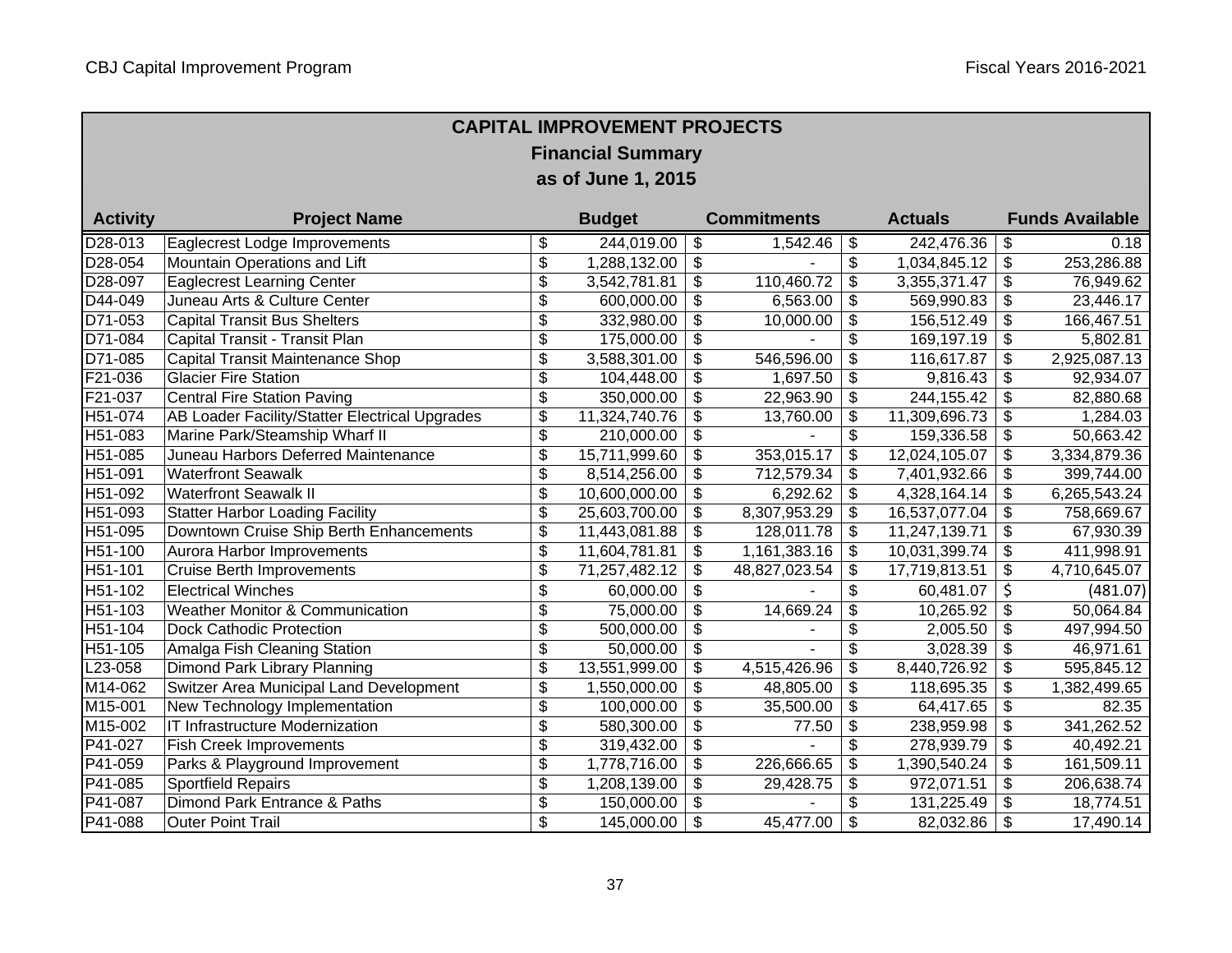## **CAPITAL IMPROVEMENT PROJECTS Financial Summary as of June 1, 2015**

| <b>Activity</b> | <b>Project Name</b>                               | <b>Budget</b>       | <b>Commitments</b> | <b>Actuals</b>      | <b>Funds Available</b> |
|-----------------|---------------------------------------------------|---------------------|--------------------|---------------------|------------------------|
| P41-089         | Restrooms, Paving, & Concession                   | \$<br>1,300,896.59  | \$<br>50,000.00    | \$<br>10,982.05     | \$<br>1,239,914.54     |
| P41-090         | <b>Bridge Park</b>                                | \$<br>675,000.00    | \$                 | \$                  | \$<br>675,000.00       |
| P42-075         | Jensen-Olson Arboretum                            | \$<br>91,000.00     | \$<br>500.00       | \$<br>88,240.12     | \$<br>2,259.88         |
| P44-073         | Deferred Bldg Maintenance III                     | \$<br>5,301,403.00  | \$<br>359,856.95   | \$<br>4,463,495.84  | \$<br>478,050.21       |
| P46-047         | Montana Creek Bike Trail                          | \$<br>65,524.00     | \$<br>7,224.75     | \$<br>56,592.28     | \$<br>1,706.97         |
| P46-058         | Auke Lake Trail ADA Upgrades                      | \$<br>227,640.00    | \$<br>272.68       | \$<br>226,915.86    | \$<br>451.46           |
| P46-059         | Auke Bay Interpretive Signs                       | \$<br>71,040.00     | \$<br>19,515.00    | \$<br>46,996.13     | \$<br>4,528.87         |
| P46-067         | <b>JDCM Remodel/New Exhibit</b>                   | \$<br>1,161,015.00  | \$<br>16,185.80    | \$<br>1,140,004.11  | \$<br>4,825.09         |
| P46-069         | Auke Lake Wayside DOT/PF Match                    | \$<br>170,000.00    | \$<br>22,821.33    | \$<br>70,865.30     | \$<br>76,313.37        |
| P46-070         | <b>LCB Mining Museum Pedestrian Bridge</b>        | \$<br>100,000.00    | \$<br>5,000.00     | \$<br>47,518.75     | \$<br>47,481.25        |
| P46-078         | <b>Treadwell Historic Plan &amp; Construction</b> | \$<br>119,629.00    | \$<br>915.00       | \$<br>92,915.75     | \$<br>25,798.25        |
| P46-079         | Dimond Park Swimming Pool                         | \$<br>21,750,000.00 | \$<br>122,880.76   | \$<br>21,042,522.83 | \$<br>584,596.41       |
| P46-089         | <b>Bicycle Racks</b>                              | \$<br>50,000.00     | \$                 | \$<br>40,646.63     | \$<br>9,353.37         |
| P46-090         | <b>OHV Park Site Analysis</b>                     | \$<br>245,000.00    | \$                 | \$<br>94,670.06     | \$<br>150,329.94       |
| P46-091         | <b>Under Thunder Trail</b>                        | \$<br>100,000.00    | \$                 | \$                  | \$<br>100,000.00       |
| P46-092         | Montana Creek Access Repairs                      | \$<br>28,000.00     | \$                 | \$<br>20,842.16     | \$<br>7,157.84         |
| P46-094         | <b>Bridget Cove Trail</b>                         | \$<br>80,000.00     | \$<br>28,222.00    | \$<br>30,880.69     | \$<br>20,897.31        |
| P46-096         | <b>ZGYC Kitchen Remodel</b>                       | \$<br>67,000.00     | \$<br>34,178.85    | \$<br>27,831.02     | \$<br>4,990.13         |
| P46-097         | <b>Empty Chair Project</b>                        | \$<br>106,000.00    | \$                 | \$<br>46,391.15     | \$<br>59,608.85        |
| P46-098         | AJ Mine Power Tower Stabilization                 | \$<br>31,736.00     | \$                 | \$                  | \$<br>31,736.00        |
| P46-099         | P&R Department Review                             | \$<br>90,000.00     | \$<br>19,594.99    | \$<br>61,981.94     | \$<br>8,423.07         |
| P47-072         | <b>Centennial Hall Renovation</b>                 | \$<br>3,752,250.31  | \$<br>254,100.99   | \$<br>3,413,619.93  | \$<br>84,529.39        |
| P48-087         | <b>Willoughby District Parking</b>                | \$<br>1,574,466.00  | \$<br>64,523.33    | \$<br>55,000.61     | \$<br>1,454,942.06     |
| P48-088         | Downtown Parking Management                       | \$<br>75,000.00     | \$                 | \$                  | 75,000.00              |
| P71-055         | Downtown Transportation Center                    | \$<br>18,004,200.00 | \$<br>754,031.64   | \$<br>17,029,825.09 | \$<br>220,343.27       |
| R72-004         | <b>Pavement Management</b>                        | \$<br>9,435,457.33  | \$<br>314,109.50   | \$<br>8,832,926.28  | \$<br>288,421.55       |
| R72-031         | <b>Pioneer Avenue Repairs</b>                     | \$<br>4,230,000.00  | \$<br>61,379.39    | \$<br>4,012,658.64  | \$<br>155,961.97       |
| R72-035         | Sidewalk & Stairway Repairs                       | \$<br>580,000.00    | \$<br>50,000.00    | \$<br>476,091.08    | \$<br>53,908.92        |
| R72-038         | <b>Valley Snow Storage Permitting</b>             | \$<br>1,791,562.00  | \$<br>3,298.75     | \$<br>1,629,503.90  | \$<br>158,759.35       |
| R72-041         | West Juneau - Douglas Highway Access Study        | \$<br>3,375,000.00  | \$                 | \$<br>142,596.61    | \$<br>3,232,403.39     |
| R72-043         | Lemon Flats 2nd Access ROW                        | \$<br>86,510.00     | \$                 | \$<br>4,750.00      | \$<br>81,760.00        |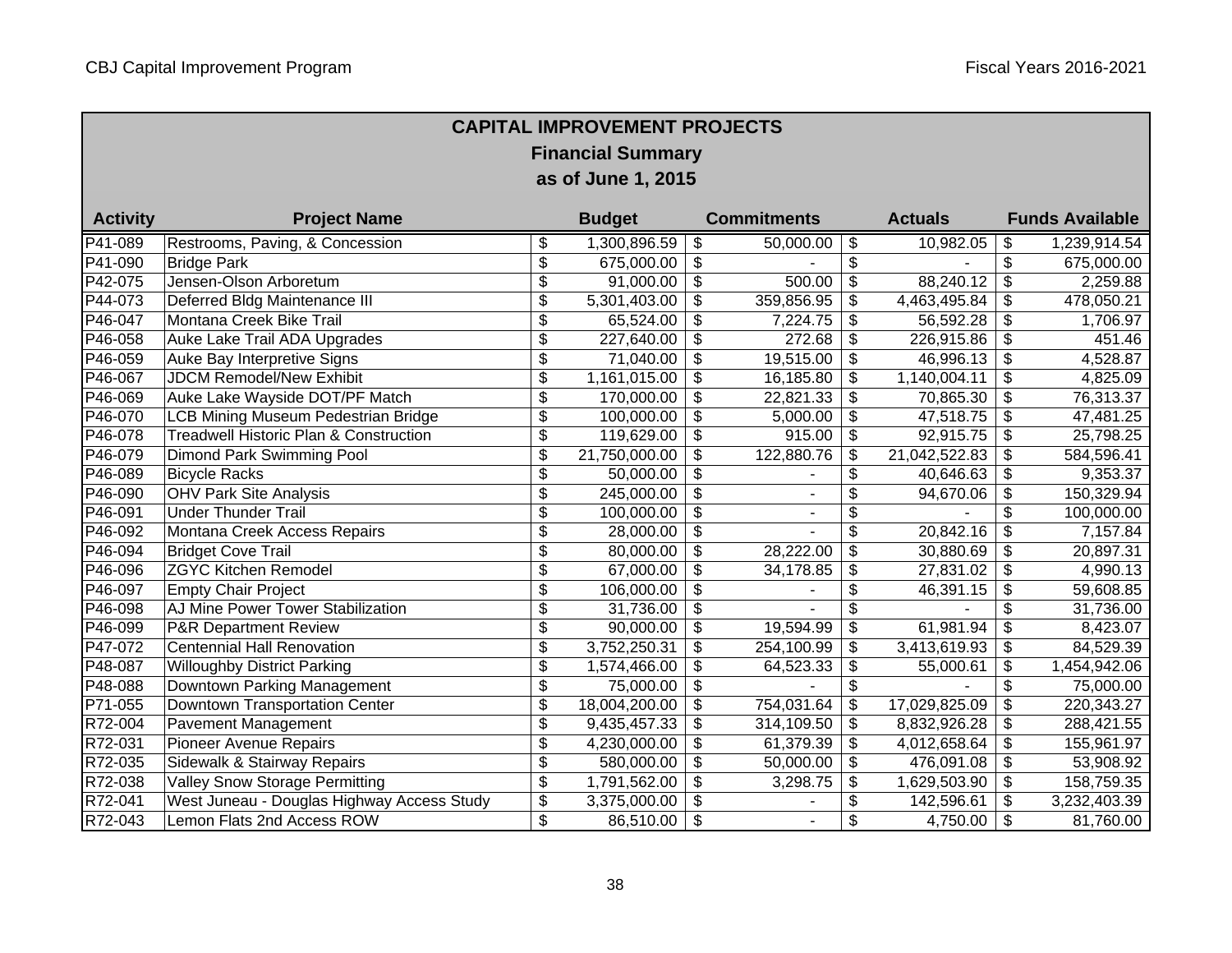## **CAPITAL IMPROVEMENT PROJECTS Financial Summary as of June 1, 2015**

| <b>Activity</b> | <b>Project Name</b>                              | <b>Budget</b>       | <b>Commitments</b> | <b>Actuals</b>      | <b>Funds Available</b> |
|-----------------|--------------------------------------------------|---------------------|--------------------|---------------------|------------------------|
| R72-048         | Montana Creek Road Closure/Parking Modifications | \$<br>100,000.00    | \$<br>74.87        | \$<br>85,047.65     | \$<br>14,877.48        |
| R72-053         | Eagles Edge Utility LID                          | \$<br>2,800,000.00  | \$<br>1,115,682.11 | \$<br>1,178,021.08  | \$<br>506,296.81       |
| R72-056         | Areawide Drainage Improvements                   | \$<br>691,736.00    | \$<br>64,142.50    | \$<br>543,571.28    | \$<br>84,022.22        |
| R72-058         | 2nd Street - Douglas                             | \$<br>2,000,000.00  | \$<br>32,324.00    | \$<br>1,883,454.04  | 84,221.96              |
| R72-059         | Main Street 2nd to 7th                           | \$<br>3,287,605.00  | \$<br>1,695.97     | \$<br>3,234,105.58  | \$<br>51,803.45        |
| R72-060         | <b>City Shop Demolition/Removal</b>              | \$<br>300,000.00    | \$                 | \$<br>191,264.48    | \$<br>108,735.52       |
| R72-061         | <b>Industrial Boulevard Match</b>                | \$<br>200,000.00    | \$                 | \$<br>75,401.05     | \$<br>124,598.95       |
| R72-063         | <b>Bayview Roads Improvement</b>                 | \$<br>2,150,000.00  | \$<br>28,588.45    | \$<br>1,722,444.26  | \$<br>398,967.29       |
| R72-065         | <b>Tanner's Terrance LID</b>                     | \$<br>853,000.00    | \$<br>46,820.77    | \$<br>728,143.58    | \$<br>78,035.65        |
| R72-081         | Street Maintenance Shop Design - New Location    | \$<br>12,615,000.00 | \$<br>62,267.00    | \$<br>12,438,671.28 | \$<br>114,061.72       |
| R72-082         | <b>Consolidated Public Works Shop Security</b>   | \$<br>30,000.00     | \$                 | \$<br>3,864.49      | \$<br>26,135.51        |
| R72-100         | Northland Reconstruction                         | \$<br>1,000,000.00  | \$<br>5.00         | \$<br>864,464.22    | \$<br>135,530.78       |
| R72-101         | <b>Glacier Ave Intersection</b>                  | \$<br>15,000.00     | \$                 | \$                  | \$<br>15,000.00        |
| R72-102         | Hughes Way Improvements                          | \$<br>200,000.00    | \$                 | \$<br>198,984.91    | \$<br>1,015.09         |
| R72-103         | Flood Plain Mapping Tech Assist                  | \$<br>150,000.00    | \$                 | \$<br>52,648.83     | \$<br>97,351.17        |
| R72-104         | Lakewood Subdivision Reconstruction              | \$<br>2,778,322.00  | \$<br>76,502.95    | \$<br>1,975,836.95  | \$<br>725,982.10       |
| R72-105         | Riverside Drive DOT/PF Match                     | \$<br>300,000.00    | \$<br>5,023.12     | \$<br>188,051.16    | \$<br>106,925.72       |
| R72-106         | Lemon Road Reconstruction                        | \$<br>1,200,000.00  | \$<br>1,745.00     | \$<br>1,025,731.16  | \$<br>172,523.84       |
| R72-107         | <b>Meadow Lane Improvements</b>                  | \$<br>800,000.00    | \$<br>230,531.25   | \$<br>434,531.72    | \$<br>134,937.03       |
| R72-109         | Vactor Dump                                      | \$<br>300,000.00    | \$<br>8,877.98     | \$<br>72,489.54     | \$<br>218,632.48       |
| R72-110         | Areawide Snow Storage Facility                   | \$<br>250,000.00    | \$                 | \$                  | \$<br>250,000.00       |
| R72-111         | Distin/W. 8th St. Reconstruction                 | \$<br>150,000.00    | \$<br>41,665.80    | \$<br>36,942.51     | \$<br>71,391.69        |
| R72-112         | McGinnis Sub LID Ph 1                            | \$<br>1,200,000.00  | \$<br>50,000.00    | \$<br>4,467.84      | \$<br>1,145,532.16     |
| R72-113         | <b>Scott Drive Improvements</b>                  | \$<br>1,000,000.00  | \$<br>389,143.26   | \$<br>5,146.21      | \$<br>605,710.53       |
| R72-114         | <b>Blueberry Hills Road</b>                      | \$<br>1,294,954.00  | \$<br>808,018.25   | \$<br>98,155.12     | \$<br>388,780.63       |
| $R72-115$       | Dunn Street                                      | \$<br>250,000.00    | \$<br>8,581.90     | \$<br>43,958.76     | \$<br>197,459.34       |
| R72-116         | Downtown Street Improvements                     | \$<br>100,000.00    | \$<br>37,503.00    | \$<br>37,854.85     | \$<br>24,642.15        |
| S02-083         | <b>High School/Mendenhall Valley</b>             | \$<br>76,248,825.00 | \$<br>7,331.25     | \$<br>76,211,609.47 | \$<br>29,884.28        |
| S02-088         | <b>Glacier Valley Renovation</b>                 | \$<br>17,692,304.00 | \$                 | \$<br>17,681,849.84 | \$<br>10,454.16        |
| S02-089         | Harborview Renovation                            | \$<br>22,433,116.00 | \$                 | \$<br>22,424,065.16 | \$<br>9,050.84         |
| S02-091         | DZ Covered Play Area                             | \$<br>1,327,000.00  | \$                 | \$<br>1,165,821.45  | \$<br>161,178.55       |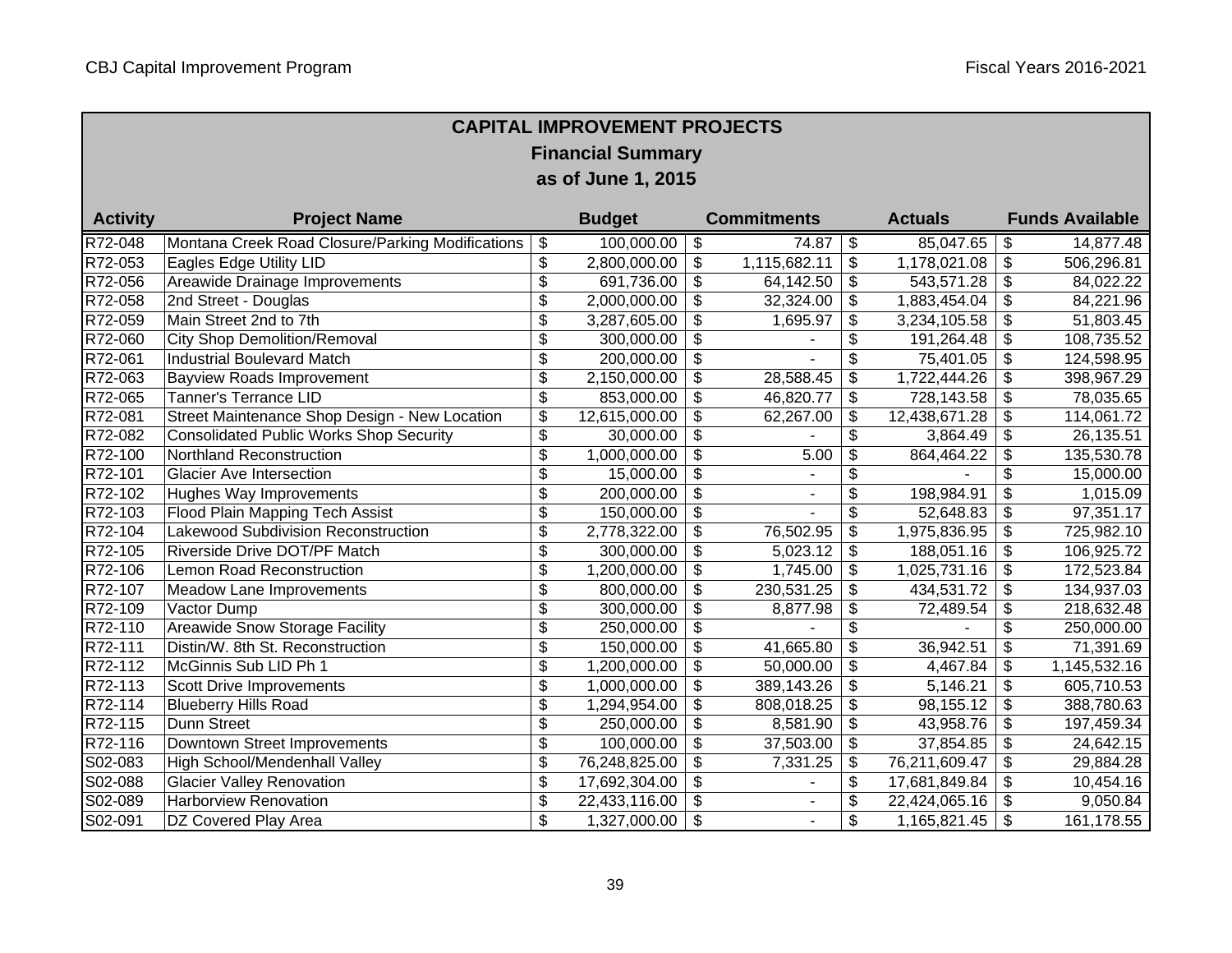| <b>CAPITAL IMPROVEMENT PROJECTS</b> |                                                  |                          |                    |               |                    |    |                |    |                        |
|-------------------------------------|--------------------------------------------------|--------------------------|--------------------|---------------|--------------------|----|----------------|----|------------------------|
| <b>Financial Summary</b>            |                                                  |                          |                    |               |                    |    |                |    |                        |
|                                     |                                                  |                          | as of June 1, 2015 |               |                    |    |                |    |                        |
|                                     |                                                  |                          |                    |               |                    |    |                |    |                        |
| <b>Activity</b>                     | <b>Project Name</b>                              |                          | <b>Budget</b>      |               | <b>Commitments</b> |    | <b>Actuals</b> |    | <b>Funds Available</b> |
| S02-094                             | <b>Gastineau Elementary Renovation</b>           | \$                       | 13,283,129.00      | \$            | 67,106.18          | \$ | 13,036,247.22  | \$ | 179,775.60             |
| S02-095                             | Auke Bay Elementary Site Renovation              | \$                       | 22,288,591.56      | \$            | 114,810.11         | \$ | 22,132,413.46  | \$ | 41,367.99              |
| S02-099                             | DZ Roof Replacement                              | \$                       | 9,555.33           | \$            |                    | \$ | 6,242.45       | \$ | 3,312.88               |
| S02-100                             | Mendenhall River Community School Renovation     | \$                       | 50,000.00          | \$            |                    | \$ | 48,772.05      | \$ | 1,227.95               |
| S02-101                             | <b>JSD Facilities Renovation and Repair</b>      | \$                       | 140,934.73         | \$            | 6,105.00           | \$ | 59,429.85      | \$ | 75,399.88              |
| U76-001                             | Energy Efficiency & Sec. Improvements            | \$                       | 275,000.00         | \$            | 162,273.25         | \$ | 109,356.62     | \$ | 3,370.13               |
| U76-003                             | Lawson Creek Lift Station Design                 | \$                       | 1,507,792.00       | \$            | 9,812.04           | \$ | 1,338,422.15   | \$ | 159,557.81             |
| U76-004                             | Wastewater SCADA Improvements                    | \$                       | 412,284.21         | \$            |                    | \$ | 102,112.73     | \$ | 310,171.48             |
| U76-005                             | West Juneau Sewer                                | \$                       | 394,016.00         | \$            |                    | \$ | 247,212.81     | \$ | 146,803.19             |
| U76-006                             | <b>Auke Lake Sewer</b>                           | \$                       | 558,400.00         | \$            | 3,615.45           | \$ | 521,924.32     | \$ | 32,860.23              |
| U76-012                             | Incinerator Repairs/Biosolids                    | \$                       | 3,393,883.00       | \$            | 1,028,503.80       | \$ | 1,664,682.14   | \$ | 700,697.06             |
| U76-014                             | Auke Bay Sewer Extension                         | \$                       | 75,000.00          | $\frac{1}{2}$ |                    | \$ | 46,358.12      | \$ | 28,641.88              |
| U76-015                             | JD Plant Infrastructure Improvements             | \$                       | 204,245.00         | \$            | $\blacksquare$     | \$ |                | \$ | 204,245.00             |
| U76-084                             | Lower W. Mend Valley Sewer LID                   | \$                       | 4,720,004.00       | \$            | $\blacksquare$     | \$ | 4,275,774.63   | \$ | 444,229.37             |
| U76-086                             | N Douglas Sewer Areas D, E & F                   | \$                       | 10,004,726.00      | \$            | $\blacksquare$     | \$ | 8,793,965.83   | \$ | 1,210,760.17           |
| U76-091                             | Lower West Mendenhall - Pederson Phase           | \$                       | 3,884,627.00       | \$            | $\blacksquare$     | \$ | 2,150,811.79   | \$ | 1,733,815.21           |
| U76-094                             | Outer Drive & N Juneau Pump St Repairs           | \$                       | 550,000.00         | \$            |                    | \$ | 352,178.65     | \$ | 197,821.35             |
| U76-100                             | Glacier Hwy Sewer-Anka to Walmart                | \$                       | 1,505,766.00       | \$            | $\blacksquare$     | \$ | 10,532.30      | \$ | 1,495,233.70           |
| U76-101                             | JDWW Plant Facility Plan Update                  | \$                       | 100,000.00         | \$            |                    | \$ |                | \$ | 100,000.00             |
| U76-102                             | MWW Plant Facility Plan Update                   | \$                       | 190,000.00         | \$            |                    | \$ |                | \$ | 190,000.00             |
| W75-034                             | Pump Station and System Improvements             | \$                       | 850,000.00         | \$            | 5,000.00           | \$ | 801,567.76     | \$ | 43,432.24              |
| W75-036                             | Areawide Water Main Repairs                      | \$                       | 440,433.00         | \$            | 51,600.00          | \$ | 281,732.21     | \$ | 107,100.79             |
| W75-037                             | Last Chance Basin Hydro-Geo Inv                  | \$                       | 6,269,136.00       | \$            | 1,409,053.37       | \$ | 1,913,673.20   | \$ | 2,946,409.43           |
| W75-039                             | Jordan Creek/East Valley Res Rest                | \$                       | 961,918.00         | \$            | 24,956.00          | \$ | 739,705.22     | \$ | 197,256.78             |
| W75-041                             | <b>Reservoir Painting &amp; Repairs</b>          | \$                       | 850,000.00         | \$            | 1,720.00           | \$ | 717,970.18     | \$ | 130,309.82             |
| W75-043                             | Water Utility Shop & EEO and Office Improvements | \$                       | 457,597.00         | \$            | 912.50             | \$ | 441,323.89     | \$ | 15,360.61              |
| W75-044                             | Salmon Creek Secondary Disinfection              | \$                       | 7,320,000.00       | \$            | 6,029,177.00       | \$ | 360,462.47     | \$ | 930,360.53             |
| W75-046                             | <b>SCADA Upgrades</b>                            | \$                       | 220,000.00         | \$            | 42,076.25          | \$ | 78,740.82      | \$ | 99,182.93              |
| W75-047                             | Juneau Douglas - Bridge Waterline                | \$                       | 530,000.00         | \$            | 14,958.00          | \$ | 221,793.59     | \$ | 293,248.41             |
| W75-048                             | Back Loop Road Auke Bay Waterline                | $\overline{\mathcal{G}}$ | 818,237.00         | \$            | 67,024.00          | \$ | 245,626.70     | \$ | 505,586.30             |
| W75-050                             | Egan Drive Water - Main to Tenth                 | $\overline{\mathcal{S}}$ | 2,080,939.00       | \$            | 17,377.50          | \$ | 57,509.57      | \$ | 2,006,051.93           |